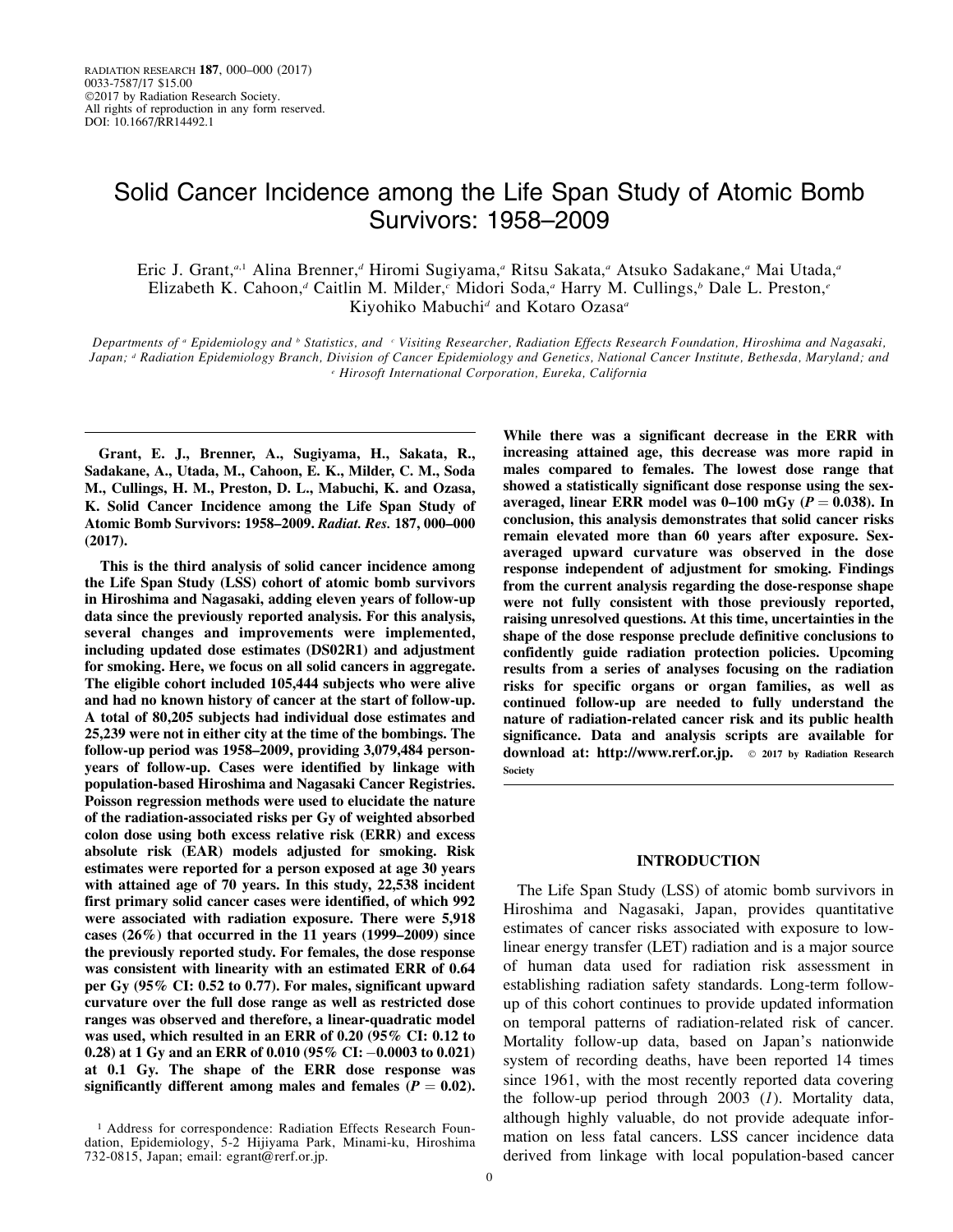registries enable risk estimates for both fatal and nonfatal cancers with better diagnostic accuracy and disease onset date. Results of comprehensive analyses of solid and hematopoietic cancer incidence data among the LSS with follow-up through 1987 were first reported in 1994  $(2, 3)$ and updated for solid cancer incidence with follow-up through 1998 in 2007 (4). Incident hematopoietic cancer data were recently updated through 2001 (5).

The principal finding regarding solid cancer risks from the follow-up, both incidence and mortality, of this cohort has been a persistent increase in solid cancer risks due to radiation exposure that occurred at the time of the bombings in 1945. The radiation dose response for all solid cancers as a group was previously observed to be linear with no evidence of a threshold. The excess relative risk (ERR) per unit dose of radiation for all solid cancers has been found to decrease with increasing attained age while the excess absolute risks (EARs) have increased with attained age throughout the follow-up period (4).

This article covers the third comprehensive analysis of LSS solid cancer incidence risks, adding 11 years of followup to the previously reported study (4), extending the overall follow-up period to 52 years, i.e., up to 64 years after exposure. For this analysis, we have incorporated several significant improvements in the data and methods. Individual radiation dose estimates have been revised, as described by Cullings et al. (6). Briefly, the system for calculating the doses is largely unchanged from DS02, but the input parameters regarding a survivor's location and shielding information at the time of the bombing have been updated based on a thorough review of original materials. We updated estimates of migration rates that account for cohort members moving out of and returning to the cancer incidence catchment areas, re-appraised the appropriateness of cancers not clinically evident but identified only via the autopsy program for atomic bomb survivors and censored certain in situ cancers that had been counted in some earlier reported studies. We also prepared and made use of lifestyle data, specifically smoking data, for this study, obtained from various surveys of LSS cohort members.

This analysis concerns the radiation risks of all solid cancers in aggregate, focusing on the shape of the dose response after adjusting for age, sex, birth cohort and smoking. Radiation-risk modifiers included attained age, age at exposure and sex. Subsequent organ or systemspecific reports will follow and provide detailed doseresponse analyses that address various topics of interest while including relevant lifestyle risk factors.

#### MATERIALS AND METHODS

### Life Span Study Cohort

The Life Span Study cohort of 120,321 subjects includes 93,741 atomic bomb survivors of Hiroshima and Nagasaki and 26,580 persons who were not in either city [''not in city'' (NIC)] at the time of the bombings. Details of the sampling methods are described elsewhere (7, 8). Briefly, approximately 284,000 atomic bomb survivors were enumerated at the time of the 1950 National Census. Among them, roughly 190,000 who were still living in Hiroshima or Nagasaki at the time of the census served as the basis for selecting the 94,000 survivors in this cohort; the cohort consists of 54,000 persons who were within 2.5 km of the hypocenter and thus exposed to relatively high doses of radiation (i.e., proximal survivors) and 40,000 city, age and sex-matched survivors who were between 2.5 and 10 km of the hypocenter who were exposed to lower or negligible doses (i.e., distal survivors). The NIC subjects were identified by separate city censuses and frequency matched to the survivors on city, sex and age. The NIC group was included in the risk analyses to improve estimates of temporal and birth cohort patterns of background (baseline) cancer rates, as previously reported elsewhere (4).

Ascertainment of the vital status of LSS members was facilitated by the Japanese national family registry system (koseki), which is virtually complete. Since systematic solid cancer incidence ascertainment was not possible until the Hiroshima and Nagasaki populationbased tumor registries were established in 1958, analyses of incidence data were limited to a subset of the LSS cohort members who were alive and not known to have had cancer prior to January 1, 1958. After excluding those who had died or been diagnosed with cancer prior to January 1, 1958 ( $n = 8,317$ ), along with those who could not be traced using *koseki* ( $n = 86$ ) and one person who was followed up in duplicate, the LSS solid cancer incidence cohort consisted of 111,917 (93% of the LSS cohort members). In the analysis, we also excluded 6,473 survivors for whom DS02R1 doses (described later) could not be estimated. Thus, the total number of subjects considered in the current analysis was 105,444 (consisting of 80,205 survivors and 25,239 NIC subjects).

Table 1 shows distribution of the subjects in the LSS solid cancer incidence cohort by vital status and age at exposure by sex. As of the end of follow-up on December 31, 2009, 37.7% of members (33.6% of males and 40.5% of females) were alive. The majority (83.4%) of those alive at the end of follow-up were exposed as children (less than 10 years old). Among all those exposed at less than 20 years of age, 72.7% were alive at the end of follow-up while follow-up of those exposed after 30 years of age was virtually complete.

#### Ascertainment of Incident Cancer Cases

Cancer incidence follow-up of the LSS subjects is conducted using various data sources with linkage to Hiroshima and Nagasaki based city and prefecture-wide cancer incidence registry systems. Cancer registry data were supplemented by information from several RERF sources, including the Adult Health Study (AHS) and Atomic Bomb Casualty Commission/Radiation Effects Research Foundation (ABCC/RERF) surgical and autopsy programs. Members of the AHS cohort, a subset of the LSS cohort, were invited to undergo biennial clinical health examinations since 1958. Under the ABCC/ RERF autopsy program, extensive postmortem examinations were performed from 1948 to 1988, targeting LSS cohort members. The cancer registries were the principal sources of cancer incidence data  $($ >86% of cases).

The focus of the current analysis was on first primary solid cancers diagnosed in the Hiroshima and Nagasaki cancer registry catchment areas between 1958 and 2009. We grouped solid cancers using ICD-O-3 topography codes C00–C89 with behavior code 3 (malignant), plus brain and central nervous system tumors of benign or uncertain/ unknown behavior [ICD-O-3 topography codes C70–C72, pituitary gland code C751, craniopharyngeal duct code C752, and pineal gland code C753 with behavior code 0 (benign) or 1 (uncertain or unknown nature)]. We excluded leukemia, lymphoma, myeloma and other lymphohematopoietic malignancies (ICD-O-3 morphology codes 9590–9970). In situ cancers and intramucosal colorectal carcinomas were ignored. In addition, otherwise eligible cases with a diagnosis based solely on postmortem examination under the ABCC/RERF autopsy program (''autopsy-only cases'') were not counted as cases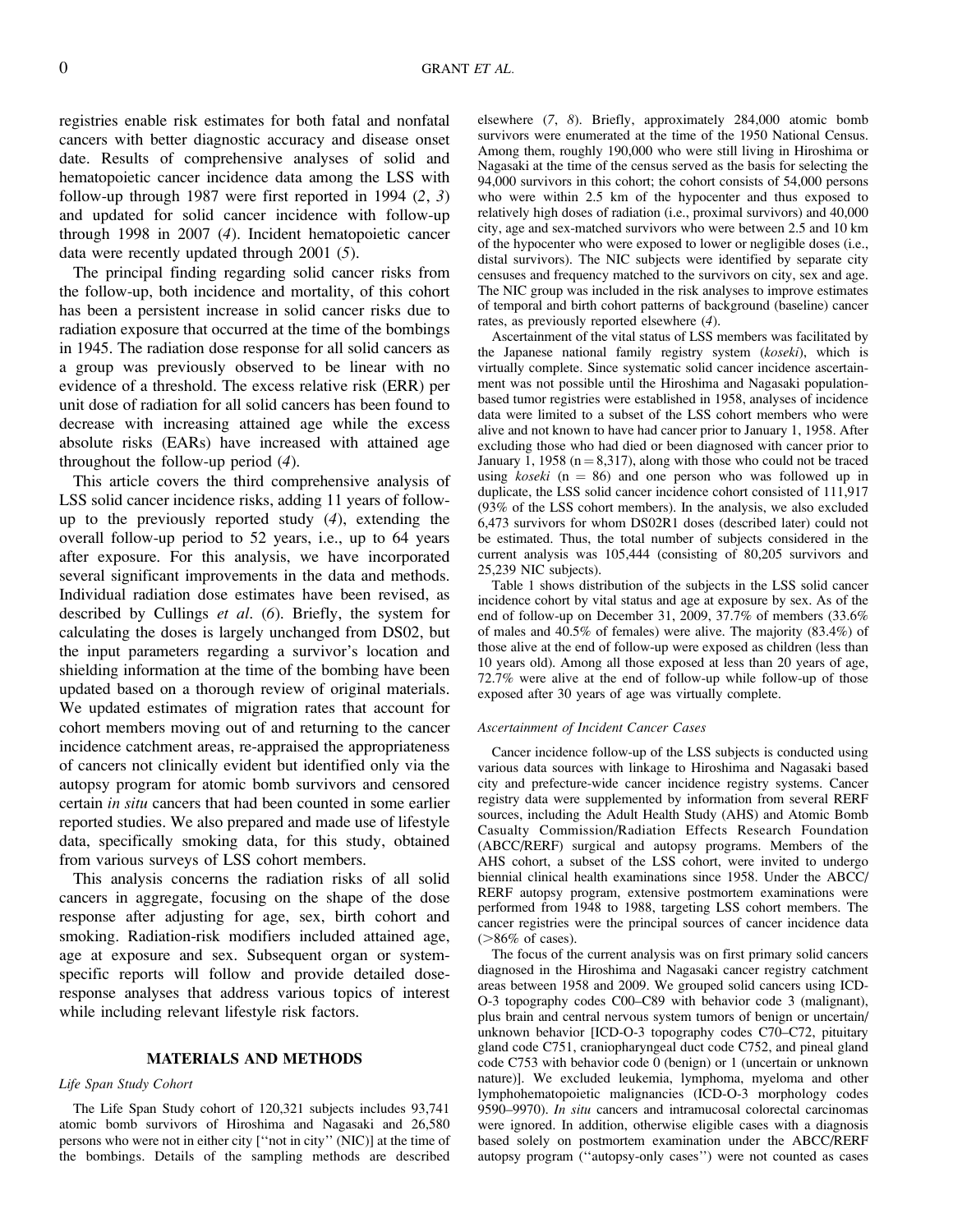|                            | Incidence Cohort, 1958–2009 |        |            |          |        |            |          |        |            |  |  |  |
|----------------------------|-----------------------------|--------|------------|----------|--------|------------|----------|--------|------------|--|--|--|
| Age at<br>exposure (years) | Male                        |        |            |          | Female |            | Total    |        |            |  |  |  |
|                            | <b>Subjects</b>             | Alive  | Percentage | Subjects | Alive  | Percentage | Subjects | Alive  | Percentage |  |  |  |
| <10                        | 11,633                      | 9.020  | 77.6       | 11.929   | 10.615 | 89.0       | 23.562   | 19.644 | 83.4       |  |  |  |
| $10 - 19$                  | 11.194                      | 5.647  | 50.4       | 14.248   | 10,323 | 72.5       | 25.442   | 15,970 | 62.8       |  |  |  |
| $20 - 29$                  | 3.685                       | 618    | 16.8       | 11.677   | 5.048  | 43.3       | 15,352   | 5.666  | 36.9       |  |  |  |
| $30 - 39$                  | 5.714                       | 96     | 1.7        | 10.928   | 747    | 6.8        | 16.642   | 843    | 5.1        |  |  |  |
| $40 - 49$                  | 7.419                       | 6      | 0.1        | 9.458    |        | 0.1        | 16.877   | 15     | 0.1        |  |  |  |
| $\geq 50$                  | 6.219                       |        | 0.0        | 7.832    |        | 0.0        | 14.042   | 0      | 0.0        |  |  |  |
| All ages                   | 45,864                      | 15,369 | 33.6       | 66.053   | 26,742 | 40.5       | 111.917  | 42.138 | 37.7       |  |  |  |

TABLE 1 Number and Percentage of Subjects Alive as of December 31, 2009 by Age at Exposure and Sex: LSS Solid Cancer

and were censored at the time of death for reasons explained in Appendix A. We note that many of these cases were designated as ''occult'', and while they were excluded from the first published cancer incidence study (2), they were included in the most recently published study (4).

#### Radiation Doses (DS02R1)

Dosimetry System 2002 Revision 1 (DS02R1) was used to estimate individual organ doses received by LSS subjects exposed to radiation from the bombings. DS02R1 is an updated version of Dosimetry System 2002 (DS02), which has been fully described elsewhere (6). The primary changes from DS02 were updates to both location and terrain shielding data (i.e., dosimetry system input parameters) and other minor corrections. Location improvements were based on a thorough review of original questionnaire data pertaining to location at the time of the bombing (ATB) recorded from the survivors in the period of 1949–1963. Included in the corrections of systematic errors was the restoration of map coordinate digits that had previously been truncated due to limitations in early data storage methods. In addition, distortions discovered in the WWII-era maps used to identify the survivors' locations were corrected with digital mapping software. Corrections of other errors included simple transcription mistakes as well as incorrectly located survivors. In addition to the location improvements, terrain shielding was updated based on modern terrain data, resulting in a substantial increase in the number of persons determined to have shielding from the bomb due to land features, particularly in Nagasaki.

Weighted absorbed colon dose (Gy) was calculated as the sum of the gamma-ray dose plus ten times the neutron dose to allow for the greater biological effectiveness of neutrons. As in DS02, weighted absorbed colon doses for people with total shielded kerma doses greater than 4 Gy were truncated so that the total shielded kerma dose was 4 Gy, however, the method for apportioning the levels of truncation between gamma and neutron doses was changed, as previously documented by Cullings et al. (6). Briefly, the neutron-togamma ratio is very high for those with an estimated total shielded kerma greater than 4 Gy. This high ratio was reduced to the average ratio of survivors with an estimated total shielded kerma of 4 Gy. Interestingly, this method of adjustment was used in the early DS86 era when doses were truncated to 6 Gy (6). Table 2 shows the DS02R1 weighted absorbed colon dose distribution among the LSS solid cancer incidence cohort.

To reduce attenuation biases due to dose errors, unadjusted dose estimates were replaced with expected survivor dose estimates (9) assuming 35% coefficient of variation in errors for individual doses. This method of dose error adjustment is not affected by the corrections in location, shielding or map distortions described above. DS02R1 included doses calculated for 15 organ sites. The current analyses for solid cancer used DS02R1 colon dose, which served as a representative dose for all organs. All organ doses are highly correlated, meaning this arbitrary choice has little influence on overall radiation risk inferences. Those with unknown doses, due to unknown or complex shielding conditions that precluded estimation, were excluded from the analyses.

#### Smoking Data

Smoking data were ascertained from four LSS mail surveys and three AHS clinic-based questionnaires administered between 1963 and 1991  $(10-14)$ , as described by Furukawa et al.  $(15)$ . Among the 105,444 LSS cohort members used in these analyses, 63,040 (60%) provided information on smoking habits on at least one questionnaire prior to their initial cancer diagnosis or end of follow-up. We summarized the smoking history with indicators of last known smoking status (never, past, current and unknown) and, for those with a smoking history, starting age, average intensity and last age at which they were known to have smoked.

# Organization of the Data for Analyses and Statistical Methods

The analyses were based on a highly stratified table of person-time and numbers of cases by city (Hiroshima or Nagasaki), sex (male or female), age at exposure (14 five-year categories from 0 to 69 and one of  $\geq$ 70), attained age (15 five-year categories from 10 to 84 and one of  $\geq$ 85–<110), time period of cancer diagnosis [13 categories: 1958– 1960, 1961–1965, 1966–1970, 1971–1975, 1976–1980, 1981–1985, 1986–1987, 1988–1990, 1991–1995, 1996–1998 (cutoff for the previously reported study), 1999–2000, 2001–2004 and 2005–2009], NIC status  $(>10,000$  m from the hypocenter), DS02R1 weighted absorbed colon dose (22 categories with dose cutoff points at 0, 0.005, 0.02, 0.04, 0.06, 0.08, 0.1, 0.125, 0.150, 0.175, 0.2, 0.25, 0.3, 0.5, 0.75, 1, 1.25, 1.5, 175, 2, 2.5 and 3 Gy) and an indicator of high dose (unweighted gamma plus neutron shielded kerma  $>4$  Gy).

Further time-dependent stratification was also performed for smoking. Smoking history was considered unknown for all cohort members prior to the time they first provided smoking history information. Individual smoking histories were considered as known thereafter. In addition to smoking status categories, the smoking data were stratified by average cigarettes per day (seven categories with cutoff points at  $0, >0, 7.5, 12.5, 17.5, 22.5, 27.5$ , duration (6) categories with cutoff points at  $0, >0, 5, 10, 20$  and 30 years) and years since quitting (5 categories with cutoff points at  $0, >0, 5, 10$  and 15). Approximately 40% of the person-years and 60% of the cases in these analyses were accumulated after ascertainment of smoking status. For those with smoking history information, smoking status (never, current or past smoker) was considered to remain unchanged from the latest survey on which they provided information until the end of follow-up. Males who did not provide smoking information were analyzed in an ''unknown'' category while females who did not provide information were considered nonsmokers due to the high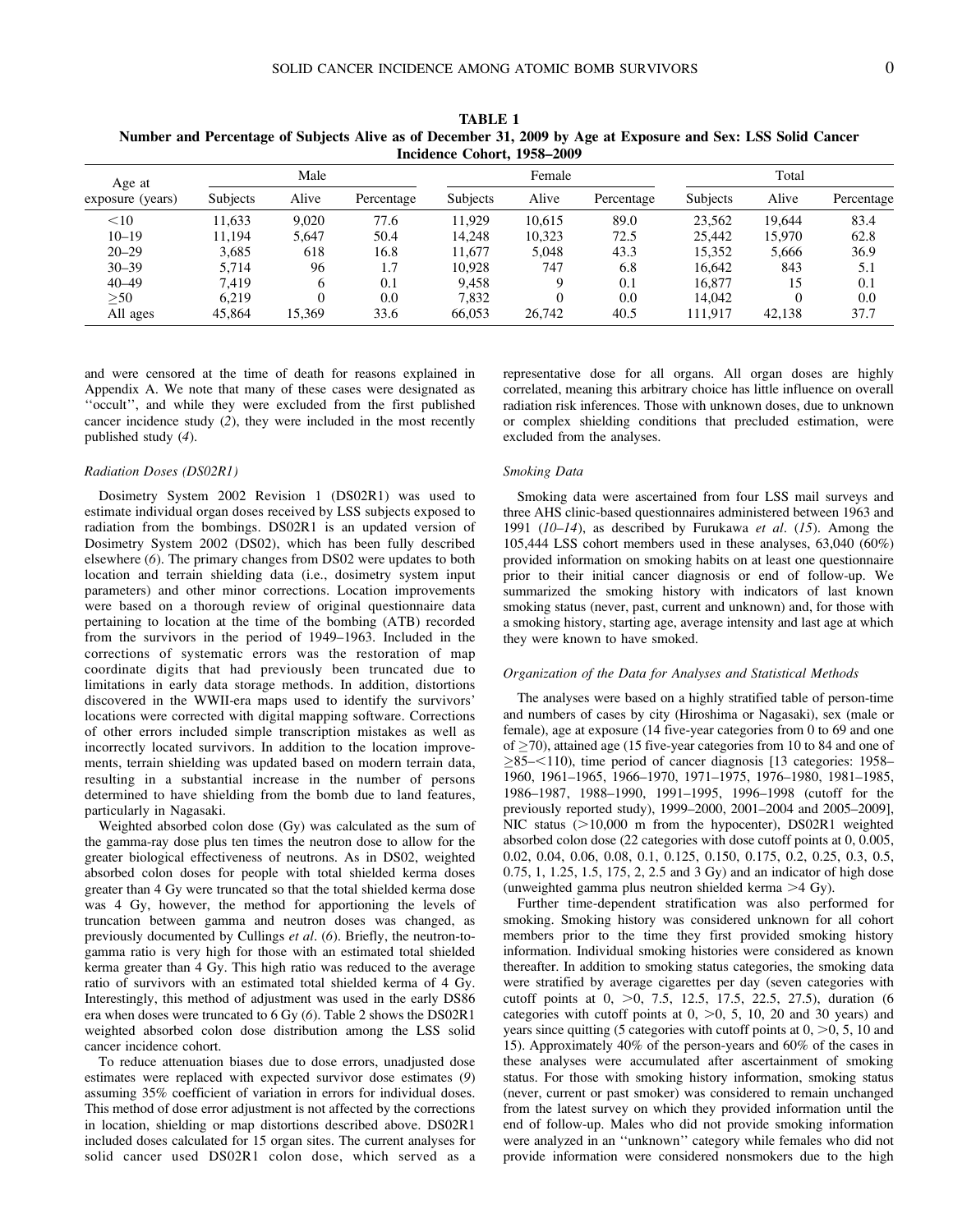| <b>TABLE 2</b>                                                                                                    |
|-------------------------------------------------------------------------------------------------------------------|
| Distribution of Weighted Absorbed Colon Dose by Sex, City and Age at Exposure: LSS Solid Cancer Incidence Cohort, |
| 1050 วกกก                                                                                                         |

| 1958–2009               |                            |                   |             |                |                                                        |              |          |         |  |  |  |
|-------------------------|----------------------------|-------------------|-------------|----------------|--------------------------------------------------------|--------------|----------|---------|--|--|--|
|                         | Eligible                   | Subjects with     |             |                | No. of subjects $(\%)$ per DS02R1 colon dose indicated |              |          | Dose    |  |  |  |
|                         | $LSS$ members <sup>a</sup> | known dose $(\%)$ | <b>NIC</b>  | $0 - 0.005$ Gy | $0.005 - 0.5$ Gy                                       | $0.5 - 1$ Gy | $>1$ Gy  | unknown |  |  |  |
| <b>Sex</b>              |                            |                   |             |                |                                                        |              |          |         |  |  |  |
| Male                    | 45,864                     | 42,910 (100)      | 10,488 (24) | 14,574 (34)    | 15,608 (36)                                            | 1,282(3)     | 958(2)   | 2,954   |  |  |  |
| Female                  | 66,053                     | 62,534(100)       | 14,751 (24) | 21,404 (34)    | 23,423 (37)                                            | 1,854(3)     | 1,102(2) | 3,519   |  |  |  |
| City                    |                            |                   |             |                |                                                        |              |          |         |  |  |  |
| Hiroshima               | 76.549                     | 73,401 (100)      | 19,249 (26) | 20,087 (27)    | 30,556 (42)                                            | 2,100(3)     | 1,409(2) | 3,148   |  |  |  |
| Nagasaki                | 35,368                     | 32,043 (100)      | 5,990 (19)  | 15,891 (50)    | 8,475 (26)                                             | 1,036(3)     | 651(2)   | 3,325   |  |  |  |
| Age at exposure (years) |                            |                   |             |                |                                                        |              |          |         |  |  |  |
| $<$ 10                  | 23.562                     | 22,708 (100)      | 4,995(22)   | 7,928 (35)     | 8,909 (39)                                             | 505(2)       | 371(2)   | 854     |  |  |  |
| $10 - 19$               | 25,442                     | 23,079 (100)      | 5,878 (25)  | 7,973 (35)     | 7,750 (34)                                             | 892 (4)      | 586 (3)  | 2,363   |  |  |  |
| $20 - 29$               | 15,352                     | 14,251 (100)      | 3,675(26)   | 4,718 (33)     | 5,070 (36)                                             | 478 (3)      | 310(2)   | 1,101   |  |  |  |
| $30 - 39$               | 16,642                     | 15,838 (100)      | 4,034(25)   | 5,127 (32)     | 5,953 (38)                                             | 418 $(3)$    | 306(2)   | 804     |  |  |  |
| $40 - 49$               | 16.877                     | 16,074(100)       | 3,727(23)   | 5,472 (34)     | 6,067(38)                                              | 504(3)       | 304(2)   | 803     |  |  |  |
| >50                     | 14.042                     | 13,494 (100)      | 2,930(22)   | 4,760 (35)     | 5,282 (39)                                             | 339(3)       | 183(1)   | 548     |  |  |  |
| Total                   | 111,917                    | 105,444 (100)     | 25,239 (24) | 35,978 (34)    | 39,031 (37)                                            | 3,136(3)     | 2,060(2) | 6,473   |  |  |  |

*Note*. NIC = not in either city.

<sup>a</sup> Alive and not known to have cancer as of the start of follow-up.

prevalence of smoking among males and the low prevalence of smoking among females. Almost 70% of the person-years for people with known smoking status were accumulated after the last date at which their smoking status was known. Total pack-years of smoking at the time of the first questionnaire were calculated from the intensity and number of years reportedly smoked. Pack-years accrued with additional years of smoking after the time of the first questionnaire.

Person-years of observation were computed from January 1, 1958 until the earliest date of diagnosis of any cancer (including hematopoietic cancers and cancers diagnosed outside of the catchment area, but excluding in situ and intramucosal colorectal carcinomas), date at which the subject reached 110 years of age, date of death or December 31, 2009, whichever occurred first. Since cancers that were diagnosed outside of the catchment areas could generally not be detected, person-years were adjusted for migration into and out of the catchment areas, as discussed in Appendix B.

# Risk Models

Regression models to describe cancer risks included a description of the rates for unexposed (zero dose) nonsmokers (baseline rate) with additional terms for radiation and smoking effects. We described the joint effects of radiation and smoking in various ways, including additive and multiplicative ERR models and additive excess rate models (EAR). Ignoring smoking, the ERR model was:

$$
BKG_{ALL}(1 + ERR_{rad}),
$$

where  $BKG_{ALL}$  represents baseline rates for those not exposed to radiation (i.e., unexposed), and  $ERR_{rad}$  was the excess relative risk for radiation exposure.

The multiplicative ERR model for the joint effect of radiation and smoking was:

$$
BKG_{NS}(1+ERR_{smk})(1+ERR_{rad}),
$$

in which  $BKG_{NS}$  was the baseline rate for unexposed nonsmokers,  $ERR_{smk}$  was the excess relative risk for smoking, and  $ERR_{rad}$  was the excess relative risk for radiation. In this model,  $ERR_{rad}$  described the radiation-associated proportional increase in rates relative to unexposed people with the same smoking history. If smoking was not an effect modifier (that is,  $ERR_{rad}$  did not depend on smoking history), this increase was independent of smoking history.

The additive ERR model of the joint effect of radiation and smoking was:

$$
BKG_{NS}(1 + ERR_{smk} + ERR_{rad}).
$$

In this model,  $ERR_{rad}$  describes the radiation-associated proportional increase in rates relative to the risk for unexposed, nonsmokers.

An additive excess rate (or EAR) model for the joint effect of radiation and smoking on cancer rates was:

$$
BKG_{NS} + EAR_{smk} + EAR_{rad},
$$

where  $EAR_{smk}$  and  $EAR_{rad}$  described the smoking and radiation effects in terms of rate differences.

What follows are details of the model forms used for the baseline, ERR and EAR terms considered in these analyses.

#### Unexposed Nonsmoker (Baseline) Rates

Logarithms of the cancer rates for unexposed nonsmokers were modeled as sex-specific quadratic splines in log-attained age with sexspecific log-linear trends in year of birth (i.e., age at exposure). The baseline rate model included city-specific effects for the NIC group. A main effect for city was considered but not included in the final model, since it was not significant ( $P > 0.05$ ). The background function was parameterized as:

$$
exp(\alpha_s + \gamma_s \log(\frac{a}{70}) + \epsilon_s \log^2(\frac{a}{70}) + [\eta_s \log^2(\frac{a}{70})]_{a>70}
$$
  
+  $\vartheta(\frac{byr - -1915}{10}) + city * NIC,$ 

where all " $s$ " subscripts indicate sex-specific parameters,  $a$  is age in years, byr is birth year and NIC is a ''not in city'' indicator.

#### Radiation Effect Models

The radiation ERR and EAR were described using models of the form  $p(d, s)$   $\varepsilon(s, a, e, x)$ , in which  $p(d, s)$  is a function of dose  $(d)$ describing the possibly sex-dependent shape of the dose response and  $\varepsilon(s, a, e, x)$  is a function describing effect modification as a function of sex  $(s)$ , attained age  $(a)$ , age at exposure  $(e)$  and other variables  $(x)$ discussed in greater detail below. The following dose-response models were considered: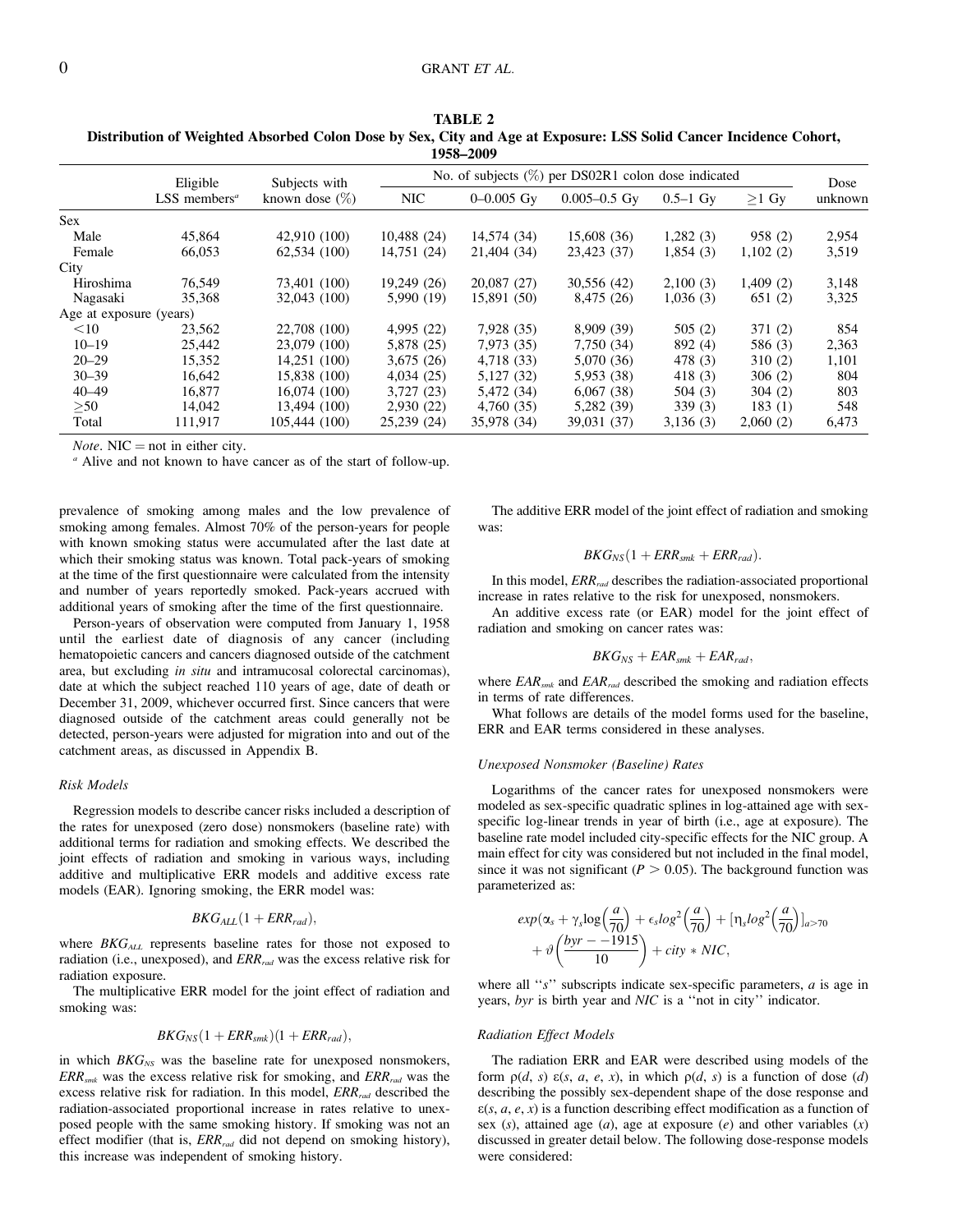Linear:  $\rho(d, s) = \beta_s d$ Linear quadratic (more below):  $\rho(d, s) = \beta_{1s}d + \beta_{2s}d^2$ Linear threshold:  $p(d, s) = \begin{cases} \beta_s(d - D_1)d > D_1 \\ 0 & \text{if } s \in \mathbb{R} \end{cases}$  $0d \leq D_1$  $\left(\begin{array}{cc} 0 & 1 \\ 0 & \end{array}\right)$ "Nonparametric":  $\rho(d, s) = \sum \theta_{is} I(D_i \le d < D_{i+1}).$ 

The sex-dependent linear-quadratic (LQ) dose-response model could be rewritten as  $\beta_{1s}(d + \sigma_s d^2)$ , where  $\sigma_s = \beta_{2s}/\beta_{1s}$  (if  $\beta_{1s} \neq 0$ ) and was a measure of the curvature in the dose response. Linearquadratic models in which the linear slope could depend on sex but the curvature was independent of sex were also considered. This common curvature model was  $\beta_{1s}(d + \sigma d^2)$ . For some analyses, focus was placed on the nature of the dose response over the limited dose range from 0 to  $D_{lim}$ , where  $D_{lim}$  was the dose of interest. Dose variables were defined as  $d_{10} = dI(d \leq D_{lim})$  and  $d_{hi} = dI(d > D_{lim})$ , and the dose response was modeled as  $\beta_{1s}d_{lo} + \beta_{2s}d_{lo}^2 + \beta_{3s}d_{hi} + \beta_{4s}d_{hi}^2$  or reparameterized to provide estimates of the curvature parameter(s). The primary concern was the values of the parameters over the lowdose range (i.e.,  $\beta_{1s}$ ,  $\beta_{2s}$ ); effect modifiers were common to the fulldose range.

In some plots showing categorical dose-response estimates, the ERR estimates, plotting positions and confidence limits were smoothed using running weighted-average smoothers. The weights for these smoothers were defined as the product of fixed smoothing weights and the inverses of the standard errors of the categoryspecific risk estimates. Three-point smoothing was used for the lowest and highest categories while five-point smoothing was used for all other dose categories. These values were then smoothed using a locally weighted regression smoother (Lowess) (16) with a bandwidth of 0.25 (see Appendix E). The dose categories used for the 22 nonparametric categorical risk estimates are provided above (Organization of the Data for Analyses and Statistical Methods section).

Effect modification of the ERR or EAR [i.e.,  $\varepsilon(s, a, e, x)$ , from above] was described using log-linear models with the basic form  $exp(\delta_1 log(\frac{a}{70}) + \delta_2(\frac{e-30}{10}) + \phi I(K>4))$ , where attained age and age at exposure were scaled so they corresponded to attained age 70 after exposure at age 30. The last term in this model was an adjustment intended to limit the impact of survivors with total shielded kerma estimates  $(K)$  more than 4 Gy. As in most recent LSS analyses, this adjustment was included because it was believed such survivor doses were erroneously high but were included to bolster the power of the effect modifiers. In some analyses the effect modifiers could include sex-dependent effects. Effect modification by time-since-exposure and age-at-exposure was also considered [replacing the  $\delta_1 \log(\frac{a}{70})$  term age-at-exposure was also considered [replacing the  $\delta_1 \log(\frac{a}{70})$  term<br>age-at-exposure was also considered [replacing the  $\delta_1 \log(\frac{a}{70})$  term ege-ar-cxposure- $\frac{20}{10}$  in the preceding equation], but are only briefly reported.

## Smoking Effect Models

The ERR for smoking  $(ERR_{smk})$  was modeled as linear in timedependent pack years (a measure of cumulative number of cigarettes smoked) with allowance for additional log-linear dependence on the log of smoking intensity and log duration. This model was chosen for its similarity to a model previously described by Furukawa et al. (15). Model values were scaled so that the reported smoking ERR estimates corresponded to the risk for a continuing 70-year-old onepack-per-day smoker who started smoking at age 20. This model implied that the smoking ERR was proportional to the product of intensity to a power and duration to a (possibly different) power. If a person stopped smoking, duration was fixed at its value at their reported age at smoking cessation. The smoking effect model allowed for changes in the post-smoking ERR through the inclusion of a function of the logarithm of 1 plus years since quitting. Letting cpd represent smoking intensity in cigarettes per day, smkdur be the (time-dependent) duration of smoking in years,  $tsq$  be the (timedependent) number of years after smoking cessation, and packyrs be the total time-dependent number of pack years, the basic form of  $ERR_{smk}$  was:

$$
ERR_{smk} = \beta_s \left(\frac{packyrs}{50}\right) e^{\theta_1 \log\left(\frac{cpd}{20}\right) + \theta_2 \log\left(\frac{smkdw}{50}\right) + \theta_3 \log(1 + tsq)}
$$
  
given : packyrs = smkdur \*  $\frac{cpd}{20}$ ,  

$$
ERR_{smk} = \beta_s \left(\frac{cpd}{20}\right)^{1+\theta_1} \left(\frac{smkdur}{50}\right)^{1+\theta_2} (1 + tsq)^{\theta_3}
$$

Sex effects on the smoking ERR  $(\beta_s)$  were also considered, as well as models that allowed for modification of the smoking effect by sexdependent functions of attained age and birth cohort. The smoking intensity, duration and time-since-quitting effects on the smoking excess rate  $(EAR_{smk})$  were described using a model with the same form as that for  $ERR_{smk}$  given above with additional sex-specific effect modification by attained age and birth cohort. The smoking effect models also included sex-dependent effects for people with unknown smoking status.

Radiation risks were reported per Gy (or Gy2 for quadratic terms) of weighted absorbed colon dose. Estimated parameters, likelihood ratio tests, likelihood-based 95% confidence intervals and Wald-based 95% confidence intervals (for estimates of combined linear and quadratic terms) were computed with the AMFIT computer program from the Epicure risk regression software (17).

#### Ethical Considerations and Data Access

This study was approved by the Human Investigation Committee of the Radiation Effects Research Foundation (RP 1-75: Research plan for RERF study of Life-span of A-bomb survivors, Hiroshima and Nagasaki; RP 18-61: Tumor registry study in Hiroshima and Nagasaki). The Hiroshima and Nagasaki Prefectures and the city of Hiroshima approved the linkages between LSS cohort members and data from the Cancer Registries. Data and analysis scripts are available for download at: http://www.rerf.or.jp.

### RESULTS

# Characteristics of all Solid Cancer Cases and Crude Incidence Rates

During the study period from 1958 until the end of 2009, a total of 24,448 first primary cancers were diagnosed within the catchment areas among the 105,444 subjects in the final analysis cohort. After excluding hematopoietic cancers  $(n = 1,290)$  and cancers diagnosed only at autopsy  $(n = 620)$ , 22,538 solid cancers remained for analysis. Among these eligible cases, 5,918 cases (26%) occurred in the 11 years (1999–2009) since the end of the follow-up period for the previous LSS solid cancer incidence analysis  $(4)$ .

The stomach was the most common cancer site for both males and females and accounted for 29.5% of cases among males and for 21.3% among females. Other commonly occurring cancer sites included the lung (13.8%), liver  $(10.7\%)$ , colon  $(7.5\%)$  and rectum  $(4.9\%)$  among males, and breast  $(12.2\%)$ , colon  $(9.4\%)$ , lung  $(8.3\%)$  and cervix uteri (7.3%) among females (see appendix table C1). For 76.7% of the cases, cancer diagnosis was verified histologically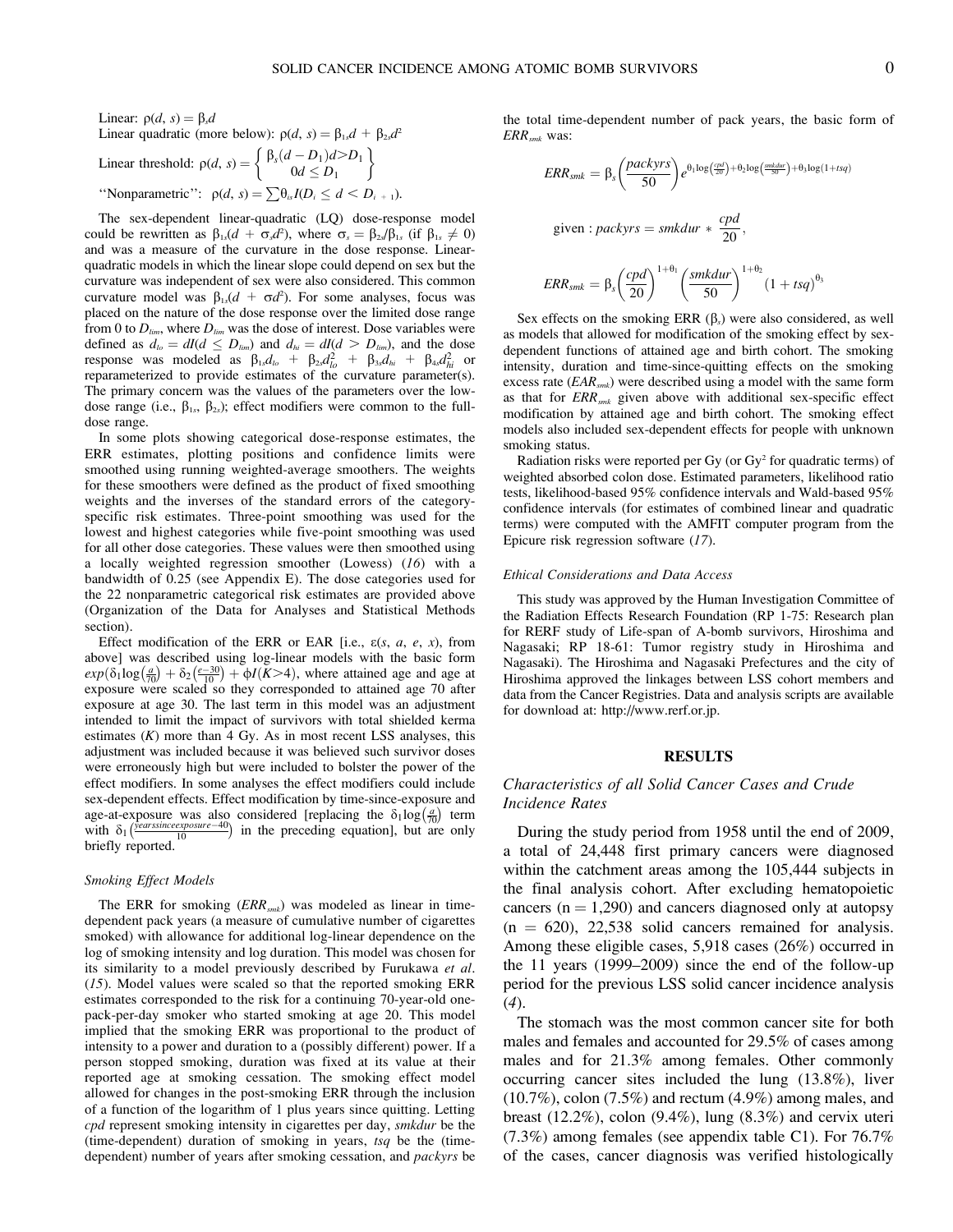| 1000000                                                                                                         |
|-----------------------------------------------------------------------------------------------------------------|
| Number of Subjects, Solid Cancer Cases, Person-Years of Follow-up and Crude Incidence Rate by Sex, City, Age at |
| Exposure, Attained Age and DS02R1 Weighted Colon Dose: LSS Solid Cancer Incidence Cohort with Known Doses,      |
| 1958–2009                                                                                                       |

TABLE 2

|                         |                          | Both sexes   |                 |                   |                    | Males        |                 |                   | Females            |              |                 |                   |
|-------------------------|--------------------------|--------------|-----------------|-------------------|--------------------|--------------|-----------------|-------------------|--------------------|--------------|-----------------|-------------------|
|                         | No. of<br>subjects       | Person-years | No. of<br>cases | Rate<br>per $104$ | No. of<br>subjects | Person-years | No. of<br>cases | Rate<br>per $104$ | No. of<br>subjects | Person-years | No. of<br>cases | Rate<br>per $104$ |
| City                    |                          |              |                 |                   |                    |              |                 |                   |                    |              |                 |                   |
| Hiroshima               | 73,401                   | 2,193,282    | 16,387          | 74.7              | 29,498             | 807,723      | 7,566           | 93.7              | 43,903             | 1,385,559    | 8,821           | 63.7              |
| Nagasaki                | 32,043                   | 886,203      | 6,151           | 69.4              | 13,412             | 334,477      | 2,907           | 86.9              | 18,631             | 551,726      | 3,244           | 58.8              |
| Age at exposure (years) |                          |              |                 |                   |                    |              |                 |                   |                    |              |                 |                   |
| $0 - 19$                | 45,787                   | 1,629,029    | 8,690           | 53.3              | 21,588             | 727,781      | 4,845           | 66.6              | 24,199             | 901,249      | 3,845           | 42.7              |
| $20 - 39$               | 30,089                   | 988,517      | 8,463           | 85.6              | 8,525              | 238,547      | 2,909           | 121.9             | 21,564             | 749,970      | 5,554           | 74.0              |
| $40-$                   | 29,568                   | 461,938      | 5,385           | 116.6             | 12,797             | 175,872      | 2,719           | 154.6             | 16,771             | 286,066      | 2,666           | 93.2              |
| Attained age (years)    |                          |              |                 |                   |                    |              |                 |                   |                    |              |                 |                   |
| $<$ 40                  | 56,657                   | 646,102      | 450             | 7.0               | 23792              | 292,684      | 128             | 4.4               | 32,865             | 353,417      | 322             | 9.1               |
| $40-$                   | 15,260                   | 486,309      | 1,178           | 24.2              | 4,889              | 187,441      | 402             | 21.4              | 10,371             | 298,868      | 776             | 26.0              |
| $50-$                   | 16,637                   | 614,709      | 3,210           | 52.2              | 6,796              | 229,557      | 1,477           | 64.3              | 9,841              | 385,152      | 1,733           | 45.0              |
| $60 -$                  | 11,258                   | 651,170      | 6,491           | 99.7              | 5,228              | 238,159      | 3,504           | 147.1             | 6,030              | 413,010      | 2,987           | 72.3              |
| $70-$                   | 4.649                    | 457,149      | 6.990           | 152.9             | 1,874              | 143,814      | 3,428           | 238.4             | 2,775              | 313,335      | 3,562           | 113.7             |
| $80 -$                  | 983                      | 224,046      | 4,219           | 188.3             | 331                | 50,545       | 1,534           | 303.5             | 652                | 173,501      | 2,685           | 154.8             |
| DS02R1                  | weighted colon dose (Gy) |              |                 |                   |                    |              |                 |                   |                    |              |                 |                   |
| <b>NIC</b>              | 25,239                   | 761,569      | 5,222           | 68.6              | 10,488             | 287,800      | 2,560           | 89.0              | 14,751             | 473,769      | 2,662           | 56.2              |
| < 0.005                 | 35,978                   | 1,032,561    | 7,370           | 71.4              | 14,574             | 378,725      | 3,452           | 91.1              | 21,404             | 653,836      | 3,918           | 59.9              |
| $-0.1$                  | 27,511                   | 807,885      | 5,674           | 70.2              | 11,175             | 302,141      | 2,635           | 87.2              | 16,336             | 505,744      | 3,039           | 60.1              |
| $-0.2$                  | 5,594                    | 164.111      | 1,217           | 74.2              | 2,132              | 57,898       | 497             | 85.8              | 3,462              | 106,213      | 720             | 67.8              |
| $-0.5$                  | 5,926                    | 169,177      | 1,414           | 83.6              | 2,301              | 59,840       | 599             | 100.1             | 3,625              | 109,337      | 815             | 74.5              |
| $-1$                    | 3,136                    | 88,992       | 889             | 99.9              | 1,282              | 32,202       | 382             | 118.6             | 1,854              | 56,790       | 507             | 89.3              |
| $-2$                    | 1,565                    | 42,236       | 560             | 132.6             | 716                | 17,815       | 254             | 142.6             | 849                | 24,420       | 306             | 125.3             |
| $2+$                    | 495                      | 12,953       | 192             | 148.2             | 242                | 5,778        | 94              | 162.7             | 253                | 7,175        | 98              | 136.6             |
| Total                   | 105,444                  | 3,079,484    | 22,538          | 73.2              | 42,910             | 1,142,200    | 10,473          | 91.7              | 62,534             | 1,937,284    | 12,065          | 62.3              |

*Note.* NIC = not in either city.

(85% of cases since 1999). The percentage of histologically confirmed cases was 90% or higher for cancers of the oral cavity, rectum, skin (nonmelanocytic), breast, uterine cervix, uterine corpus, prostate and thyroid. Liver cancer cases had the lowest percentage of histologically confirmed diagnosis (38.6%). For 9.2% of the cases, cancer diagnosis was made via the death certificate only (DCO) and not confirmed elsewhere (see appendix table C2).

Approximately 70% of the LSS cohort were residents of Hiroshima and slightly more than half (59%) were females (Table 3); 251 persons had estimated shielded kerma  $>4$ Gy. The crude solid cancer incidence rate in Hiroshima  $(74.7/10<sup>4</sup>$  person-years) was higher than that in Nagasaki  $(69.4/10<sup>4</sup>$  person-years). The rates for males were higher than those for females in both cities, and the rate ratios (male to female) were the same in both cities (1.47). The mean age at diagnosis for all solid cancers was 68.6 years old. Rates among subjects less than 40 years of age were higher in females than in males; rates among subjects over the age of 40 were higher among males than females.

# Baseline Cancer Rates (Nonsmoker with no Radiation Exposure)

We developed a multiplicative model to quantify cancer risks for radiation exposure status while adjusting for smoking status. While estimates were derived simultaneously, we present the aspects of the model sequentially: first, a description of the baseline cancer rates, then the cancer risks in relationship to smoking, and finally, the radiation risks of cancer adjusted for smoking.

Figure 1 shows the fitted nonsmoker baseline rates for males and females (Fig. 1A), and the sex ratio of baseline rates (Fig. 1B) for three birth cohorts (1895, 1915 and 1935) as a function of attained age.

Baseline solid cancer rates increased roughly in proportion to the fifth power of attained age in males and to the third power in females. This increase lessened somewhat at older ages, especially among males. As a result, the agespecific female-to-male (F:M) cancer rate ratio decreased from approximately three at age 30 to one at around age 50, falling below one at older ages. When sex-specific cancers were excluded, the F:M cancer rate ratios were consistently below one in adulthood (not shown). This suggests that the higher incidence rates seen in younger females were largely a reflection of sex-specific cancer incidence in this population. Cancer incidence rates increased by approximately 15% for males and 6.5% for females per decade increase in birth year, regardless of attained age, resulting in the lower F:M ratio seen in later birth cohorts. As follow-up began 13 years after the bombings, a total of 8 cancers were observed prior to age 20 (four each among males and females) and an additional 57 cases were observed between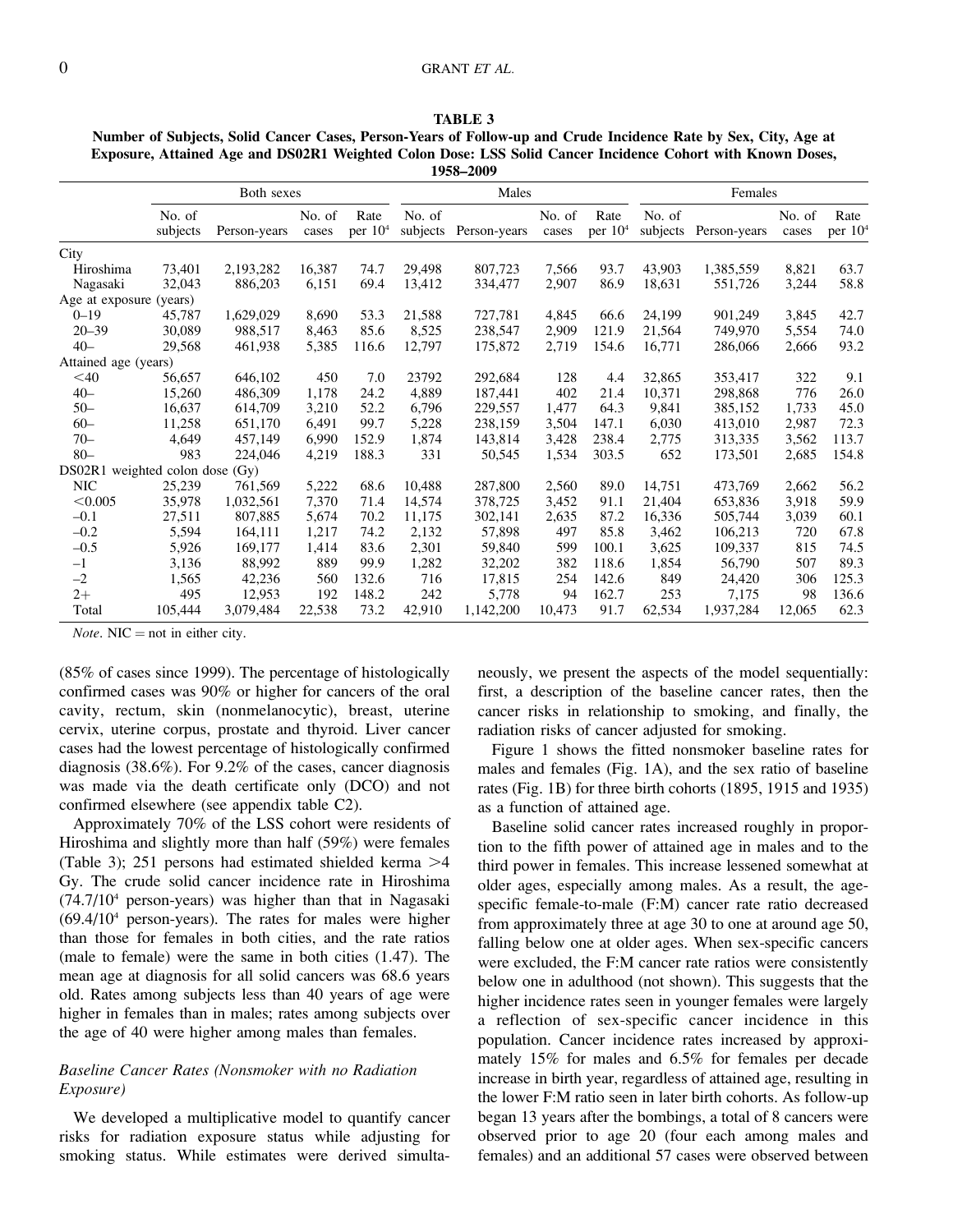

FIG. 1. Solid cancer baseline rates. Panel A: Fitted Life Span Study all-solid-cancer incidence rates for nonsmokers with no exposure (baseline rates) for the period from 1958 to 2009 versus attained age and by sex for three birth years (1895, 1915 and 1935) and averaged across cities based on a multiplicative model that included radiation and smoking. Panel B shows how the female-to-male sex ratio (F:M) varied with attained age for these three birth cohorts.

years 20 and 30 (18 among males and 39 among females). In total, 99.7% of all observed cancers occurred after age 30.

# Baseline (Smoker) Cancer Rates and Smoking Effect Estimates

Roughly 60% of the LSS subjects provided smoking information. Of those, 85% of males and approximately 20% of females were identified as ever-smokers (Table 4). There was no appreciable variability in the proportion of ever-smokers with distance or dose categories in either city. The NIC were generally not included in the mail surveys, which accounts for their markedly lower proportion of subjects with ''known smoking status.'' Note that cityspecific NIC terms were included in the model to allow for variations in background cancer rates.

For male smokers, mean age at the start of smoking was 21.5, while females typically started approximately 11 years later (mean 32.3). Starting age for males was less variable (standard deviation 5.4) than for females (standard deviation 11.2). Male smokers reported smoking more cigarettes per day [mean 19 cigarettes per day (cpd)] than female smokers (mean 10 cpd). As of the most recent survey, 29% of male ever-smokers and 33% of female ever-smokers indicated that they had stopped smoking, with males stopping at slightly lower ages (mean 51.9) than females (mean 56.8).

In the basic model for  $ERR_{smk}$ , there was a highly significant effect of smoking on the risk of all solid cancers with an estimated  $ERR_{smk}$  of 0.75 (95% CI 0.65 to 0.84) for a pack-a-day smoker who had smoked for 50 years and started at age 20, with a nonlinear dependence on both smoking duration and intensity. The smoking ERR increase was significantly sublinear for smoking intensity and supralinear for smoking duration. The  $ERR_{smk}$  for a 50pack-year smoker decreased with intensity with the power of intensity to  $-0.55$  ( $P < 0.001$ , 95% CI:  $-0.67$  to  $-0.42$ ) and increased with duration to the power of 0.46 ( $P = 0.002$ , 95% CI: 0.16 to 0.82). When the model was modified to allow ERR for past smokers to change with time since quitting, the ERR changed in proportion to years-sincequitting  $+1$  to the power of  $-0.07$ . This slow decline was not significant ( $P = 0.13$ ) and was therefore not used in the final  $ERR_{smk}$  model. There was no evidence of a simple sexeffect on  $ERR_{smk}$  ( $P = 0.21$ ). Allowing for modification of the smoking effect by sex-dependent functions of attained age and birth cohort improved the overall fit of the model, but did not have any appreciable impact on inference of the radiation dose response, and were therefore not included in later models. Also, since the unknown smoking effect for females was not statistically significant from nonsmokers (P  $> 0.50$ , it was not included in the final ERR or EAR smoking models. This is not unexpected, since most women were nonsmokers. Counts of estimated cases attributable to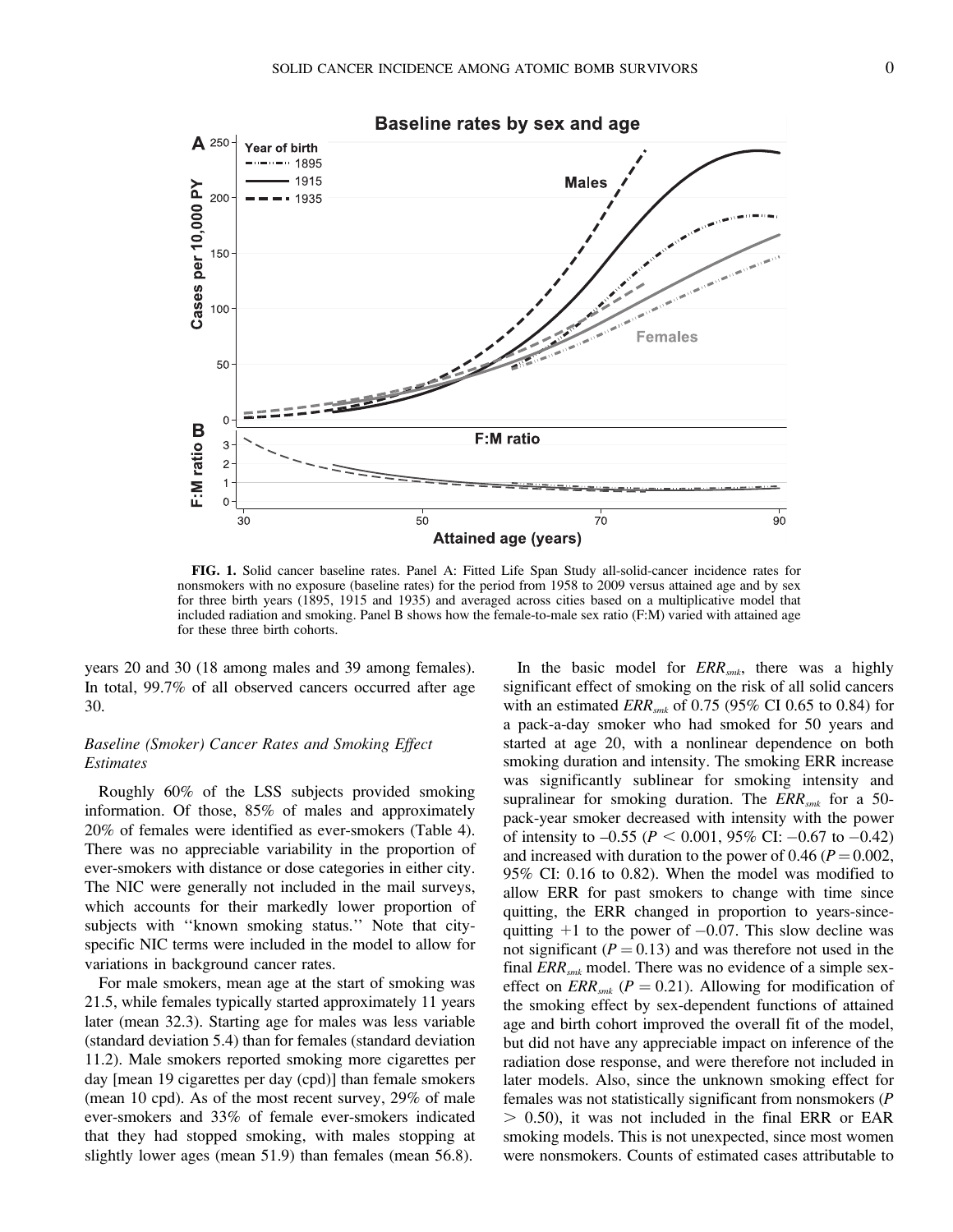| DS02R1 weighted colon | Ever-smoker |        | Nonsmoker |        | Unknown |        |              |
|-----------------------|-------------|--------|-----------|--------|---------|--------|--------------|
| dose category         | No.         | $(\%)$ | No.       | $(\%)$ | No.     | $(\%)$ | Total $(\%)$ |
|                       |             |        | Males     |        |         |        |              |
| NIC                   | 3,493       | (33.3) | 454       | (4.3)  | 6,541   | (62.4) | 10,488 (100) |
| $< 0.005 \text{ Gy}$  | 7,830       | (53.8) | 1,365     | (9.4)  | 5,369   | (36.8) | 14,574 (100) |
| $-0.1$ Gy             | 6,257       | (56.0) | 1,083     | (9.7)  | 3,835   | (34.3) | 11,175 (100) |
| $-0.2$ Gy             | 1,242       | (58.2) | 213       | (10.0) | 677     | (31.8) | 2,132 (100)  |
| $-0.5$ Gy             | 1,326       | (57.6) | 243       | (10.6) | 732     | (31.8) | 2,301 (100)  |
| $-1$ Gy               | 753         | (58.7) | 127       | (9.9)  | 402     | (31.4) | 1,282 (100)  |
| $-2$ Gy               | 452         | (63.1) | 62        | (8.7)  | 202     | (28.2) | 716 (100)    |
| $2+$ Gy               | 145         | (59.9) | 26        | (10.7) | 71      | (29.3) | 242 (100)    |
| Total                 | 21,508      | (50.1) | 3,573     | (8.3)  | 17,829  | (41.6) | 42,910 (100) |
|                       |             |        | Females   |        |         |        |              |
| NIC                   | 1,065       | (7.2)  | 5,578     | (37.8) | 8,108   | (55.0) | 14,751 (100) |
| $< 0.005 \text{ Gy}$  | 2,173       | (10.2) | 11,144    | (52.1) | 8,087   | (37.8) | 21,404 (100) |
| $-0.1$ Gy             | 2,009       | (12.3) | 8,814     | (54.0) | 5,513   | (33.8) | 16,336 (100) |
| $-0.2 \text{ Gy}$     | 501         | (14.5) | 1,891     | (54.6) | 1,070   | (30.9) | 3,462 (100)  |
| $-0.5$ Gy             | 540         | (14.9) | 2,014     | (55.6) | 1,071   | (29.5) | 3,625(100)   |
| $-1$ Gy               | 282         | (15.2) | 1,115     | (60.1) | 457     | (24.6) | 1,854 (100)  |
| $-2$ Gy               | 159         | (18.7) | 489       | (57.6) | 201     | (23.8) | 849 (100)    |
| $2+$ Gy               | 38          | (15.0) | 147       | (58.1) | 68      | (26.9) | 253 (100)    |
| Total                 | 6,767       | (10.8) | 31,192    | (49.9) | 24,575  | (39.3) | 62,534 (100) |
|                       |             |        |           |        |         |        |              |

TABLE 4 Smoking Status Data by Exposure Category: LSS Solid Cancer Incidence Cohort with Known Doses, 1958–2009

*Note.* NIC = not in either city.

smoking and radiation using various models are shown in Appendix D.

Figure 2A shows how the  $ERR_{smk}$  varied with attained age for a typical lifelong male smoker (20 cigarettes per day from age 20) and a typical lifelong female smoker (10 cigarettes per day from age 30). The plot also indicates how the smoking ERR was affected by smoking cessation at age 50 for males and 55 for females, as indicated by the dashed lines. Figure 2B shows the total solid cancer rates for males and females with the above smoking histories, as well as baseline rates for nonsmokers (never smokers).

An analysis was performed to examine the extent to which the smoking effect on all solid cancer risk reflected the effects of smoking on known smoking-associated cancers (i.e., cancers of the oral cavity, larynx, lung, other respiratory, esophagus, stomach, pancreas, liver, kidney,



FIG. 2. Smoking effects on solid cancer baseline rates. Panel A: Smoking ERR as a function of attained age for males (black curves) and females (gray curves). The solid curves represent lifelong smokers while the dashed curves represent past smokers from the age at which they quit (shown are male past smokers quitting at age 50 years and female past smokers quitting at age 55 years). Panel B: Total smoking risk for current smokers, past smokers and those who never smoked (thin solid curves) for males and females. The curves represent typical smoking histories. Male smokers started at age 20 years and smoked 20 cigarettes per day while female smokers started at 30 years and smoked 10 cigarettes per day (cpd).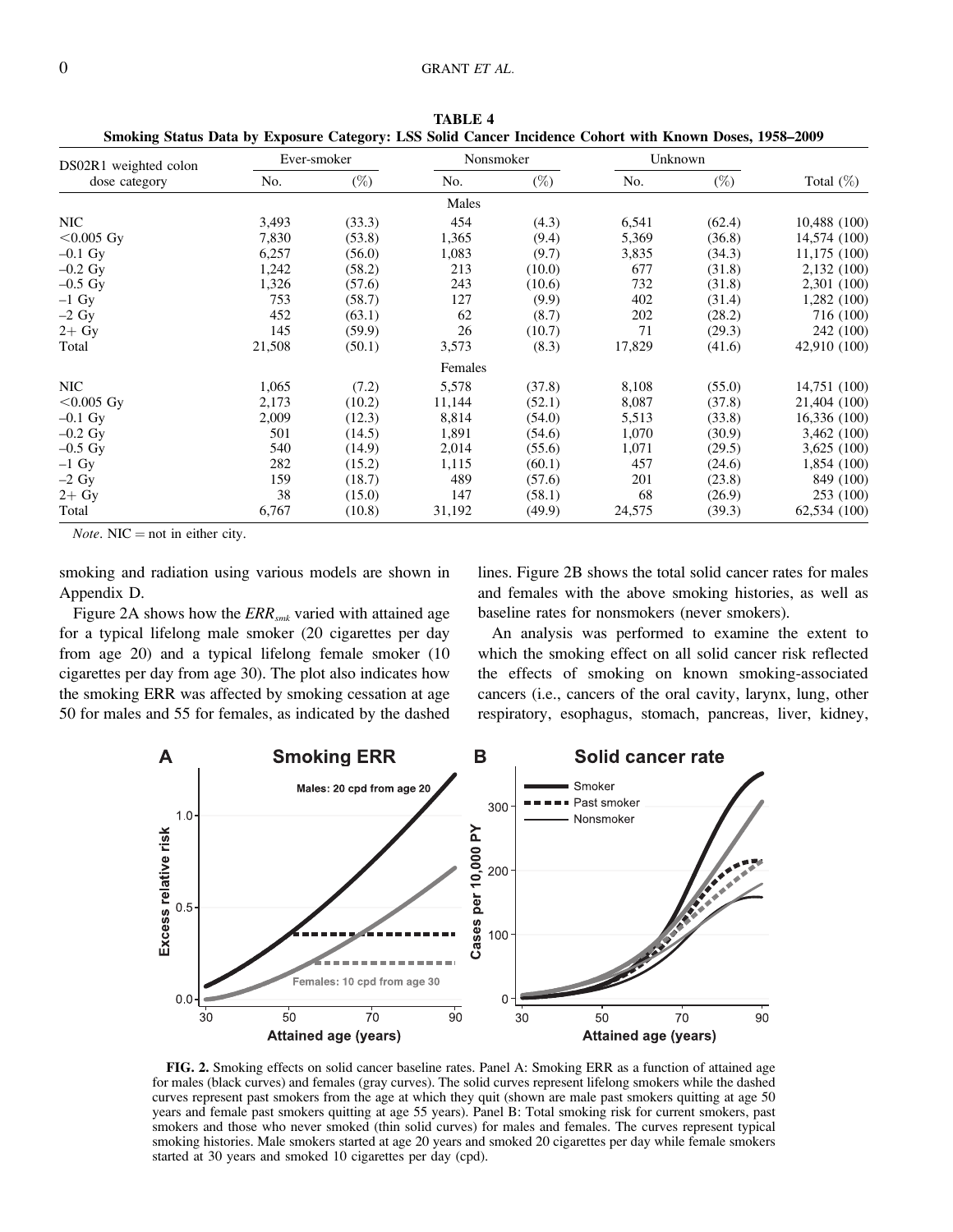|                                     |                              |                                       |                                                                  | without Aujustment for Smoking; LSS Sond Cancer Incidence Conort with Known Doses, 1956–2009 |                             |  |
|-------------------------------------|------------------------------|---------------------------------------|------------------------------------------------------------------|----------------------------------------------------------------------------------------------|-----------------------------|--|
| ERR per $Gy^a$                      |                              |                                       |                                                                  | Age at exposure $\theta$                                                                     | Attained age $\epsilon$     |  |
| Sex-averaged<br>$(95\% \text{ CI})$ | Males<br>$(95\% \text{ CI})$ | <b>Females</b><br>$(95\% \text{ CI})$ | F:M ratio<br>$(95\% \text{ CI})$                                 | (percentage change per<br>10-year increase) $(95\% \text{ CI})$                              | (power) $(95\% \text{ CI})$ |  |
|                                     |                              |                                       | Unadjusted for smoking (deviation $= 57,404.131, 17$ parameters) |                                                                                              |                             |  |
| 0.50                                | 0.36                         | 0.65                                  | 1.80                                                             | $-19\%$                                                                                      | $-1.57$                     |  |
| $(0.42 \text{ to } 0.59)$           | $(0.28 \text{ to } 0.45)$    | $(0.53 \text{ to } 0.77)$             | $(1.42 \text{ to } 2.33)$                                        | $(-27\% \text{ to } -12\%)$                                                                  | $(-2.01 \text{ to } -1.11)$ |  |
|                                     |                              |                                       |                                                                  | Adjusted for smoking, additive joint effect (deviation $= 56,950,969, 21$ parameters)        |                             |  |
| 0.56                                | 0.48                         | 0.64                                  | 1.33                                                             | $-21\%$                                                                                      | $-1.53$                     |  |
| $(0.46 \text{ to } 0.66)$           | $(0.36 \text{ to } 0.61)$    | $(0.52 \text{ to } 0.76)$             | $(1.04 \text{ to } 1.74)$                                        | $(-29\% \text{ to } -13\%)$                                                                  | $(-1.98 \text{ to } -1.07)$ |  |
|                                     |                              |                                       |                                                                  | Adjusted for smoking, multiplicative joint effect (deviation $=$ 56,959.086, 21 parameters)  |                             |  |
| 0.47                                | 0.33                         | $0.60^{\circ}$                        | 1.81                                                             | $-21\%$                                                                                      | $-1.66$                     |  |
| $(0.39 \text{ to } 0.55)$           | $(0.25 \text{ to } 0.42)$    | $(0.49 \text{ to } 0.72)$             | $(1.42 \text{ to } 2.35)$                                        | $(-29\% \text{ to } -12\%)$                                                                  | $(-2.11 \text{ to } -1.20)$ |  |

TABLE 5 All Solid Cancer Linear ERR per Gy Adjusted for Modifying Effects of Age at Exposure and Attained Age with or without Adjustment for Smoking: LSS Solid Cancer Incidence Cohort with Known Doses, 1958–2009

<sup>a</sup> Estimates were centered and scaled to correspond with an attained age of 70 years after exposure at age 30 years.

 $<sup>b</sup>$  The age-at-exposure effect was expressed as percentage change per decade increase (e.g., in the top row, the per decade decrease is calculated</sup> as:  $-19\% = \exp[-0.21 \times (\text{age}_{\text{exp}} - 30)/10] - 1$ , where  $-0.21$  is the model parameter estimate and age<sub>exp</sub> is age 40).

<sup>c</sup> The effect of attained age was modeled as power of attained age (e.g., in the top row: [age<sub>attained</sub>/70]<sup>-1.57</sup>)

bladder and other urinary and rectum), as defined by Doll *et* al. (18) The  $ERR_{smk}$  for smoking-related cancers among 70year-old, pack-a-day smokers who smoked for 50 years was 1.27 (95% CI: 1.12 to 1.44), while the  $ERR_{smk}$  for nonsmoking-related cancers was 0.05 and not statistically significant.

#### Radiation Effects

ERR models. There was evidence of a statistically significant all-solid-cancer dose response in a linear ERR model without adjustment for smoking (Table 5, top panel) like that used in the previously reported solid cancer incidence study (4). In this model, the sex-averaged ERR for all solid cancers at attained age of 70 after exposure at age 30 was 0.50 per Gy (95% CI: 0.42 to 0.59), with the F:M ratio of 1.80 (95% CI: 1.42 to 2.33). The ERR varied significantly with both attained age ( $P < 0.001$ ) and age at exposure ( $P < 0.001$ ). Note that these values are quite similar to those previously reported, in which the sexaveraged ERR per Gy was estimated at 0.47 with a F:M ratio of 1.6; the modifying effect of attained age on the ERR was a decrease with age to the power of  $-1.65$  while the ERR decreased by  $-17\%$  per decade increase of age at exposure (4). When modifications by attained age and age at exposure were assessed separately and independently, their effects were somewhat larger with the current data; i.e., –2.02 for attained age and –28.6% for age at exposure. The lowest dose range that showed a statistically significant dose response using the sex-averaged linear ERR model with no adjustment for smoking (i.e., as in the top row of Table 5) was 0–100 mGy with an ERR estimate of 0.49/Gy (95% CI: 0.026 to 1.01;  $P = 0.038$ ).

Smoking-adjusted radiation dose-response models. Smoking-adjusted linear ERR models, assuming either additive or multiplicative joint effects with radiation, fit the data markedly better than the unadjusted models (Table 5, middle and bottom rows). Due to the difference in sexspecific smoking prevalence, smoking-adjusted models primarily affected the radiation risk estimates for males and therefore, the  $ERR_{rad}$  sex-ratios, but there was little impact on the modification of the ERR per Gy estimates by attained age or age at exposure. ERR estimates were somewhat higher for the additive joint effect model than for the multiplicative joint effect model, especially for males. The reason for this is that in the additive model, the radiation-associated ERR was relative to the rate for nonsmokers, while in the multiplicative joint effect model, the radiation effect was measured relative to the risk for people with comparable smoking histories. Although an additive ERR model for the joint effect of radiation and smoking fit the data better than a multiplicative joint effect model, we used, unless explicitly noted, the results from the multiplicative joint effects model for the rest of the analyses. This decision was made for comparability to previously reported studies that ignored smoking, which results in radiation risk estimates relative to persons with the same smoking history (i.e., analogous to our current multiplicative joint effects model). This choice has almost no effect on inference regarding the dose-response shape or age-related effect modifiers, and helps to facilitate comparisons with the previous LSS results, as well as studies of other irradiated populations that did not adjust for smoking effects.

# Age-at-Exposure Effects

Using the standard log-linear age-at-exposure model with attained-age effect modification and multiplicative adjustment for smoking, the linear ERR was estimated to decrease by 21% (95% CI: 12% to 29%) per decade increase in age at exposure. No model improvement was found when effect modification by age at exposure could vary by sex ( $P >$ 0.5) or city ( $P > 0.5$ ). The BEIR VII model (19), which allowed for the ERR at 1 Gy to decrease with increasing age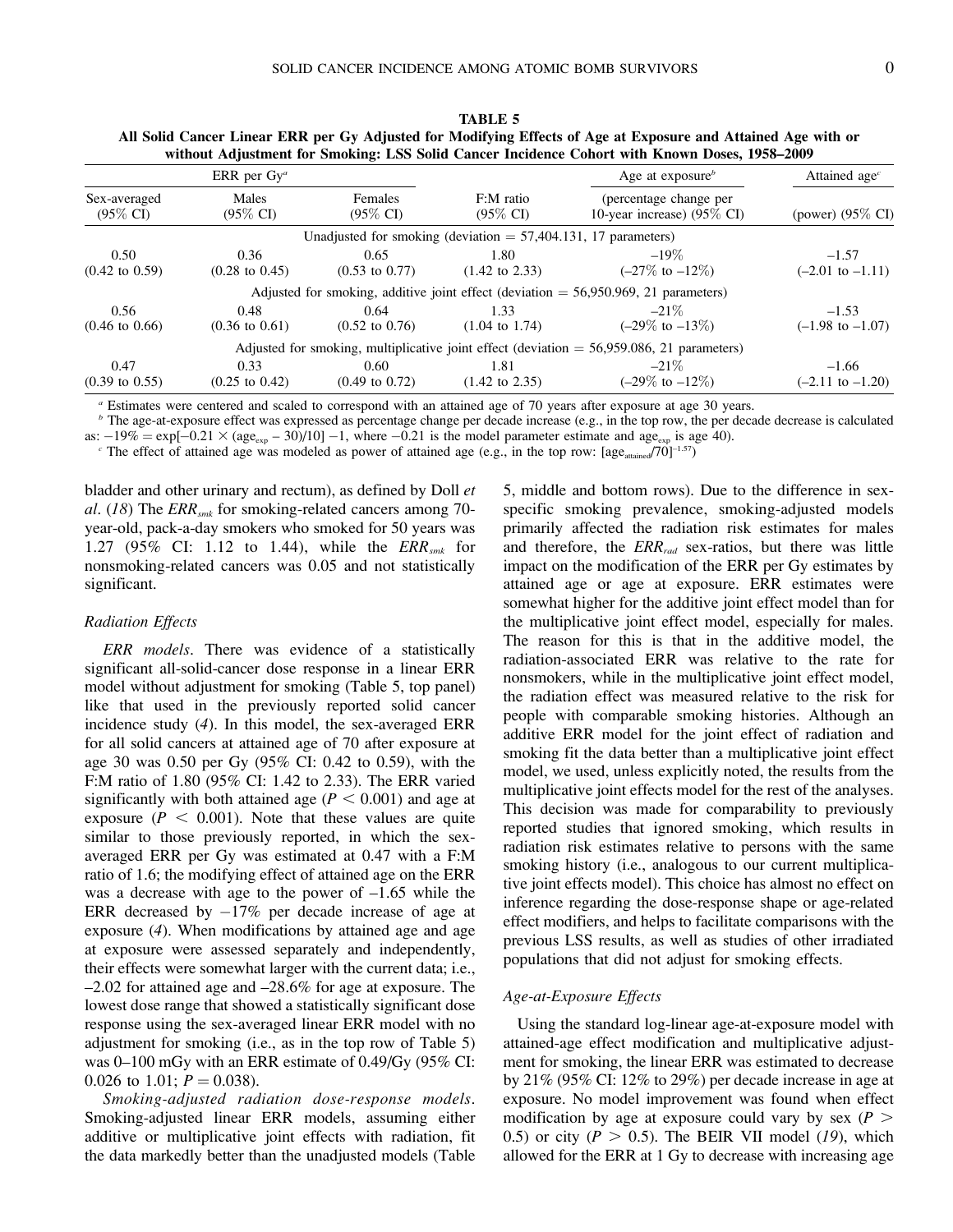

FIG. 3. Age-at-exposure and attained-age effects on solid cancer ERRs at 1 Gy by age at exposure and sex. Panel A shows how the radiation ERRs varied with attained age by sex (gray for females and black for males) and by age of exposure. This is a linear ERR model with multiplicative adjustment for smoking, sex-averaged age-at-exposure modification and sex-specific attained-age modification. Panel B shows how the female-to-male (F:M) ERR ratio varies with attained age at 1 Gy.

at exposure up to 30 years while remaining constant thereafter, did not fit the data significantly better than a simple log-linear age-at-exposure model ( $P = 0.18$ ). Additional details on the age-at-exposure effect and how it is affected by inclusion of autopsy-only cases are given in Appendix A.

# Attained-Age Effects

As previously found with both the solid cancer incidence (4) and mortality (1) data, the radiation ERR decreased significantly with attained age even after allowing for effect modification by age at exposure. In the basic analysis of the current data, the decrease in the radiation ERR with attained age was estimated to be proportional to age to the power of –1.66 (smoking-adjusted multiplicative ERR model in Table 5). When the model was extended to allow the attained-age effect to differ for males and females, there was a significant improvement in fit ( $P = 0.016$ ), with the estimated decrease in radiation ERR more rapid for males than for females. Figure 3A plots the sex-specific estimated radiation ERR at 1 Gy as a function of attained age for three ages at exposure. The decrease in radiation ERR was proportional to attained age to the power of –2.56 (95% CI:  $-3.41$  to  $-1.71$ ) for males and  $-1.38$  (95% CI:  $-1.88$  to  $-$ 0.86) for females. Figure 3B indicates how the female-tomale ERR ratio varies with attained age at 1 Gy.

### Time-since-Exposure Effects

The three time scales (attained age, age at exposure and time since exposure) cannot be simultaneously modeled, since they are colinear. We tested a model with time since exposure and age at exposure. The radiation ERR decreased significantly with both time since exposure (27% per decade;  $P = 0.001$ ) and age at exposure (43% per decade; P  $= 0.001$ ). The Akaike information criterion (AIC) for this model was higher than that of a similar model with age at exposure and attained age (AIC =  $56,996$  vs.  $56,990$ , respectively) and did not affect the shape of the dose response (data not shown); time-since-exposure models were not further considered.

# City Effect

There was no evidence of a difference in effect due to city in the baseline rates ( $P > 0.50$ ). Allowing city to modify the radiation effect resulted in little improvement in fit ( $P =$ 0.28). The radiation effect for Nagasaki was estimated to be 12% lower than that in Hiroshima (95% CI: –30% to 10%).

### Dose-Response Shape

Assuming a linear dose response for both males and females with sex-common age at exposure but sexdependent attained-age effect modification, and multiplica-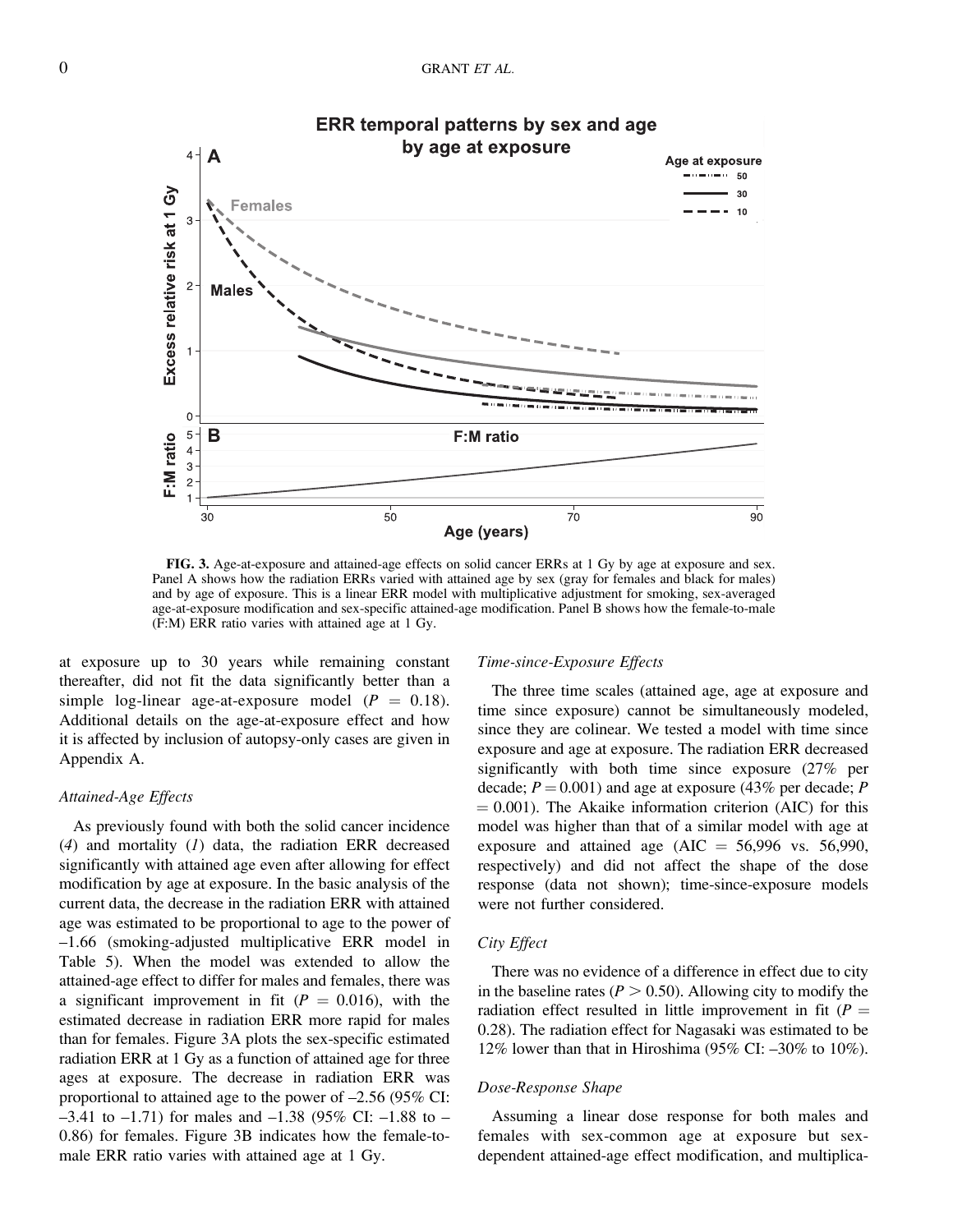|               | Coefficients) over Selected Dose Ranges |                              |                                  |                                         |                                             |  |  |  |  |  |
|---------------|-----------------------------------------|------------------------------|----------------------------------|-----------------------------------------|---------------------------------------------|--|--|--|--|--|
|               |                                         | Linear <sup>a</sup>          | Linear-quadratic: $b$ males only |                                         |                                             |  |  |  |  |  |
| Dose<br>range | Females<br>$(95\% \text{ CI})$          | Males<br>$(95\% \text{ CI})$ | Linear<br>$(95\% \text{ CI})$    | <b>Ouadratic</b><br>$(95\% \text{ CI})$ | Curvature $(\sigma)$<br>$(95\% \text{ CI})$ |  |  |  |  |  |
| Full range    | $0.64$ (0.52 to 0.77)                   | $0.27$ (0.19 to 0.37)        | $0.09$ (-0.03 to 0.23)           | $0.11$ (0.04 to 0.20)                   | 1.3 ( $P_{\text{curve}} = 0.002^c$ )        |  |  |  |  |  |
| $0-2$ Gy      | $0.65$ $(0.52 \text{ to } 0.78)$        | $0.25$ (0.17 to 0.36)        | $0.02$ (< -0.05 to 0.18)         | $0.18$ (0.07 to 0.30)                   | 7.2 ( $P_{\text{curve}}$ < 0.001)           |  |  |  |  |  |
| $0-1$ Gy      | $0.58$ (0.44 to 0.74)                   | $0.19$ (0.09 to 0.30)        | $-0.09$ (< $-0.10$ to 0.11)      | $0.38$ (0.12 to $>0.41$ )               | $-4.4$ ( $P_{\text{curve}} = 0.004$ )       |  |  |  |  |  |
| $0 - 0.5$ Gy  | $0.53$ (0.34 to 0.75)                   | $0.07$ (< -0.05 to 0.22)     | $0.02$ (< -0.09 to 0.38)         | $0.13$ (<-0.17 to >0.62)                | 5.6 ( $P_{\text{curve}} > 0.5$ )            |  |  |  |  |  |
| $0 - 0.25$ Gy | $0.55$ (0.24 to 0.92)                   | $0.02$ (<-0.18 to 0.25)      |                                  | $P_{\text{curve}} > 0.5^d$              |                                             |  |  |  |  |  |
| $0 - 0.1$ Gy  | $0.39$ (-0.27 to 1.1)                   | $0.33$ (< -0.10 to 0.89)     |                                  | $P_{\text{curve}} = 0.08^d$             |                                             |  |  |  |  |  |

TABLE 6 Estimated Sex-Specific ERR Linear Dose Coefficients and Confidence Intervals (and for Males, Linear-Quadratic Dose Coefficients) over Selected Dose Ranges

<sup>a</sup> Estimated sex-specific excess relative risks (ERR) per Gy using a linear dose-response model over the dose range. All estimates in this table were based on models that included radiation effect modification by attained age (sex-specific), and age at exposure (common to both sexes) and were adjusted for smoking using a multiplicative ERR model for the joint effect of radiation and smoking.

 $\Phi$  Linear (per Gy) and quadratic (per Gy<sup>2</sup>) dose effect estimates in a linear quadratic dose-response model. Only males were allowed to vary using the quadratic model term over the dose range.

 $c$  P value for a likelihood ratio test of curvature in the male dose response.

<sup>d</sup> Linear-quadratic model parameter estimates unstable due to limited data, results not shown.

tive adjustment for smoking, the estimated linear ERR per Gy was 0.27 (95% CI: 0.19 to 0.37) for males and 0.64 (95% CI: 0.52 to 0.77) for females (Table 6). Of note, these values differ slightly from Table 5 due to the added sexspecific effect modification by attained age. The dose response, however, exhibited statistically significant ( $P =$ 0.03) upward curvature (i.e., the ratio of quadratic to linear terms) in a linear-quadratic dose-response model that assumed common curvature for males and females. The common curvature  $(\sigma)$  was estimated to be 0.22 per Gy (95% CI: 0.01 to 0.60). The linear dose coefficients for males and females were 0.21 (95% CI: 0.12 to 0.31) and 0.49 (95% CI: 0.33 to 0.67), respectively (data not shown).

Allowing the curvature to differ for males and females led to a further statistically significant improvement in fit ( $P =$ 0.02 compared to the common curvature model and  $P =$ 0.007 compared to the linear model). For males, the linear dose coefficient was  $0.087$  (95% CI:  $-0.03$  to 0.23) with a quadratic estimate of 0.11 (95% CI: 0.04 to 0.20) resulting in a curvature estimate of 1.3 ( $P_{\text{curve}} = 0.002$ ). For females, the linear estimate was 0.57 (95% CI: 0.40 to 0.77) with a quadratic estimate of  $0.049$  (95% CI –0.06 to 0.16) and a curvature estimate of 0.084 ( $P_{\text{curve}} = 0.39$ ). Thus, while the dose response for females was consistent with linearity, for males it exhibited significant upward curvature. The plots in Fig. 4 compare the sex-specific fitted linear and linearquadratic dose-response functions for males and females over the full range of doses. The plots also include nonparametric estimates of the ERR for the 22 dose categories (with the  $< 0.005$  category used as the baseline), along with smoothed nonparametric estimates with pointwise confidence bounds (the sex-specific categorical ERR estimates and 95% CIs are shown in Appendix E). Figure 5 shows the same data restricted to doses less than 1 Gy. In males, but not females, the ERR at low doses is markedly less than that predicted by the linear model.

As in earlier LSS reports  $(1, 2, 4)$ , a series of analyses were performed to investigate the low-dose linear slope and evidence of curvature in data restricted over various dose ranges. Table 6 summarizes the results of these analyses separately for males and females.

For females, the ERR per Gy estimates were quite similar for all the dose ranges considered. For males, the linear model ERR estimate on the 0 to 0.1 Gy range (0.33), while quite uncertain, was higher than the estimate over the full range (0.27) and had the highest point estimate of any dose range. This suggests that the upward curvature in the dose response for males is largely driven by the rather flat dose response in the range of 0.20–0.75 Gy; the linear ERR per Gy estimates were 0.02 for the 0–0.25 Gy range and 0.07 for the 0–0.5 Gy range. This pattern can be seen in the categorical and smoothed dose-response estimates illustrated in Fig. 5. The linear-quadratic model in men offered no statistical improvement over a purely quadratic model over the full dose range  $(P = 0.11)$ .

# Examination of Threshold

The evidence of a threshold dose below which there was no dose response was examined using linear-quadratic threshold models for males and linear threshold models for females. There was no evidence of a threshold for females (estimated threshold dose of 0.08 Gy). This was not significantly different from 0 ( $P = 0.18$ ) and the upper 95% confidence bound was 0.2 Gy. For males, the best estimate for a threshold dose was 0.75 Gy. Similarly, this was not significantly different from 0 ( $P = 0.49$ ). However, the upper 95% confidence bound for the male threshold was considerably larger than that for females (0.8 Gy). The proximity of the best estimate and upper bound among males is due to an unusual, double-humped likelihood surface.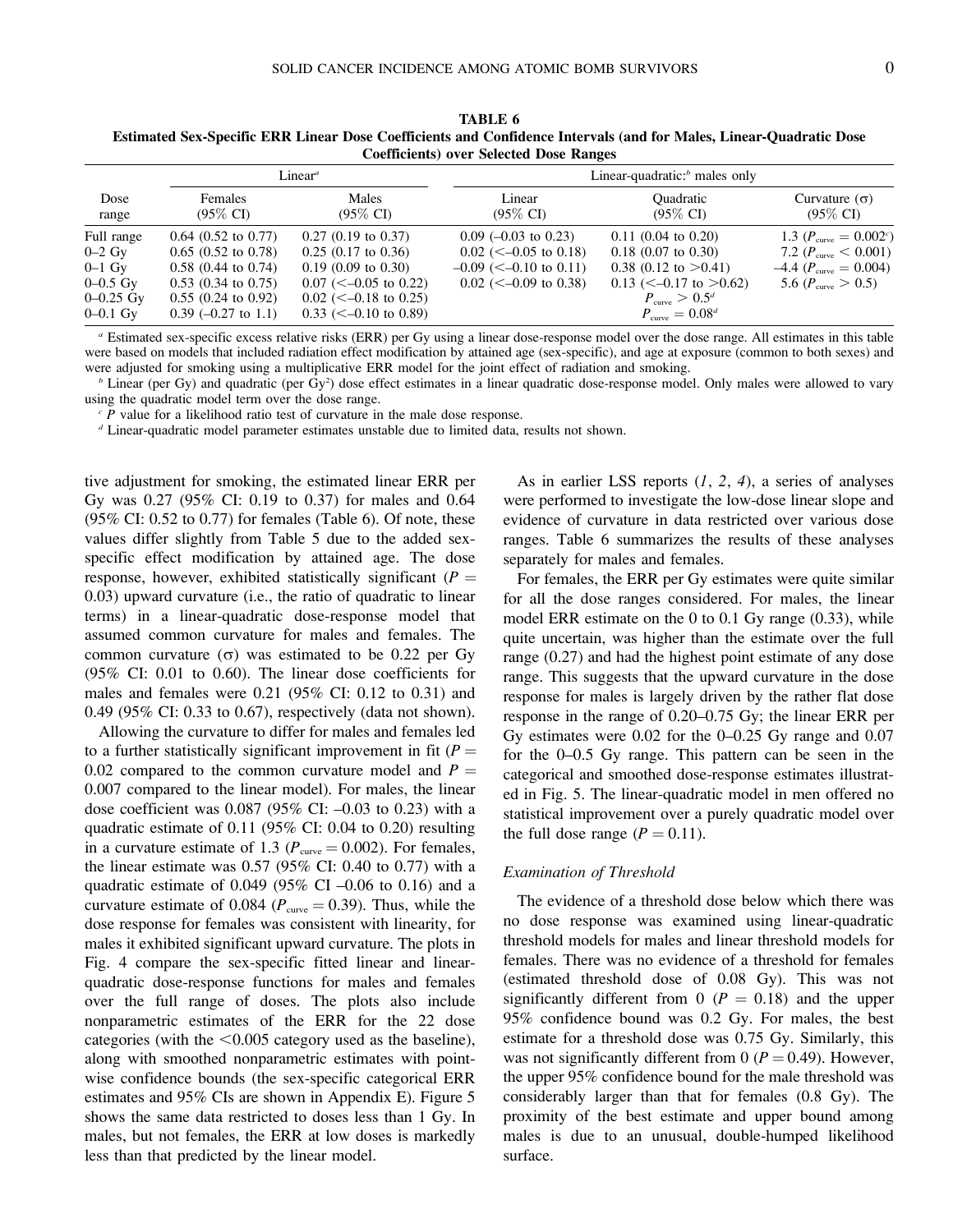

FIG. 4. Panels A and B: Solid cancer dose-response functions for males and females (full dose range). Fitted linear (black dashed line) and linear-quadratic (black solid curve) ERRs for all solid cancers using linear and linear-quadratic dose-response functions for males and females. Also shown are ERR estimates for all 22 dose categories (points) and a nonparametric smoothed estimate (solid gray curve) with point-wise 95% confidence intervals (dashed gray curves). The ERRs are given for subjects at attained age of 70 years after exposure at age 30 years.

# EAR Models

Smoking EAR model. Both radiation and smoking effects can also be described using the excess (absolute) risk (rate difference). To adequately model the EAR for smoking, it was necessary to include attained age, sex and birth cohort effects in the smoking term; these effect modifiers were not necessary in the  $ERR_{smk}$  model.

Radiation EAR model. Table 7 provides the excess-ratemodel parameter estimates and confidence bounds for the EAR model. The radiation EAR for both males and females increased with increasing attained age but the sex difference was only marginally significant ( $P = 0.08$ ). However, to be consistent with the ERR model, we allowed for sex-specific attained-age modifiers. Figure 6A shows the pattern of the excess rates with attained age for males and females exposed at ages 10, 30 and 50, while Fig. 6B displays the age dependence of the female-to-male EAR ratio at 1 Gy. This ratio tended to decrease with increasing attained age. For the same age, the female-to-male EAR ratio also varied with dose due to the nonlinear dose response for males. The latter variability was similar to that seen for the ERR (Fig. 7). The female EAR estimate was 54.7 excess cases per 10,000



FIG. 5. Panels A and B: Solid cancer dose-response functions for males and females (0–1 Gy). Fitted linear (black dashed line) and linear-quadratic (black solid curve) ERRs for all solid cancers using linear and linearquadratic dose-response functions for males and females over the range of 0–1 Gy. Also shown are ERR estimates for 15 visible dose categories (points) and a nonparametric smoothed estimate (solid gray curve) with point-wise 95% confidence intervals (dashed gray curves). The ERRs are given for subjects at attained age of 70 years after exposure at age 30 years.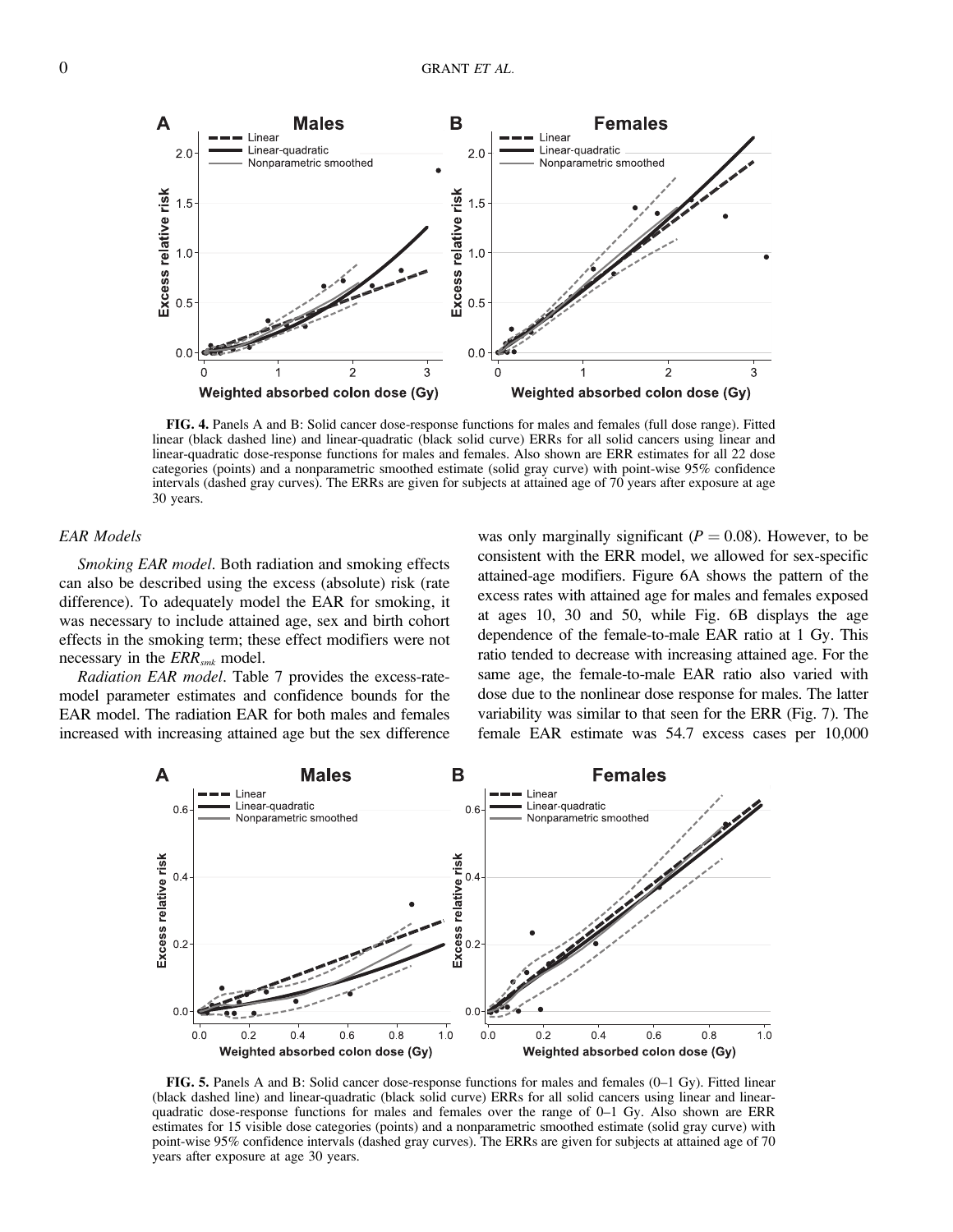|                     |                         | Males                           |                        |                             |                                       | Females                     | Both sexes                   |  |
|---------------------|-------------------------|---------------------------------|------------------------|-----------------------------|---------------------------------------|-----------------------------|------------------------------|--|
|                     |                         | Dose effect <sup><i>a</i></sup> |                        | Attained age                | Dose effect <sup><math>a</math></sup> | Attained age                |                              |  |
|                     | Linear $\epsilon$       | <b>Ouadratic</b>                | Curvature <sup>d</sup> | (power)                     | Linear $\epsilon$                     | (power)                     | Age at exposure <sup>b</sup> |  |
|                     |                         |                                 |                        | All solid cancers           |                                       |                             |                              |  |
| ERR model           |                         |                                 |                        |                             |                                       |                             |                              |  |
| Estimate            | 0.094                   | 0.11                            | 1.16                   | $-2.70$                     | 0.64                                  | $-1.36$                     | $-22\%$                      |  |
| $(95\% \text{ CI})$ | $(<0.02$ to 0.23)       | $(0.04 \text{ to } 0.19)$       | $P = 0.002$            | $(-3.58 \text{ to } -1.81)$ | $(0.52 \text{ to } 0.77)$             | $(-1.86 \text{ to } -0.84)$ | $(-30\% \text{ to } -13\%)$  |  |
| EAR model           |                         |                                 |                        |                             |                                       |                             |                              |  |
| Estimate            | 21.7                    | 21.2                            | 0.98                   | 2.89                        | 54.7                                  | 2.07                        | $-30\%$                      |  |
| $(95\% \text{ CI})$ | $(< -1.7$ to 47.7)      | $(6.8 \text{ to } 37.6)$        | $P = 0.003$            | $(2.14 \text{ to } 3.68)$   | $(44.7 \text{ to } 65.3)$             | $(1.64 \text{ to } 2.53)$   | $(-37\% \text{ to } -22\%)$  |  |
|                     |                         |                                 |                        | Non-sex-specific cancers    |                                       |                             |                              |  |
| ERR model           |                         |                                 |                        |                             |                                       |                             |                              |  |
| Estimate            | 0.036                   | 0.12                            | 3.42                   | $-3.21$                     | 0.64                                  | $-1.79$                     | $-19\%$                      |  |
| $(95\% \text{ CI})$ | $(< 0$ to 0.16)         | $(0.06 \text{ to } 0.21)$       | P < 0.001              | $(-4.18 \text{ to } -2.26)$ | $(0.51 \text{ to } 0.79)$             | $(-2.39 \text{ to } -1.18)$ | $(-29\% \text{ to } -8\%)$   |  |
| EAR model           |                         |                                 |                        |                             |                                       |                             |                              |  |
| Estimate            | 7.86                    | 24.3                            | 3.09                   | 2.40                        | 40.6                                  | 2.30                        | $-26\%$                      |  |
| $(95\% \text{ CI})$ | $\left($ < -12 to 30.9) | $(10.9 \text{ to } 40)$         | P < 0.001              | $(1.62 \text{ to } 3.19)$   | $(31.7 \text{ to } 50.0)$             | $(1.74 \text{ to } 2.88)$   | $(-35\% \text{ to } -17\%)$  |  |

TABLE 7 Parameter Estimates and Confidence Intervals in Preferred Excess Relative and Excess Absolute Risk Models: LSS Solid Cancer Incidence Cohort with Known Doses, 1958–2009

<sup>a</sup> The linear parameter in the multiplicative ERR model is the ERR per Gy at age 70 after exposure at age 30 years. For the EAR model this parameter is the excess cases for 10,000 person-years per Gy at age 70 after exposure at age 30 years. The curvature is the ratio of the quadratic term to the linear term and has units of 1/Gy. The quadratic parameter is equal to the product of the linear term and curvature.

<sup>b</sup> Percentage change per decade increase in age at exposure (common to males and females).

<sup>c</sup> Radiation associated excess per 1 Gy for ERR and per 10,000 person-years per Gy for EAR.

 $d$  Ratio of quadratic to linear coefficient (per Gy).



FIG. 6. Solid cancer excess rates (EARs) at 1 Gy by attained age, sex and age at exposure. Panel A: Excess absolute rates at 1 Gy as a function of attained age for males (black curves) and females (gray curves) exposed at ages 10 years (dashed), 30 years (solid) and 50 years (dash-dot). Panel B plots the female-to-male (F:M) EAR ratio at 1 Gy as a function of attained age.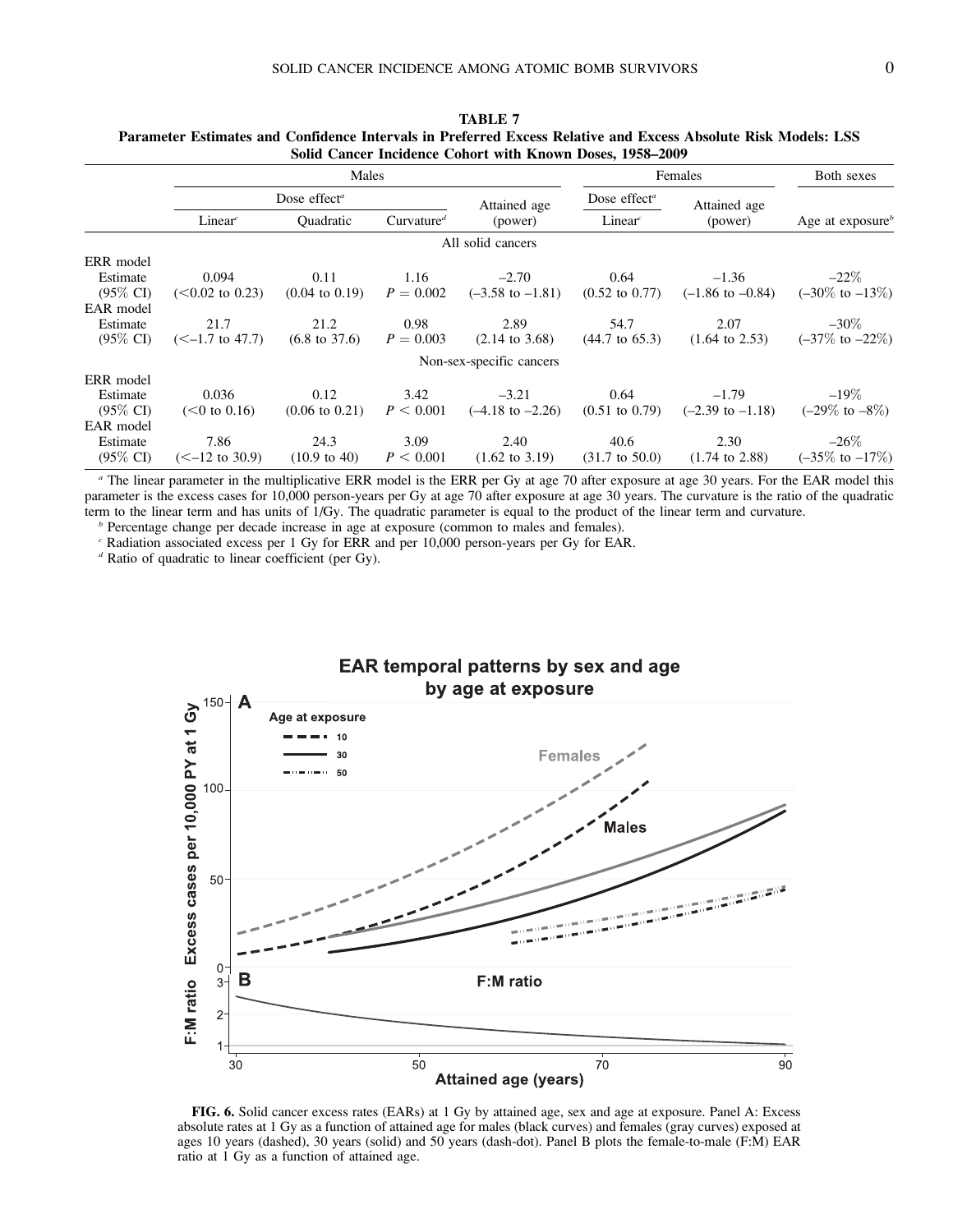

FIG. 7. Preferred ERR and EAR models by sex. The dose-response functions in the preferred ERR (panel A) and EAR (panel B) models are shown. Panels C and D show the female-to-male (F:M) risk ratio versus dose. The dose-response curves are shown for subjects at attained age of 70 years after exposure at age 30 years.

person-year-Gy (95% CI: 44.7 to 65.3), while for males the total of the linear and quadratic excess cases at 1 Gy was 42.9  $(21.7 \times 1 \text{ Gy} + 21.2 \times 1 \text{ Gy}^2)$  per 10,000 person-year-Gy. These values were very similar to the 2007 analysis, which reported 60 and 43 excess cases per 10,000 person-year-Gy for females and males, respectively. The previously reported age-at-exposure modifier was –24% per decade increase while attained age was modified to the power of 2.38 (4) and were similar to the current estimates.

As with the ERR model, there was evidence of statistically significant upward curvature in the EAR doseresponse model for males ( $P = 0.003$ ), but no indication of such curvature for females ( $P = 0.38$ ). The magnitude of the curvature parameter in the male dose response was 0.98, which was similar to that seen in the ERR model (1.16). The curvature in the EAR dose response for males differed significantly from that for females  $(P = 0.04)$ .

# Summary of Preferred Models

Based on the analyses described above, we developed ERR and EAR models that provided summaries of the nature of the radiation-associated solid cancer risks seen over the entire follow-up period. These models are more complex than those reported in earlier analyses of the LSS incidence or mortality data. There is now evidence that sex differences in the excess radiation risks for males and females can no longer be captured by using a simple dose-independent sex ratio due to the significant upward curvature exhibited in males but not in females and a more rapid decrease of ERR with attained age in males compared to females.

The upper half of Table 7 presents the parameter estimates for the radiation effects in our preferred smoking-adjusted ERR and EAR models for all solid cancers in aggregate. All estimates are for a person exposed at age 30 with an attained age of 70. Combining linear and quadratic risk estimates for males results in an ERR of 0.20 (Wald 95% CI: 0.12 to 0.28) at 1 Gy and an ERR of 0.010 (Wald 95% CI: –0.0003 to 0.02) at 0.1 Gy. The respective ERR estimates for women were 0.64 and 0.064, resulting in female-to-male ERR ratios of 3.2 at 1 Gy and 6.1 at 0.1 Gy. The EAR estimate at 1 Gy among males was 42.9 (Wald 95% CI 27 to 58) excess cases per 10,000 person-years at 1 Gy and 2.4 (Wald 95% CI: 0.21 to 4.6) excess cases per 10,000 person-years at 0.1 Gy. On the EAR scale, the F:M ratios were 1.3 at 1 Gy and 2.3 at 0.1 Gy. The sex-specific risk estimates and F:M ratios for the ERR and EAR models are shown in Fig. 7.

# Preferred Models: Risk Estimates of Non-Sex-Specific Cancers

Cancers unique to the sexes may affect the F:M ratios on both the relative and additive scales due to varying background rates and possible differences in radiation sensitivity. We therefore performed an analysis using the preferred models while restricting it to non-sex-specific cancers. Cancers excluded from the analysis included: breast, ovary, uterus and other female-specific cancers among women, and prostate, testicular, male breast and other male-specific cancers among men. A total of 18,555 non-sex-specific solid cancers were observed and modeled in aggregate.

The lower half of Table 7 shows that the ERR for females was unchanged after restricting cases to non-sex-specific cancers. The P value for curvature among females decreased to 0.11 (not shown). For men, the estimated curvature increased as the linear parameter decreased. The F:M ratio was 4.0 at 1 Gy and greater than 10 at 0.1 Gy. On the EAR scale, the F:M ratio was 1.3 at 1 Gy and 3.9 at 0.1 Gy with strong evidence of curvature among males. Although there was some evidence of curvature among females, it was significantly less than that observed in males  $(P = 0.02)$ . A more detailed discussion of sex-specific versus non-sex-specific responses is given in Appendix G.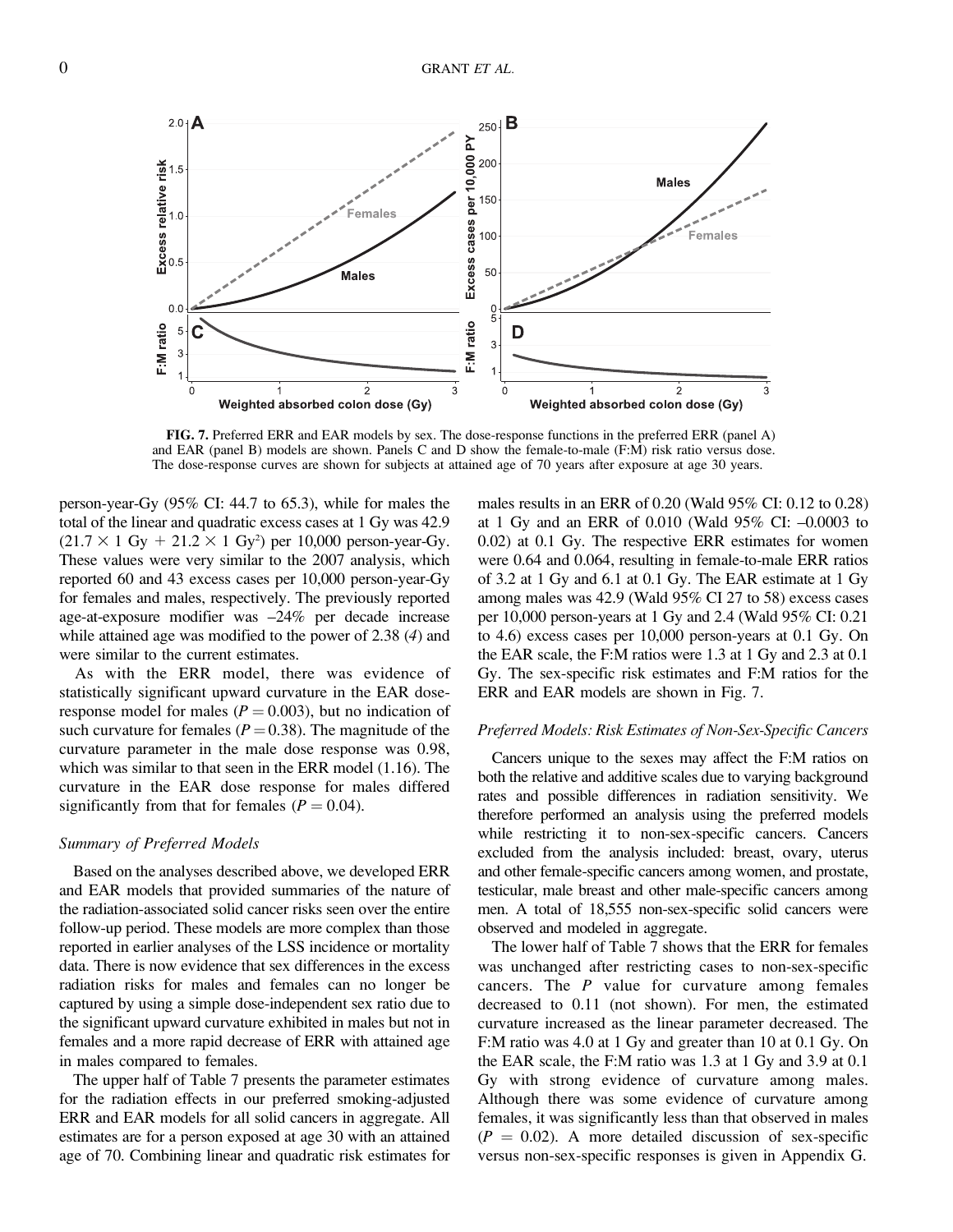|                          |                        |              |        |            | 1950–2009         |                              |                                                   |                                        |                 |                   |
|--------------------------|------------------------|--------------|--------|------------|-------------------|------------------------------|---------------------------------------------------|----------------------------------------|-----------------|-------------------|
| Dose<br>category<br>(Gy) | Subjects               | Person-years | Cases  | Background | Radiation<br>only | $\mathsf{AF}^a$<br>radiation | Radiation-<br>smoking<br>interaction <sup>b</sup> | $AF^a$<br>radiation-<br>smoking $\phi$ | Smoking<br>only | $AF^a$<br>smoking |
|                          | Both males and females |              |        |            |                   |                              |                                                   |                                        |                 |                   |
| < 0.005                  | 61,217                 | 1,794,130    | 12,592 | 10,646.4   | 3.3               | $0\%$                        | 0.2                                               | $0\%$                                  | 1,857.2         | 15\%              |
| $-0.1$                   | 27,511                 | 807.885      | 5,674  | 4,785.3    | 81.8              | $1\%$                        | 6.1                                               | $0\%$                                  | 867.3           | 15%               |
| $-0.2$                   | 5,594                  | 164,111      | 1,217  | 996.4      | 79.7              | $7\%$                        | 6.1                                               | $1\%$                                  | 179.2           | 15%               |
| $-0.5$                   | 5,926                  | 169,177      | 1,414  | 1,023.3    | 187.7             | 13%                          | 15.9                                              | $1\%$                                  | 190.5           | 13%               |
| $-1$                     | 3,136                  | 88,992       | 889    | 526.0      | 228.0             | 26\%                         | 22.0                                              | $2\%$                                  | 98.8            | 11\%              |
| $-2$                     | 1,565                  | 42,236       | 560    | 239.1      | 211.0             | 38%                          | 29.4                                              | $5\%$                                  | 54.0            | 10%               |
| $2+$                     | 495                    | 12,953       | 192    | 67.0       | 103.6             | 54\%                         | 17.2                                              | $9\%$                                  | 15.6            | $8\%$             |
| Total                    | 105,444                | 3,079,484    | 22,538 | 18,283.5   | 895.0             | $10\%^c$                     | 96.9                                              | $1\%$                                  | 3,262.6         | $15\%$            |
| Males                    |                        |              |        |            |                   |                              |                                                   |                                        |                 |                   |
| < 0.005                  | 25,062                 | 666,525      | 6,012  | 4,251.0    | 0.3               | $0\%$                        | 0.1                                               | $0\%$                                  | 1,710.2         | 28\%              |
| $-0.1$                   | 11,175                 | 302,141      | 2,635  | 1,884.3    | 10.3              | $0\%$                        | 3.9                                               | $0\%$                                  | 778.4           | 30%               |
| $-0.2$                   | 2,132                  | 57,898       | 497    | 370.5      | 9.6               | $2\%$                        | 3.7                                               | $1\%$                                  | 154.2           | 31%               |
| $-0.5$                   | 2,301                  | 59,840       | 599    | 390.6      | 26.3              | $4\%$                        | 10.0                                              | $2\%$                                  | 163.7           | 27%               |
| $-1$                     | 1,282                  | 32,202       | 382    | 211.2      | 42.5              | 11\%                         | 15.9                                              | $4\%$                                  | 86.1            | 23%               |
| $-2$                     | 716                    | 17,815       | 254    | 111.6      | 62.3              | 25%                          | 23.8                                              | $9\%$                                  | 47.9            | 19%               |
| $2+$                     | 242                    | 5,778        | 94     | 32.5       | 42.1              | 45%                          | 15.5                                              | 16%                                    | 14.4            | 15%               |
| Total                    | 42,910                 | 1,142,200    | 10,473 | 7,251.7    | 193.5             | $6\%$ <sup>c</sup>           | 72.9                                              | $2\%c$                                 | 2,954.9         | $30\%^c$          |
| Females                  |                        |              |        |            |                   |                              |                                                   |                                        |                 |                   |
| < 0.005                  | 36,155                 | 1,127,605    | 6,580  | 6,395.4    | 2.9               | $0\%$                        | 0.1                                               | $0\%$                                  | 147.0           | $2\%$             |
| $-0.1$                   | 16,336                 | 505,744      | 3,039  | 2,901.0    | 71.5              | $2\%$                        | 2.2                                               | $0\%$                                  | 88.9            | $3\%$             |
| $-0.2$                   | 3,462                  | 106,213      | 720    | 626.0      | 70.1              | 10%                          | 2.5                                               | $0\%$                                  | 25.0            | $3\%$             |
| $-0.5$                   | 3,625                  | 109,337      | 815    | 632.6      | 161.4             | 20%                          | 5.9                                               | $1\%$                                  | 26.7            | $3\%$             |
| $-1$                     | 1,854                  | 56,790       | 507    | 314.8      | 185.5             | 37\%                         | 6.1                                               | $1\%$                                  | 12.7            | $3\%$             |
| $-2$                     | 849                    | 24,420       | 306    | 127.5      | 148.7             | 49\%                         | 5.6                                               | $2\%$                                  | 6.1             | $2\%$             |
| $2+$                     | 253                    | 7,175        | 98     | 34.5       | 61.6              | 63%                          | 1.7                                               | $2\%$                                  | 1.3             | $1\%$             |
| Total                    | 62,534                 | 1,937,284    | 12,065 | 11,031.8   | 701.5             | $13\%^c$                     | 24.0                                              | 0 <sup>c</sup>                         | 307.7           | $3\%$             |

TABLE 8 Observed and Fitted Cases by Dose Category and Sex for an Excess Relative Risk Model with a Linear-Quadratic Radiation Dose Response for Males and Linear for Females: LSS Solid Cancer Incidence Cohort with Known Doses, 1958–2009

 $\alpha$  AF = attributable fraction (cases estimated to be attributable to that exposure over the total number of cases in that category).

<sup>b</sup> Since the effects of radiation and smoking were modeled as multiplicative, some cases are associated with the radiation-smoking interaction.  $\epsilon$  Among those exposed to  $\geq$ 0.005 Gy

# Preferred ERR Model: Observed and Fitted Cases

Table 8 provides information on the observed and fitted number of cases by dose category and sex for the preferred ERR model (linear-quadratic for males and linear for females) and a multiplicative joint effect of radiation and smoking. The total estimated number of radiation-associated cancers was 992 (266 for males and 726 for females), calculated by adding the ''radiation only'' and ''radiation-smoking'' interaction columns in Table 8. The corresponding attributable fractions for people exposed to at least 5 mGy were 6% for males, 13% for females and 10% for both sexes combined. Smoking was associated with 15% (3,360 cases) of the solid cancer cases in the cohort, with attributable fractions of 30% for males and 3% for females. Estimates of fitted cases from alternative models are shown in Appendix D.

# SUMMARY AND DISCUSSION

This analysis of the LSS solid cancer incidence data includes more than 50 years of follow-up through 2009, 64 years after the atomic bombings in Hiroshima and Nagasaki. Several significant changes have occurred since the previously reported study  $(3)$ . During the 11 additional years of follow-up, the surviving proportion of the cohort dropped from 52% to 36% while 5,090 new incident cancer cases were observed. Dose estimates were improved using more accurate information on the survivors' locations and shielding characteristics at the time of the bombings. In assessing the radiation dose response, we considered effects of smoking, a major non-radiation cancer risk factor, as well as established risk modifiers, such as attained age, age at exposure and sex. We updated and extended the migration coefficients used for adjusting strata-specific person-years. Also, as explained in greater detail in Appendix A, we removed a surveillance bias on the age-at-exposure effect induced from cases diagnosed solely by autopsy.

While these analyses revealed provocative results regarding the shape of the dose response, the most fundamental finding was that a single, acute whole-body exposure to ionizing radiation continued to increase solid cancer risks even after 50 years. Although on a relative scale, radiation-related risks tended to decrease with increasing attained age, the decrease was not due to any lessening of the effect of exposure but rather due to increasing background cancer rates. On an absolute (EAR) scale, the excess rates increased with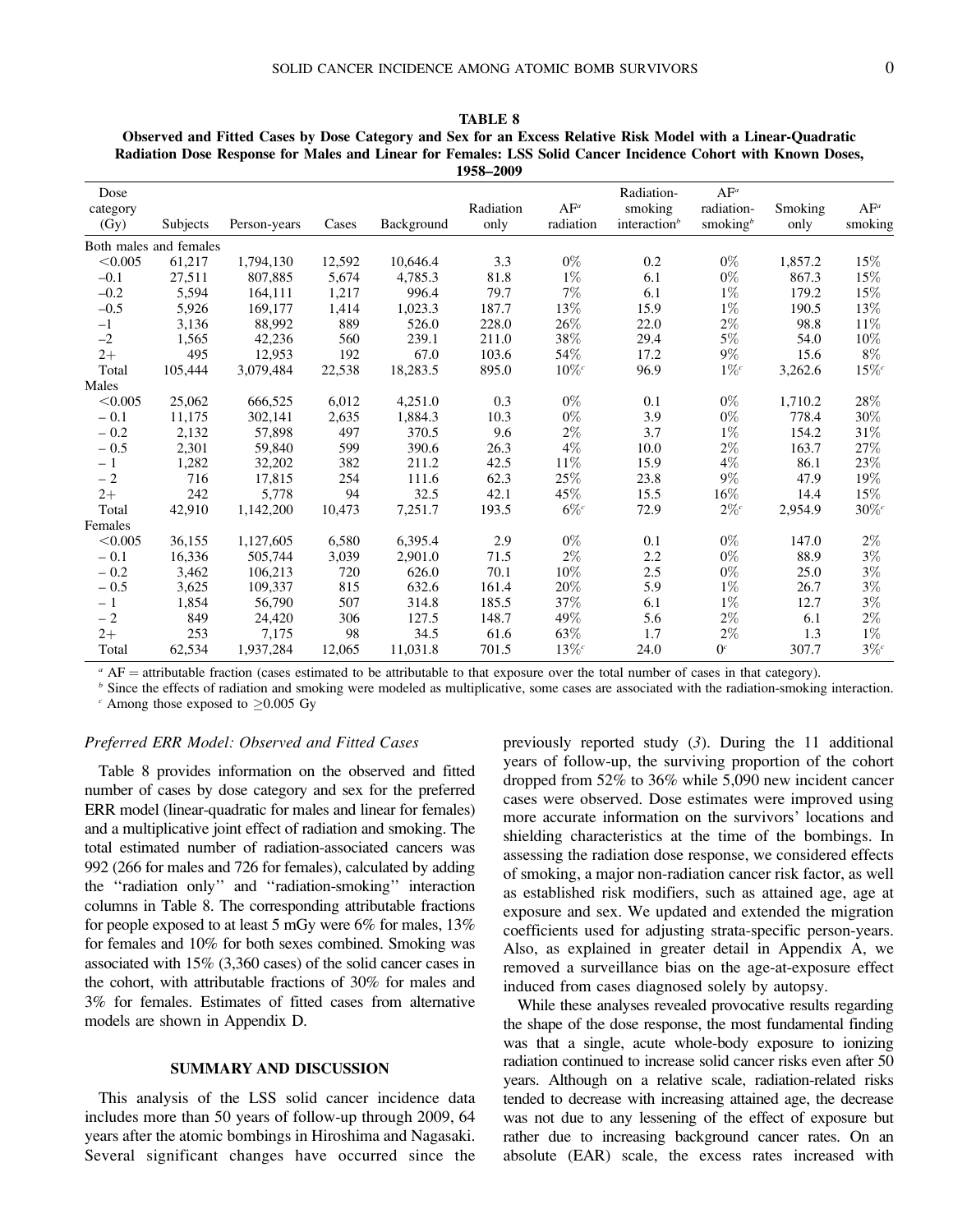increasing attained age in both males and female (Fig. 7). The overall attributable fraction of cases due to radiation exposure was  $10\%$ , which is very similar to the value  $(11\%)$  reported by both Preston et al. in 2007 (4) and Thompson et al. in 1994 (2). These values are a few percentage points higher than for the attributable fraction observed in the previous mortality studies, which have also been quite consistent at approximately 8% among those with non-zero doses  $(1, 19-21)$ .

While previous LSS solid cancer incidence data demonstrated linear dose responses for both males and females, the current analyses demonstrated significant upward curvature for males with little indication of nonlinearity for females. It should be noted that the latest published LSS mortality report, by Ozasa *et al.*  $(I)$ , presented evidence of curvature in the ERR dose response over the dose range 0–2 Gy for all solid cancer, which was not evident over the full dose range. Ozasa et al. further reported that the evidence of curvature under 2 Gy had increased with the longer follow-up periods, with the most recent eight years of follow-up between 1995 and 2003 changing the  $P$  value for curvature from 0.16 to the statistically significant value of 0.02. Preliminary analyses of more recent solid cancer mortality data continue to suggest curvature, perhaps in both sexes. Due to the differences in fatality for some cancers, there are inherent differences in the mix of cancer types between incidence and mortality data, but results from dose-response analyses that have aggregated all solid cancers have been broadly comparable (22).

We investigated several factors that may explain the current curvature findings in the dose response for solid cancer incidence, particularly among males. First, since the current cancer incidence data differed from the previous data (4) in several ways, we compared results of the current analysis with those from analyses with no smoking adjustment, with follow-up restricted through 1998 and with autopsy-only cases included as in the previously reported study (4). We further tested the impact of removing the NIC group from the analysis. These comparisons were done using both the DS02R1 and DS02 doses, and for the full dose range and the 0–2 Gy dose range. The detailed results of these comparisons are given in Appendix F. The revised dose estimates consistently strengthened the evidence of curvature in all the analyses and generally had more impact on curvature than other changes to the data. We note that all changes made to update the doses were done without regard to the sex of the survivor. Among males, regardless of the dosimetry version used, the extended follow-up also strengthened the evidence of curvature over both the full and restricted-dose ranges. However, evidence of curvature was already present in analysis restricted to 1998 when the new doses were used. Censoring the autopsy-only cases slightly strengthened the evidence of curvature. Excluding the NIC cohort members had little effect on either the risk estimates or curvature inferences. Regardless of the dosimetry version used, adjustment for smoking had virtually no effect on curvature over the full or restricted dose ranges. Among females, there was no statistical evidence of curvature in any of these analyses, however, the updated DS02R1 dosimetry as well as analyses restricted to the 0–2 Gy range generally tended to decrease P values when testing curvature.

We also investigated the extent to which different cancer types may influence the overall and sex-specific shape of ERR dose responses for solid cancer incidence. Appendix G details the shape of ERR dose responses by several subsets, including: sex-specific/non-sex-specific cancers; smoking-related/nonsmoking-related cancers; and gastrointestinal (GI) tract cancers/non-GI cancers. Removal of sex-specific cancers tended to strengthen the evidence of curvature among females, especially in the 0–2 Gy range where we observed statistically significant upward curvature ( $P_{\text{curve}} = 0.01$ ). The dose response for sex-specific cancers showed no evidence of curvature in either sex over the full or restricted dose ranges. The proportion of sex-specific cancers differed in males and females (9 vs. 26%, respectively). For smoking-related cancers there was no evidence of curvature in either sex over the full range but evidence of curvature in both sexes over the restricted range. For nonsmoking-related cancers, only males showed evidence of curvature while there was none among women. Over the full dose range, there was evidence of curvature in males for both GI and non-GI cancers but not among females. Over the 0–2 Gy dose range the evidence of curvature in males was not significant for GI cancers ( $P =$ 0.27). Male non-GI cancers included a smaller proportion of sex-specific cancers (21%) than female non-GI cancers (47%). These findings suggest that the sex difference in the doseresponse shape for all solid cancer as a group may more likely be a consequence of heterogeneity in the shape of the dose response for different cancer sites coupled with a differential distribution of the sites by sex, than to reflect some more general sex-related mechanism. Site-specific radiation doseresponse shapes may vary by cancer site because of the involvement of risk modifiers, known or unknown, or possibly reflect different biological responses of organs/tissue involved.

Pooling all solid cancers offers the advantage of large numbers to enhance statistical precision when assessing the dose response, especially at low doses, and investigating effect modification of the radiation risk by age, time, sex and other factors. Pooling of all solid cancers is particularly relevant for the atomic bomb survivors who received wholebody exposure and among whom radiation effects are indicated for virtually all organ sites. Aggregate solid cancer risks have been traditionally reported in both cancer incidence and cancer mortality risks from the LSS and other cohorts. However, there are also limitations to such an approach because there may be real differences in the magnitude of radiation risk and nature of effect modification across different cancer sites. Subsequent LSS solid cancer reports in this series will provide detailed analyses of radiation dose responses for site-specific cancers and related cancer types, focusing on how the dose response and modifying effects are affected by smoking and other relevant lifestyle factors. Additional reports will include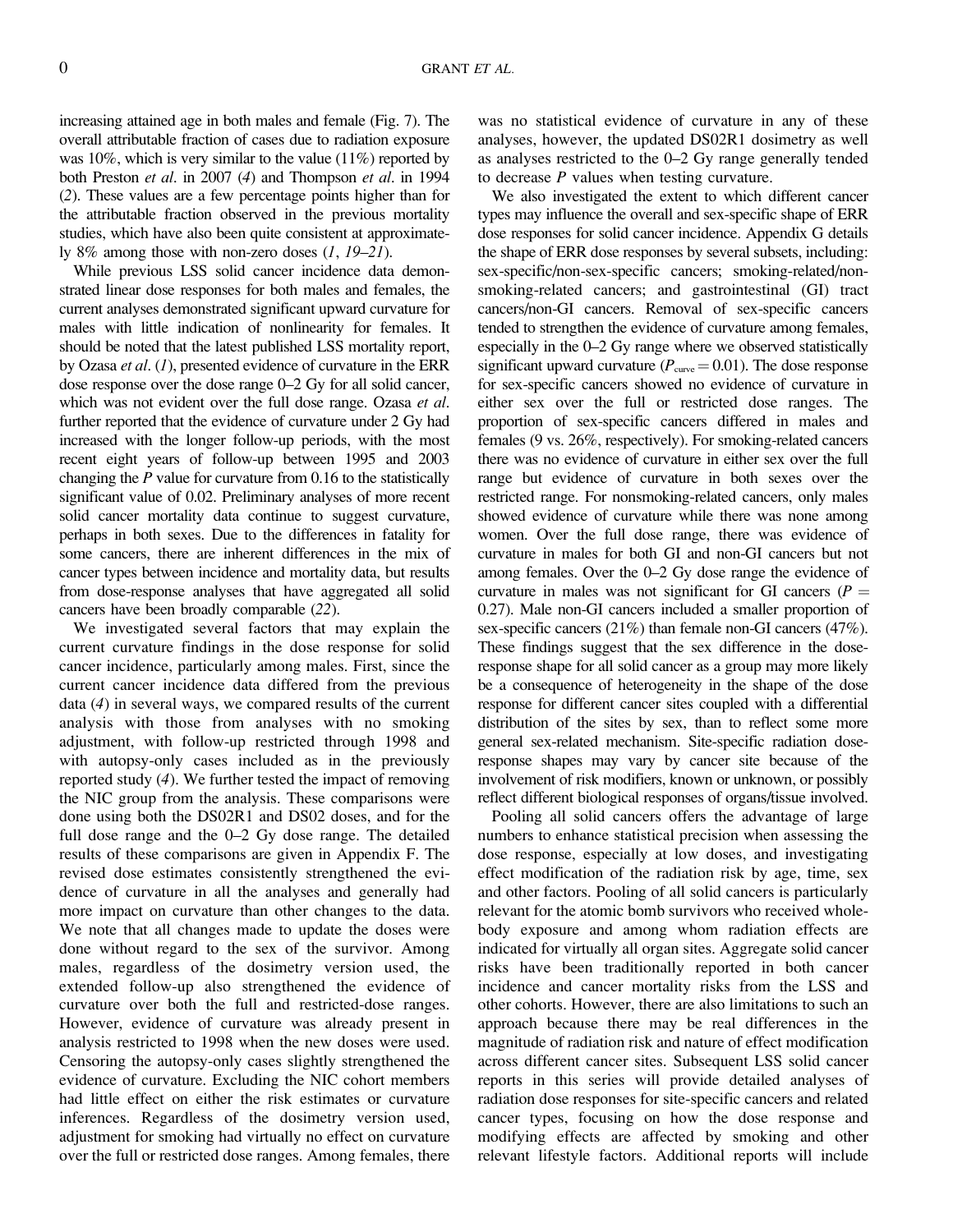respiratory cancers, upper and lower digestive cancers, male and female sex-specific cancers, among others. Lifestyle factors for these analyses include self-reported alcohol consumption, educational background, reproductive history, medical history and dietary intake.

The current data also provide new insights into the temporal pattern of the all-solid cancer risk. That is, the ERR per Gy decreased with attained age more rapidly for males than females. Also, the EAR per 10,000 person-Gy increased slightly more rapidly for males than females. Consequently, sex ratios for the ERR and EAR were attained-age dependent as well as dose dependent because of the curvature in dose response for males. Both ERR and EAR decreased with increasing age at exposure. The ERR for males was considerably lower than that for females at any dose, which may be due primarily to lower background rates of cancer incidence among females. On the other hand, while excess rates for males were lower than those for females for doses less than approximately 1.5 Gy, males had higher excess rates than females at higher doses. This comparison of alternative measures of the radiation excess highlights the importance of considering the effects of radiation on both relative and absolute scales. The analyses of non-sex-specific cancers as a subgroup showed that the EARs were consistently lower for males compared to females, particularly at lower doses. The latter finding is a slight departure from the previously reported study, which showed similar EARs across the sexes.

In analyzing the modifying effect of age at exposure on the radiation risk, special attention was given to the potential effect of cancers diagnosed only through autopsy examinations (''autopsy-only cases''). The investigation was prompted by the U-shaped pattern of the ERR per 1 Gy for solid cancer by age at exposure, as reported in our previous published study (4) and recognized by the BEIR VII (23). As explained in Appendix A, ''occult'' cases had been censored in the reported by Thompson et al. (2), while no such censoring was performed by Preston et al. (4). The occult cases were most often detected at autopsy. We made a more general decision to censor all cases that had been determined only due to postmortem exam. After censoring these autopsy-only cases, the U-shaped response no longer appeared and could be rejected statistically. Instead, a simple log-linear model was used.

Although we decided to use a simple multiplicative model for the radiation-smoking joint effects on the ERR, the choice of smoking adjustment model (multiplicative or additive) had little impact on the shape of radiation dose response or modifying effect of age at exposure or attained age, which indicates that the radiation risk estimates are not strongly confounded or otherwise modified by smoking. The use of the multiplicative model for smoking adjustment allows for comparison with the previous LSS data unadjusted for smoking. The current estimate of 992 radiation-associated solid cancer cases among the 22,538 eligible first primary solid cancers is 139 more than in the previously reported analysis. Approximately 3,360 of the solid cancers were estimated to be associated with smoking.

The current LSS solid cancer incidence risk estimates can be compared to those from other populations with whole-body exposure. The latest analysis of mostly male nuclear workers (mean dose, 0.021 Gy) in France, the United Kingdom and the United States (INWORKS) reported a linear estimate of ERR per Gy of 0.47 (90% CI: 0.18 to 0.79) for solid cancer mortality, unadjusted for smoking (24). This is comparable to our linear ERR estimate of 0.36 per Gy (95% CI: 0.28 to 0.45) for males at age 70 after exposure at age 30 (Table 5, first line). However, the male risk in the LSS at 100 mGy using our preferred linear-quadratic ERR model (Table 7) was estimated to be 0.01, which was lower than that of 0.047 linearly scaled to 100 mGy from the INWORKS data. In the Techa River cohort of residents with low-dose exposure to radioactive materials from contaminated river and soil, the sex-averaged ERR for solid cancer incidence was estimated to be 0.077 per 100 mGy (95% CI: 0.013 to 0.150) after adjustment for smoking (25). Again, this was comparable to our linear, smoking adjusted, sex-averaged ERR estimate of 0.047 per 100 mGy (95% CI: 0.039 to 0.055) (Table 5, last line; scaled to 100 mGy). The Mayak Production Association workers (75% male) had mixed exposure to gamma rays and plutonium (Pu) but had fractionated gamma exposures in the dose range similar to the LSS; the linearly estimated ERR for external gamma-ray exposure adjusted for Pu dose was 0.12 per Gy (95% CI: 0.03 to 0.21) for solid cancer mortality (26) or an ERR of 0.07 (95% CI: 0.01 to 0.19) per Gy for solid cancer unadjusted for Pu exposure (27). Both studies excluded cancer sites primarily related to Pu exposure (i.e., lung, liver and bone). These estimates are lower than our linear estimates. We note the LSS male dose response over the lowest dose range considered (0–100 mGy) tended to be considerably greater than the estimates that consider broader dose ranges (Table 6). This highlights the uncertainties in the shape of the dose response in the current analyses. These uncertainties taken together with inconsistencies with prior LSS analyses and the findings from other studies precludes definitive conclusions that might confidently guide the development of modified radiation protection policies at this time.

More than six decades after the atomic bombs, solid cancer continues to be the major documented health detriment attributed to radiation exposure in the atomic bomb survivors. The excess risk of solid cancer persists and will likely persist throughout the atomic bomb survivors' lifetimes. As of 2009, the average age of the LSS cohort was 78 years, with those still alive exposed at the youngest ages. Many incident cancers are predicted in the next 10–15 years. Critical questions regarding the long-term risk among the youngest survivors are yet to be answered, and may have significant bearing on the dose response and temporal patterns of radiation risk. New trends may have begun to emerge. Upward curvature in the dose response, previously observed in the mortality data, are now evident in the incidence data, especially in males. Females also show some evidence of curvature in the dose response of non-sexspecific cancers, particularly over the 0–2 Gy range. There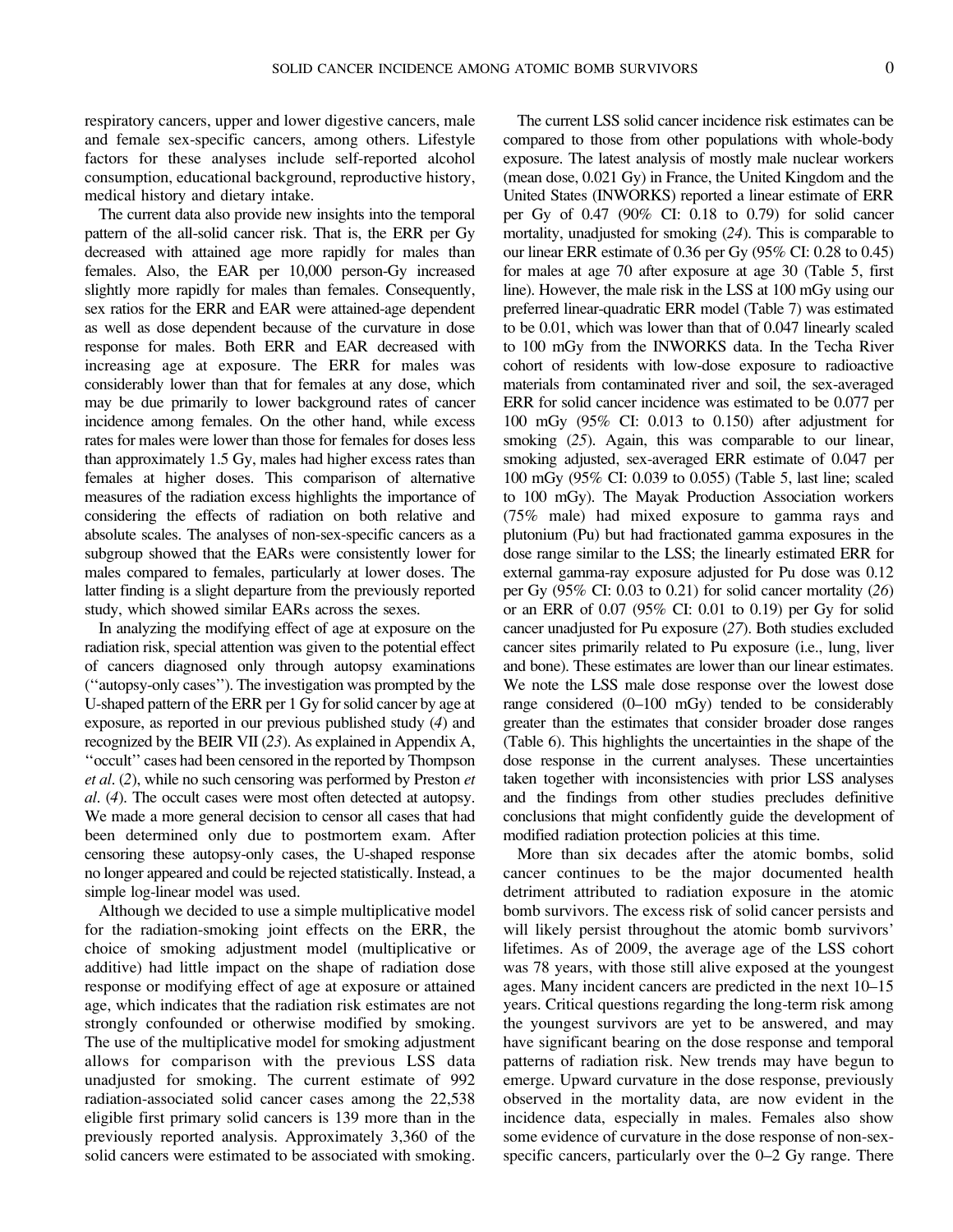is also evidence of sex-dependent modifying effects of attained age on ERR and EAR.

Despite the long follow-up of this cohort, our understanding of radiation-related cancer risk is still evolving, leading to new unresolved questions. For example, will curvature emerge in the dose response of females in the future? Does the sex difference in the shape of dose response for solid cancer incidence reflect the heterogeneity of dose responses among different organs and distribution of the cancers in males and females, or is it dependent on other factors? A number of organ-specific investigations are underway that may help to provide answers to these questions. We also plan to investigate the impact of the zero-dose comparison group along with a deeper exploration of the effect of the updated dosimetry. As these issues evolve and undergo further investigation, we urge caution with the interpretation of the curvature findings and the conclusions that may be drawn from the current data.

## APPENDICES

# Appendix A: Exclusion of Autopsy-Only Cases and Impact on Age-at-Exposure Effect Modification

As Ron et al. reported in 1994 (28), autopsy rates varied markedly with both radiation dose and calendar year. Appendix fig. A1 shows the proportion of autopsied deaths by calendar year and radiation dose among the LSS cohort members analyzed in this study  $(n = 105,444)$ . Autopsyonly (AO) cases inflate cancer rates since they include asymptomatic cancers that were not otherwise documented. Since AO cases occurred more often among those with higher radiation doses and exposed at older ages (i.e., those persons dying in the 1960s), their inclusion appears to have artificially increased radiation risks among those exposed at older ages.

Cancer cases were defined as AO cases when the diagnosis was based solely on the results of an autopsy that included microscopic tissue examinations and when there were no clinical diagnoses of cancer before or at death. No DCO cases appeared among the AO cases because postmortem examinations occur after the reporting of the death by a certifying physician. Thompson et al. excluded "occult" cancers (''...small tumors that were usually diagnosed incidentally at autopsy.'';  $n = "not reported")$  (2). Preston *et al.* included both AO cases as well as occult cancers while noting that AO cases accounted for less than 4% of cases (4). Many of the AO cases in the current data overlap with early occult cancers. Of the 206 occult cancers that occurred among the 23,158 otherwise eligible cases, 179 (87%) were considered AO cases and excluded. In total, we censored 620 AO cases (2.7%), leaving us a total of 22,538 cases to analyze. Of the 620 AO cases, 111 (17.9%) were thyroid, 110 (17.7%) were stomach, 79 (12.7%) were lung and 64 (10.3%) were prostate cancers. Each other individual site accounted for less than 10% of the total AO cases. We believe that the AO designation, rather than the "occult" definition used by Thompson  $et$   $al$ , is more specific to the ascertainment bias and we therefore decided to censor AO cases. All cases identified via autopsy were excluded from a recent analysis of thyroid cancer by Furukawa et al. (29).

A notable finding, reported in the previous LSS incidence study (4), was a U-shaped curve for radiation risk based on age at exposure. Censoring the AO cases has a marked effect on inference about the effect of age at exposure on radiation risks. Appendix fig. A2 compares the ageat-exposure effect modification using the current dataset using a linear ERR model (same model as shown in the bottom line of Table 5) with and without censoring of the AO cases. When the AO cases were included, a

# **Autopsy prevalence**



FIG. A1. Proportion of deaths autopsied by year of death and colon dose categories. The autopsy program was very active primarily in the 1960s. Those dying in that decade tended to be older at the time of the bombing. More autopsies were performed on those populations exposed to higher doses, particularly in the 1960s and 1970s.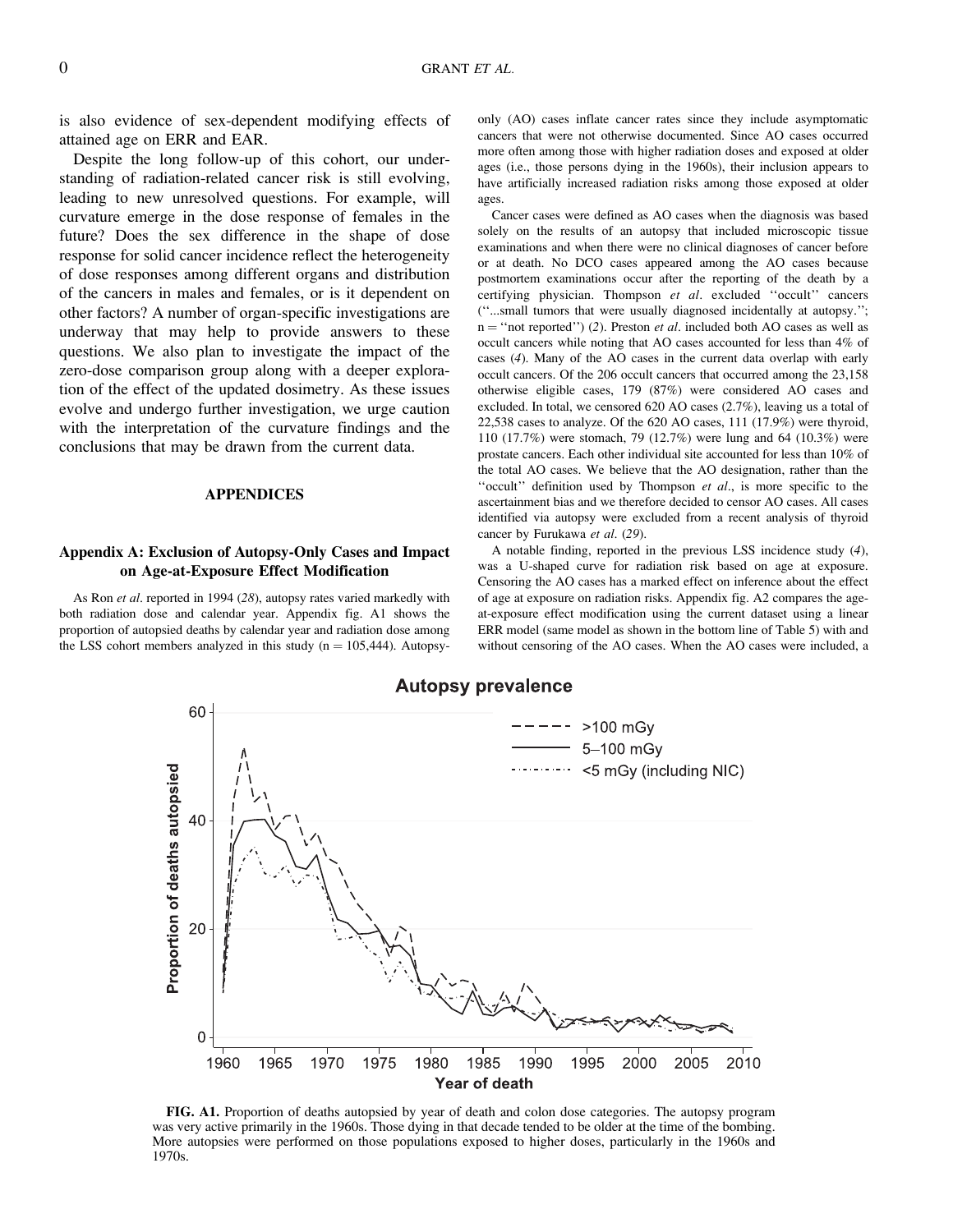

FIG. A2. Age-at-exposure effects on radiation risk and the impact of autopsy-only cases. Sex-averaged ERR estimates at 1 Gy in linear ERR models as a function of age at exposure at attained age of 70 years. Black solid dots are nonparametric estimates when excluding autopsy-only cases (with Wald 95% confidence intervals). Open gray diamonds (offset two years to the right to avoid overlap) show nonparametric estimates when including autopsy-only cases. The dot-dash line shows a quadratic spline model fit while including autopsy-only cases. The solid black line shows a standard log-linear fit to the data when excluding autopsy-only cases. The gray dashed line represents a model where the ERR can decrease in a log-linear fashion to age at exposure  $=$  30 years with no further changes for those exposed later in life (adopted by the BEIR VII report). After censoring the autopsy-only cases, the quadratic spline (dot-dash line) could be statistically rejected compared to the loglinear model. The BEIR VII model did not fit the data statistically better than the log-linear model. The log-linear model was used throughout this article.

U-shape curve was observed. However, after censoring the AO cases, there was no evidence of curvature ( $P > 0.50$ ). Note also that while censoring the AO cases changed the age-at-exposure effect modification for those exposed at older ages, there was little difference for those exposed at younger ages. Furthermore, overall radiation risk estimates were only minimally affected by the inclusion status of AO cases, as shown in appendix table F1. Given these findings, we believe that the Ushaped curve was an artifact of the inclusion criteria of the previously reported analysis, and we have therefore censored the AO cases and used a standard log-linear model for the age-at-exposure effect throughout this article. We also note that the BEIR VII (23) model had approximately the same fit as did the log-linear model (change in deviation  $= 1.8$ ). No interactions of the age-at-exposure effect modification were evident with sex (P  $> 0.5$ ) or city (P  $> 0.5$ ).

#### Appendix B: Migration Adjustments

Because Japan does not have a national cancer registry system, incident cancers that occurred outside of the catchment areas of the Hiroshima and Nagasaki cancer registries were not systematically ascertained. To avoid bias (particularly in EAR models) resulting from underrepresentation of cases, person-years were adjusted to account for migration. The estimates of in- and out-migration were derived from our clinical contacting program. The ABCC/RERF Adult Health Study consists of a cross section of the LSS (but generally excludes the NIC group) and is run in parallel in Hiroshima and Nagasaki. The AHS includes biennial visits to RERF's clinic at which time the subjects' addresses are routinely confirmed. Participating subjects are contacted by telephone and post card. Address information for LSS subjects, other than those who are AHS participants, may have been available from other sources, including mail surveys, reports of cancer diagnoses to the tumor registries and death certificates. We used all such sources to organize individual histories of addresses through the follow-up period to predict stratum-specific probabilities of residing in the AHS visitor areas using logistic regression based on city, sex, five-year categories of birth year and calendar year period in a manner similar to that described by Sposto, et al. (30). These probabilities were then used as a surrogate for the residence probabilities of the full LSS cohort and applied to the tabulated person-year data used for the full analysis to reduce stratumspecific person-years.

Probabilities of out-migration tended to be higher for males compared to females, higher for younger birth cohorts during middle age and higher for persons from Nagasaki than those from Hiroshima. The two previous major incidence reports used the values as calculated by Sposto et al., which were through 1987. In the 2007 study reported by Preston et al. (analyses data through 1998), the estimates derived from the period through 1987 were carried forward without adjustment. The current analysis updated the underlying data through 2005 and migration estimates were carried forward for the last four years of the analysis without adjustment.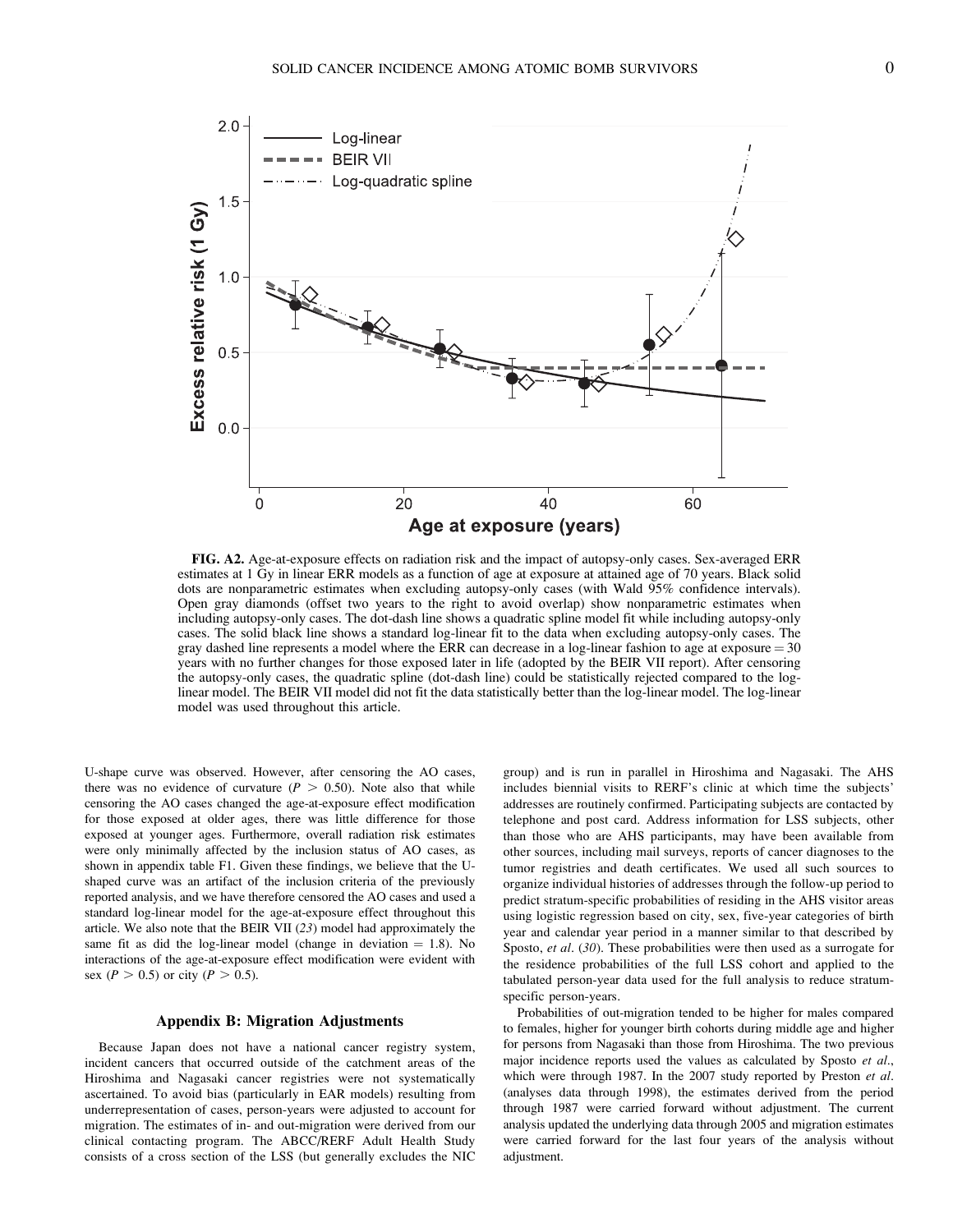# Appendix C: Cancer Diagnoses

|                                            |                  | Sex        |                             |                          |              |                    |  |
|--------------------------------------------|------------------|------------|-----------------------------|--------------------------|--------------|--------------------|--|
|                                            | Male             |            | Female                      |                          | Total        |                    |  |
| Cancer site                                | No. of cases     | Percentage | No. of cases                | Percentage               | No. of cases | Percentage         |  |
| All solid cancers                          | 10,473           | 100%       | 12,065                      | 100%                     | 22,538       | 100                |  |
| Oral cavity and pharynx                    |                  |            |                             |                          |              |                    |  |
| Lip                                        | $\overline{c}$   | $0.02\%$   | 3                           | $0.02\%$                 | 5            | $0.02\%$           |  |
| Tongue                                     | 63               | $0.6\%$    | 56                          | $0.5\%$                  | 119          | 0.53%              |  |
| Salivary gland                             | 31               | $0.3\%$    | 19                          | $0.2\%$                  | 50           | $0.22\%$           |  |
| Floor of mouth                             | 10               | $0.1\%$    | 7                           | $0.1\%$                  | 17           | $0.08\%$           |  |
| Gum and other mouth                        | 38               | 0.4%       | 53                          | 0.4%                     | 91           | $0.40\%$           |  |
| Nasopharynx                                | 11               | $0.1\%$    | 9                           | $0.1\%$                  | 20           | $0.09\%$           |  |
| Tonsil                                     | 9                | $0.1\%$    | $\ensuremath{\mathfrak{Z}}$ | 0.02%                    | 12           | 0.05%              |  |
| Oropharynx                                 | 14               | $0.1\%$    | 5                           | 0.04%                    | 19           | $0.08\%$           |  |
| Hypopharynx                                | 53               | $0.5\%$    | 3                           | 0.02%                    | 56           | 0.25%              |  |
| Other oral cavity and pharynx              | 5                | $0.05\%$   | $\mathbf{0}$                | $0\%$                    | 5            | $0.02\%$           |  |
| Digestive system                           |                  |            |                             |                          |              |                    |  |
| Esophagus                                  | 394              | 3.8%       | 92                          | $0.8\%$                  | 486          | 2.2%               |  |
| Stomach                                    | 3,090            | 29.5%      | 2,571                       | 21.3%                    | 5,661        | 25.1%              |  |
| Small intestine                            | 15               | $0.1\%$    | 24                          | 0.2%                     | 39           | $0.2\%$            |  |
| Colon                                      | 782              | 7.5%       | 1132                        | 9.4%                     | 1,914        | 8.5%               |  |
| Rectum                                     | 512              | 4.9%       | 510                         | 4.2%                     | 1,022        | 4.5%               |  |
| Anus, anal canal and anorectum             | 6                | $0.1\%$    | 18                          | $0.1\%$                  | 24           | 0.1%               |  |
| Liver                                      | 1,122            | 10.7%      | 763                         | 6.3%                     | 1,885        | 8.4%               |  |
| Intrahepatic bile duct                     | 44               | 0.4%       | 87                          | 0.7%                     | 131          | $0.6\%$            |  |
| Gallbladder                                | 84               | $0.8\%$    | 270                         | 2.2%                     | 354          | $1.6\%$            |  |
| Other biliary                              | 136              | 1.3%       | 204                         | 1.7%                     | 340          | 1.5%               |  |
| Pancreas                                   | 306              | 2.9%       | 417                         | 3.5%                     | 723          | 3.2%               |  |
| Retroperitoneum                            | 3                | $0.03\%$   | 8                           | $0.1\%$                  | 11           | $0.0\%$            |  |
| Peritoneum, omentum and mesentery          | $\boldsymbol{0}$ | $0\%$      | 3                           | 0.02%                    | 3            | 0.01%              |  |
| Other digestive organs                     | 8                | $0.1\%$    | 18                          | 0.2%                     | 26           | $0.1\%$            |  |
| Respiratory system                         |                  |            |                             |                          |              |                    |  |
| Nose, nasal cavity and middle ear          | 48               | $0.5\%$    | 50                          | 0.4%                     | 98           | 0.4%               |  |
| Larynx                                     | 154              | 1.5%       | 26                          | 0.2%                     | 180          | $0.8\%$            |  |
| Lung and bronchus                          | 1,445            | 13.8%      | 1,001                       | 8.3%                     | 2,446        | 10.9%              |  |
| Pleura                                     | 1                | 0.01%      | $\boldsymbol{0}$            | $0\%$                    | 1            | $0.00\%$           |  |
| Trachea, mediastinum and other respiratory | 3                | 0.03%      | 13                          | $0.1\%$                  | 16           | $0.1\%$            |  |
| Bones and joints                           |                  |            |                             |                          |              |                    |  |
| Bones and joints                           | 13               | $0.1\%$    | 12                          | $0.10\%$                 | 25           | 0.11%              |  |
| Mesothelioma and soft tissue               |                  |            |                             |                          |              |                    |  |
| Mesothelioma                               | 17               | $0.2\%$    | 10                          | 0.1%                     | 27           | $0.1\%$            |  |
| Soft tissue including heart                | 21               | $0.2\%$    | 26                          | $0.2\%$                  | 47           | 0.2%               |  |
| Skin                                       |                  |            |                             |                          |              |                    |  |
| Melanoma of the skin                       | 10               | $0.1\%$    | 12                          | $0.1\%$                  | 22           | $0.1\%$            |  |
| Other non-melanoma skin                    | 195              | $1.9\%$    | 321                         | $2.7\%$                  | 516          | $2.3\%$            |  |
| <b>Breast</b>                              |                  |            |                             |                          |              |                    |  |
| <b>Breast</b>                              | $10\,$           | $0.1\%$    | 1,470                       | 12.2%                    | 1,480        | $6.6\%$            |  |
| Female genital system                      |                  |            |                             |                          |              |                    |  |
| Cervix uteri                               |                  | -          | 886                         | 7.3%                     | 886          | 3.9%               |  |
| Corpus uteri                               |                  |            | 244                         | 2.0%                     | 244          | $1.1\%$            |  |
| Uterus, NOS                                |                  |            | 121                         | 1.0%                     | 121          | $0.5\%$            |  |
| Ovary                                      |                  |            | 288                         | 2.4%                     | 288          | 1.3%               |  |
|                                            |                  |            | 22                          | $0.2\%$                  | 22           | $0.1\%$            |  |
| Vagina<br>Vulva                            |                  |            | 37                          | $0.3\%$                  | 37           | $0.2\%$            |  |
|                                            |                  |            |                             |                          |              | $0.05\%$           |  |
| Other female genital                       |                  |            | 11                          | $0.1\%$                  | 11           |                    |  |
| Male genital system                        |                  |            |                             |                          |              |                    |  |
| Prostate                                   | 851              | 8.1%       |                             |                          | 851          | 3.8%               |  |
| Testis                                     | 18               | $0.2\%$    | $\qquad \qquad -$           | $\overline{\phantom{0}}$ | 18           | $0.1\%$            |  |
| Penis                                      | 12<br>13         | $0.1\%$    |                             |                          | 12           | $0.1\%$<br>$0.1\%$ |  |
| Other male genital                         |                  | $0.1\%$    |                             |                          | 13           |                    |  |

Appendix Table C1 Number of Solid Cancer Cases by Cancer Site and Sex among the LSS Subjects, 1958–2009

Continued on next page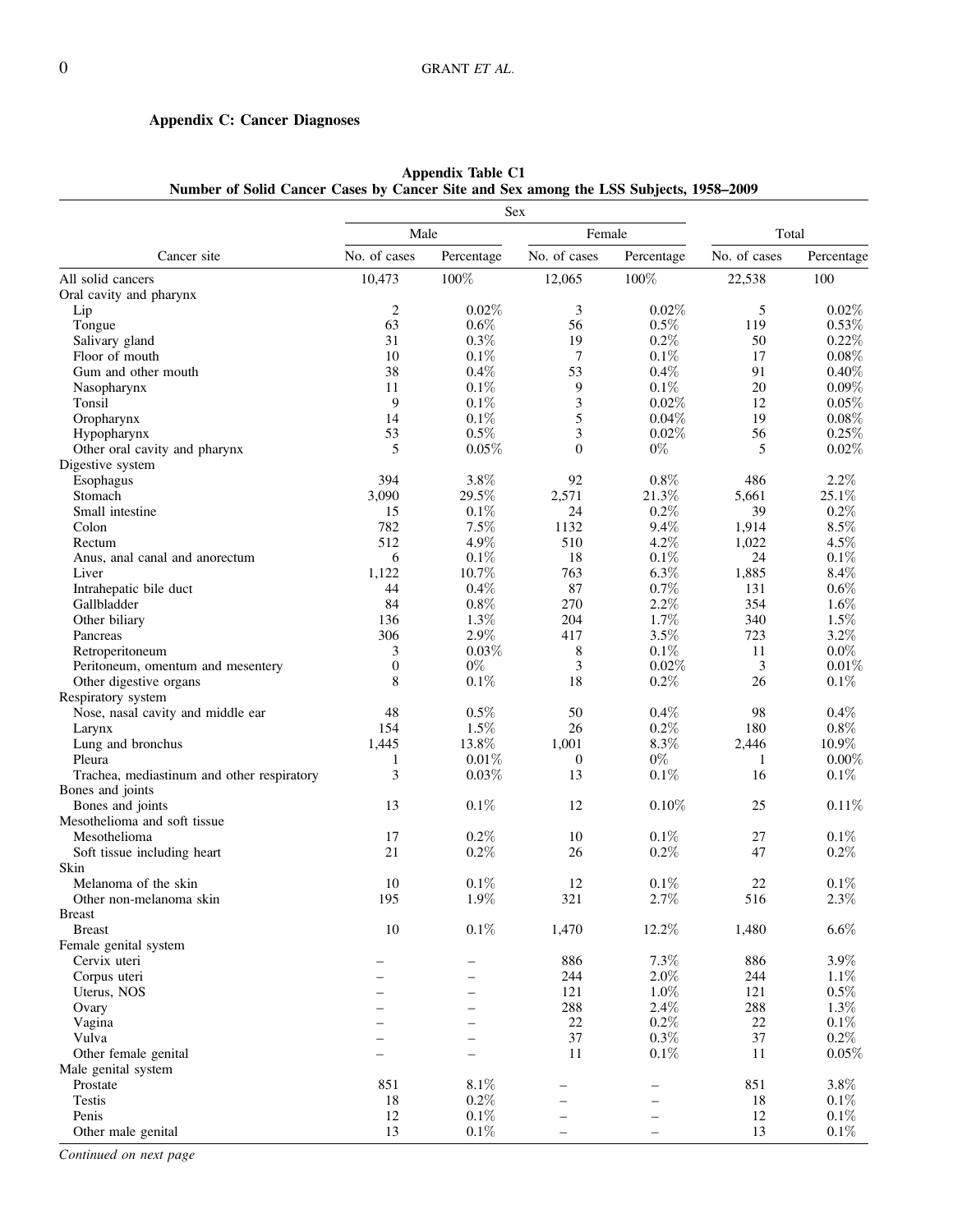|                                       |              | $\mu$<br>Continued. |                |            |              |            |  |
|---------------------------------------|--------------|---------------------|----------------|------------|--------------|------------|--|
|                                       |              | Sex                 |                |            |              |            |  |
|                                       | Male         |                     | Female         |            | Total        |            |  |
| Cancer site                           | No. of cases | Percentage          | No. of cases   | Percentage | No. of cases | Percentage |  |
| Urinary system                        |              |                     |                |            |              |            |  |
| Urinary bladder                       | 411          | $3.9\%$             | 215            | 1.8%       | 626          | 2.8%       |  |
| Kidney and renal pelvis               | 158          | $1.5\%$             | 134            | $1.1\%$    | 292          | 1.3%       |  |
| Ureter                                | 31           | $0.3\%$             | 31             | $0.3\%$    | 62           | $0.3\%$    |  |
| Other Urinary Organs                  | 11           | $0.1\%$             | 17             | $0.1\%$    | 28           | $0.1\%$    |  |
| Eye, brain and central nervous system |              |                     |                |            |              |            |  |
| Eye and orbit                         | 2            | $0.02\%$            | $\overline{2}$ | $0.02\%$   | 4            | $0.00\%$   |  |
| Brain                                 | 51           | $0.5\%$             | 60             | $0.5\%$    | 111          | $0.5\%$    |  |
| Cranial nerves, other nervous system  | 48           | $0.5\%$             | 126            | $1.0\%$    | 174          | $0.8\%$    |  |
| Thyroid                               | 72           | $0.7\%$             | 430            | $3.6\%$    | 502          | $2.2\%$    |  |
| Other endocrine including thymus      | 37           | $0.4\%$             | 34             | $0.3\%$    | 71           | $0.3\%$    |  |
| Other                                 |              |                     |                |            |              |            |  |
| Other solid cancers                   | 103          | 1.0%                | 191            | $1.6\%$    | 294          | 1.3%       |  |

| <b>Appendix Table C1</b> |  |
|--------------------------|--|
| Continued                |  |

#### Appendix D: Smoking Effect Models

Smoking intensity, start and stop dates and cumulative pack-years were calculated based on survey data collected periodically through the follow-up period. Smoking was modeled as a function of cumulative pack-years, intensity, duration and time since quitting. As described in the main text, a linear ERR<sub>smk</sub> (pack-years) model with modification by duration and intensity was used for smoking and a multiplicative joint effect with radiation was assumed. However, there were other possibilities. In appendix table D1, fitted numbers of cases are shown for alternative joint effects models attributed to radiation, smoking and their joint effects.

There was considerable variability in the number of radiationassociated cases for the different models, with the smallest one estimated in our preferred model. The estimated numbers of radiationand smoking-related cases exhibit less model dependence for females than for males. For males, the number of cases attributed to smoking outnumbers those attributed to radiation. For females, the number of cases attributed to radiation was roughly double the number attributed to smoking, due to the low prevalence of smoking among females in the LSS. This estimate was quite stable regardless of the chosen model. We chose to present estimates using multiplicative smokingradiation ERR models, since previously reported analyses (that ignored smoking) were implicitly multiplicative (i.e., smoking was subsumed in the background term and multiplied with the radiation ERR).

Appendix Table C2 Mean Age at Diagnosis, Proportions of Histological Confirmation, Death Certificate Only Cases by Major Cancer Site: LSS Solid Cancer Incidence Cohort with Known Doses, 1958–2009

| Cancer diagnosis        | $ICD-10$                     | No. of cases | Mean age<br>at diagnosis | Histological<br>confirmation $(\%)$ | $DCO^a$ (%) |
|-------------------------|------------------------------|--------------|--------------------------|-------------------------------------|-------------|
| Oral cavity and pharynx | $COO-C14$                    | 394          | 65.9                     | 93.9                                | 2.8         |
| Esophagus               | C15                          | 486          | 69.2                     | 81.9                                | 6.6         |
| Stomach                 | C16                          | 5,661        | 68.3                     | 81.5                                | 9.0         |
| Colon                   | C18                          | 1,914        | 71.3                     | 88.1                                | 6.3         |
| Rectum                  | $C19-C20$                    | 1,022        | 68.6                     | 91.1                                | 4.8         |
| Liver                   | C <sub>22</sub>              | 2,016        | 68.2                     | 38.6                                | 19.2        |
| Gallbladder             | $C23-C24$                    | 694          | 73.1                     | 58.5                                | 12.8        |
| Pancreas                | C <sub>25</sub>              | 723          | 72.2                     | 42.5                                | 20.8        |
| Lung                    | C <sub>34</sub>              | 2,446        | 71.6                     | 61.2                                | 14.6        |
| Non-melanoma skin       | C <sub>44</sub>              | 516          | 74.5                     | 97.3                                | 1.7         |
| <b>Breast</b>           | C50                          | 1,480        | 62.9                     | 94.9                                | 1.6         |
| Cervix                  | C <sub>53</sub>              | 886          | 60.1                     | 95.6                                | 0.9         |
| Uterine corpus          | C <sub>54</sub>              | 244          | 62.7                     | 95.9                                | 1.6         |
| Uterus, NOS             | C <sub>55</sub>              | 121          | 60.9                     | 52.1                                | 29.8        |
| Ovary                   | C56                          | 288          | 65.2                     | 81.9                                | 7.3         |
| Prostate                | C61                          | 851          | 73.6                     | 91.9                                | 2.9         |
| <b>Bladder</b>          | C67                          | 626          | 71.4                     | 86.6                                | 5.0         |
| Kidney and renal pelvis | $C64-C68$                    | 292          | 69.0                     | 81.2                                | 5.5         |
| Brain and CNS           | C70–C72, D32–D33,<br>D42-D43 | 285          | 62.1                     | 74.4                                | 9.8         |
| Thyroid                 | C <sub>73</sub>              | 502          | 60.6                     | 92.8                                | 2.2         |
| Other solid cancer      |                              | 1,091        | 68.3                     | 71.1                                | 13.7        |
| Total                   |                              | 22,538       | 68.6                     | 76.7                                | 9.2         |

<sup>a</sup> Cancer diagnosis made via death certificate only.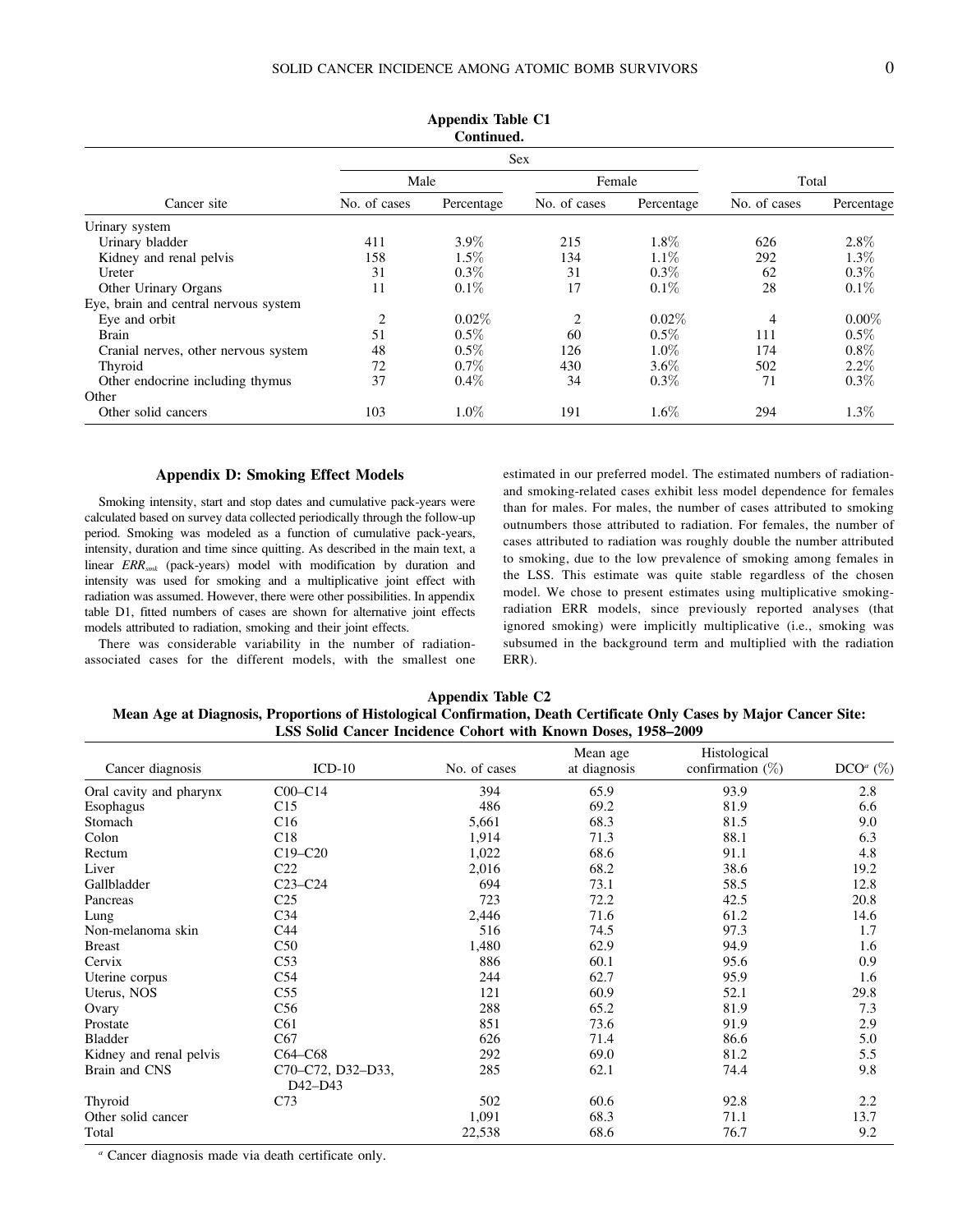|                           |                        |                                |                   | Fitted cases                      |                        |                                              |                          |
|---------------------------|------------------------|--------------------------------|-------------------|-----------------------------------|------------------------|----------------------------------------------|--------------------------|
| Joint effect model        | Dose-response<br>shape | <b>Baseline</b><br>(nonsmoker) | Radiation<br>only | Radiation-smoking<br>joint effect | <b>Smoking</b><br>only | Radiation<br>total <sup><math>a</math></sup> | Smoking<br>total $^b$    |
| Males                     |                        |                                |                   |                                   |                        |                                              |                          |
| <b>Multiplicative ERR</b> | $LQ^c$                 | 7.251.7                        | 193.5             | 72.9                              | 2.954.9                | 266.4                                        | 3,027.8                  |
| <b>Multiplicative ERR</b> |                        | 7.187.0                        | 251.5             | 96.1                              | 2,938.5                | 347.6                                        | 3,034.6                  |
| <b>Additive ERR</b>       | LQ                     | 7.106.9                        | 268.9             | $\overline{\phantom{0}}$          | 3.097.2                | 268.9                                        | 3097.2                   |
| <b>Additive EAR</b>       | LQ                     | 6.817.8                        | 283.9             | $\overline{\phantom{0}}$          | 3371.3                 | 283.9                                        | 3371.3                   |
| Unadjusted EAR            | LQ                     | 10,185.9 <sup>d</sup>          | 287.1             |                                   |                        | 287.1                                        |                          |
| Females                   |                        |                                |                   |                                   |                        |                                              |                          |
| <b>Multiplicative ERR</b> | $\mathrm{L}^c$         | 11.031.8                       | 701.6             | 24.0                              | 307.7                  | 725.6                                        | 331.7                    |
| <b>Additive ERR</b>       |                        | 11.012.1                       | 727.7             |                                   | 325.2                  | 727.7                                        | 325.2                    |
| <b>Additive EAR</b>       |                        | 11054.3                        | 718.3             | -                                 | 292.4                  | 718.3                                        | 292.4                    |
| Unadjusted EAR            | L                      | $11,325.5^d$                   | 739.5             |                                   |                        | 739.5                                        | $\overline{\phantom{a}}$ |
|                           |                        |                                |                   |                                   |                        |                                              |                          |

Appendix Table D1 Fitted Cases for Alternative Radiation and Smoking Models: LSS Solid Cancer Incidence Cohort with Known Doses, 1958–2009

<sup>a</sup> Sum of radiation- and radiation-smoking-joint-effect associated cases.

 $b$  Sum of smoking- and radiation-smoking-joint-effect associated cases.

<sup>c</sup> Preferred model.

<sup>d</sup> Smoking cases implicitly included within baseline.

# Appendix E: Sex-Specific ERR Estimates by Dose **Category**

Appendix table E1 presents sex-specific ERR estimates and 95% confidence intervals for each of 22 dose categories relative to the risk observed in the 0–5 Gy category for males and females with likelihood-based 95% confidence bounds. The table also includes the sampling weights for the nonparametric smoothing algorithm used in Figs. 4 and 5.

# Appendix F: Effects of Updated Data and Data Subsets on Model Inference

As discussed in the main text, a number of changes with the underlying data were incorporated since the last study published in 2007 (4). In addition to the data accumulated since 1998, DS02 doses were revised to DS02R1 (7), autopsy-only cases were censored and smoking was included as an adjustment factor. As the findings, particularly regarding curvature, were different in this study compared to the last published study, we

# Appendix Table E1 ERR Estimates by Dose Category and Sampling Weights Used for Smoothing: LSS Solid Cancer Incidence Cohort with Known Doses, 1958–2009

| Dose             |                  | Males    | Females   |                            |                           |                  |          |           |                           |                    |
|------------------|------------------|----------|-----------|----------------------------|---------------------------|------------------|----------|-----------|---------------------------|--------------------|
| Category<br>(Gy) | Mean<br>dose(Gy) | ERR      | <b>SE</b> | 95\% CI                    | <b>Sampling</b><br>weight | Mean<br>dose(Gy) | ERR      | <b>SE</b> | 95\% CI                   | Sampling<br>weight |
| $0 -$            | $\Omega$         | $\Omega$ |           | ref                        | 59.66                     | $\Omega$         | $\Omega$ |           | ref                       | 59.04              |
| $0.005 -$        | 0.01             | $-0.003$ | 0.011     | $(< -0.01$ to 0.02)        | 14.92                     | 0.01             | $-0.002$ | 0.017     | $(< -0.01$ to 0.03)       | 14.76              |
| $0.02 -$         | 0.03             | $-0.005$ | 0.017     | $(< -0.01$ to 0.02)        | 6.80                      | 0.03             | 0.003    | 0.025     | $(< -0.01$ to 0.06)       | 6.53               |
| $0.04-$          | 0.05             | 0.018    | 0.023     | $(<0.01$ to 0.07)          | 3.87                      | 0.05             | 0.014    | 0.033     | $(< -0.01$ to $0.08$ )    | 3.98               |
| $0.06-$          | 0.07             | 0.014    | 0.027     | $(<0.01$ to 0.07)          | 2.62                      | 0.07             | 0.014    | 0.041     | $(< -0.01$ to 0.10)       | 2.52               |
| $0.08 -$         | 0.09             | 0.069    | 0.037     | $(0.004 \text{ to } 0.15)$ | 1.41                      | 0.09             | 0.089    | 0.053     | $(< -0.01$ to 0.20)       | 1.48               |
| $0.10-$          | 0.11             | $-0.006$ | 0.040     | $(< -0.01$ to 0.04)        | 1.25                      | 0.11             | 0.002    | 0.048     | $(< -0.01$ to 0.10)       | 1.86               |
| $0.125 -$        | 0.14             | $-0.006$ | 0.040     | $(< -0.01$ to 0.04)        | 1.25                      | 0.14             | 0.117    | 0.057     | $(0.01 \text{ to } 0.24)$ | 1.32               |
| $0.15 -$         | 0.16             | 0.027    | 0.042     | $(< -0.01$ to 0.12)        | 1.11                      | 0.16             | 0.235    | 0.073     | $(0.10 \text{ to } 0.38)$ | 0.80               |
| $0.175-$         | 0.19             | 0.050    | 0.052     | $(< -0.01$ to 0.17)        | 0.73                      | 0.19             | 0.007    | 0.060     | $(< -0.01$ to 0.14)       | 1.17               |
| $0.20 -$         | 0.22             | $-0.006$ | 0.049     | $(< -0.01$ to 0.08)        | 0.82                      | 0.22             | 0.143    | 0.061     | $(0.03 \text{ to } 0.27)$ | 1.14               |
| $0.25 -$         | 0.27             | 0.058    | 0.046     | $(< -0.01$ to 0.17)        | 0.94                      | 0.28             | 0.164    | 0.065     | $(0.04 \text{ to } 0.30)$ | 1.01               |
| $0.30-$          | 0.39             | 0.030    | 0.030     | $(< -0.01$ to 0.10)        | 2.26                      | 0.39             | 0.203    | 0.044     | $(0.12 \text{ to } 0.29)$ | 2.16               |
| $0.50-$          | 0.61             | 0.052    | 0.039     | $(< 0$ to 0.14)            | 1.28                      | 0.62             | 0.371    | 0.060     | $(0.26 \text{ to } 0.49)$ | 1.17               |
| $0.75-$          | 0.86             | 0.319    | 0.069     | $(0.19 \text{ to } 0.46)$  | 0.42                      | 0.86             | 0.559    | 0.090     | $(0.39 \text{ to } 0.75)$ | 0.52               |
| $1.00 -$         | 1.11             | 0.276    | 0.084     | $(0.12 \text{ to } 0.46)$  | 0.28                      | 1.12             | 0.838    | 0.142     | $(0.58 \text{ to } 1.13)$ | 0.21               |
| $1.25 -$         | 1.36             | 0.262    | 0.102     | $(0.10 \text{ to } 0.47)$  | 0.19                      | 1.36             | 0.790    | 0.161     | $(0.50 \text{ to } 1.13)$ | 0.16               |
| 1.50             | 1.61             | 0.666    | 0.167     | $(0.37 \text{ to } 1.03)$  | 0.07                      | 1.61             | 1.453    | 0.304     | $(0.91 \text{ to } 2.11)$ | 0.05               |
| $1.75-$          | 1.87             | 0.720    | 0.212     | $(0.35 \text{ to } 1.20)$  | 0.04                      | 1.87             | 1.397    | 0.293     | $(0.87 \text{ to } 2.03)$ | 0.05               |
| $2.0-$           | 2.26             | 0.670    | 0.166     | $(0.37 \text{ to } 1.04)$  | 0.07                      | 2.27             | 1.533    | 0.278     | $(1.04 \text{ to } 2.12)$ | 0.05               |
| $2.5-$           | 2.65             | 0.824    | 0.293     | $(0.35 \text{ to } 1.46)$  | 0.02                      | 2.67             | 1.368    | 0.453     | $(0.60 \text{ to } 2.39)$ | 0.02               |
| $3.0-$           | 3.15             | 1.828    | 1.132     | $(0.27 \text{ to } 4.86)$  | 0.002                     | 3.15             | 0.959    | 1.033     | $(< 0$ to 6.07)           | 0.004              |

Notes. Excess relative risk estimates are relative to rates for the 0–5 mGy dose category. ERR estimates shown are for a person with attained age 70 after exposure at age 30. The joint effect of radiation and smoking was modeled as multiplicative.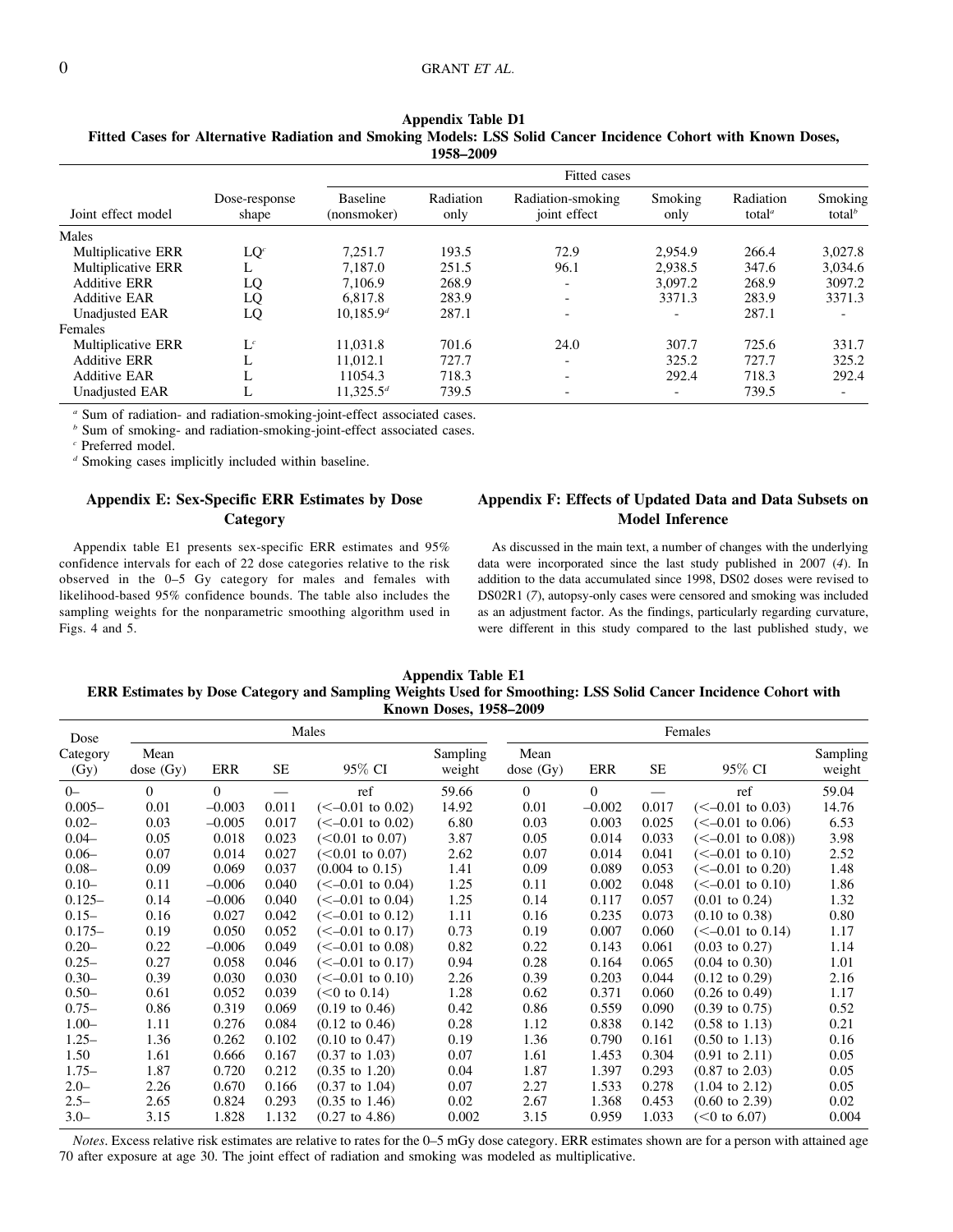|                                            | Male  |                   |                               |       | Female          |
|--------------------------------------------|-------|-------------------|-------------------------------|-------|-----------------|
|                                            | Dose  | Dose <sup>2</sup> | $P_{\text{curve}}$            | Dose  | $P_{\rm curve}$ |
|                                            |       |                   | DS02R1 full range             |       |                 |
| Current analysis $a$                       | 0.094 | 0.109             | 0.002                         | 0.638 | 0.392           |
| No smoking adjustment                      | 0.119 | 0.116             | 0.003                         | 0.681 | 0.500           |
| Follow-up through 1998                     | 0.088 | 0.090             | 0.018                         | 0.618 | 0.217           |
| Including autopsy-only cases               | 0.106 | 0.102             | 0.004                         | 0.633 | 0.395           |
| With autopsy only through 1998             | 0.107 | 0.085             | 0.029                         | 0.627 | 0.219           |
| Excluding high dose individuals            | 0.125 | 0.094             | 0.031                         | 0.635 | 0.195           |
| Excluding NIC                              | 0.090 | 0.106             | 0.003                         | 0.627 | 0.456           |
|                                            |       |                   | DS02R1 dose range of $0-2$ Gy |       |                 |
| Current analysis <sup>a</sup>              | 0.025 | 0.178             | < 0.001                       | 0.635 | 0.073           |
| No smoking adjustment                      | 0.043 | 0.191             | 0.001                         | 0.678 | 0.105           |
| Follow-up through 1998                     | 0.001 | 0.178             | 0.002                         | 0.612 | 0.064           |
| Including autopsy-only cases               | 0.041 | 0.168             | 0.002                         | 0.629 | 0.079           |
| With autopsy only through 1998             | 0.018 | 0.173             | 0.004                         | 0.620 | 0.071           |
| Excluding high dose individuals            | 0.036 | 0.182             | 0.001                         | 0.631 | 0.072           |
| Excluding NIC                              | 0.023 | 0.174             | < 0.001                       | 0.625 | 0.092           |
|                                            |       |                   | DS02 full range               |       |                 |
| Current analysis <sup><math>a</math></sup> | 0.147 | 0.073             | 0.036                         | 0.622 | >0.5            |
| No smoking adjustment                      | 0.173 | 0.078             | 0.041                         | 0.661 | >0.5            |
| Follow-up through 1998                     | 0.138 | 0.061             | 0.099                         | 0.604 | 0.283           |
| Including autopsy-only cases               | 0.157 | 0.068             | 0.050                         | 0.618 | > 0.5           |
| With autopsy only through 1998             | 0.157 | 0.057             | 0.135                         | 0.613 | 0.293           |
| Excluding high dose individuals            | 0.188 | 0.052             | 0.227                         | 0.621 | 0.234           |
| Excluding NIC                              | 0.143 | 0.071             | 0.038                         | 0.610 | > 0.5           |
|                                            |       |                   | DS02 dose range of $0-2$ Gy   |       |                 |
| Current analysis <sup>a</sup>              | 0.052 | 0.162             | 0.004                         | 0.602 | > 0.5           |
| No smoking adjustment                      | 0.070 | 0.174             | 0.005                         | 0.642 | > 0.5           |
| Follow-up through 1998                     | 0.045 | 0.150             | 0.014                         | 0.582 | >0.5            |
| Including autopsy-only cases               | 0.071 | 0.148             | 0.008                         | 0.599 | > 0.5           |
| With autopsy only through 1998             | 0.069 | 0.139             | 0.029                         | 0.592 | > 0.5           |
| Excluding high dose individuals            | 0.066 | 0.163             | 0.006                         | 0.599 | > 0.5           |
| Excluding NIC                              | 0.050 | 0.158             | 0.004                         | 0.592 | > 0.5           |

Appendix Table F1 Sex-Specific Linear (and Quadratic for Men) ERR Estimates and Tests for Curvature by Dose Range, Dosimetry System and Various Exclusion Criteria: LSS Solid Cancer Incidence Cohort with Known Doses, 1958–2009

<sup>a</sup> Adjusted for smoking, follow-up through 2009, excluding autopsy-only cases, including high-dose survivors, including NIC. NIC: Not in the cities of Hiroshima or Nagasaki at the time of bombing.

investigated each of these changes independently to determine if any of them were primarily responsible for the new findings of curvature. Appendix table F1 shows male ERR (linear and quadratic) and female ERR estimates (linear) along with  $P$  values for nonlinearity. The first line shows the preferred ERR model estimates; these match the estimates shown in Table 7. Main sections of the table are by dose range (full or 0–2 Gy) and by dosimetry version (DS02R1 versus the previously-used DS02). For females, no iteration shows significant evidence of curvature, although suggestive  $P$  values were observed over the range of 0–2 Gy using the updated DS02R1 doses. For males, additional follow-up and updated doses appeared to have the largest impact on curvature inference, while other factors, including adjustment for smoking, had little effect. Exclusion of the NIC group had virtually no impact on the risk estimates or curvature inferences.

# Appendix G: Common and Sex-Specific Dose-Response Curvature for Selected Subsets of the Solid Cancer Cases

Appendix table G1 provides information on the sex-specific linearquadratic fits for all solid cancers and several families of cancer subsets. These subsets are:

- Sex-specific cancers (904 males and 3,079 females) (breast, ovary, uterus and other female cancers along with prostate, testicular and other male cancers) and non-
- sex-specific cancers (9,569 males and 8,986 females);<br>Smoking-related cancers (7,928 males and 6,016 females) (oral cavity, larynx, lung, other respiratory, esophagus, stomach, pancreas, liver, kidney, bladder and other urinary and rectum) and nonsmoking-related cancers (2,545 males and 6,049 females); Gastrointestinal tract (GI) cancers (6,212 males and
- 5,503 females) (esophagus, stomach, colon, rectum, anus, liver and pancreas) and non-GI cancers (4,261 males and 6,562 females).

Appendix table G1 includes the results for all solid cancers and for each of the subsets. Note that there was no evidence of a difference of curvature in the subset of smoking cancers only and that both males and females displayed no evidence of curvature when sex-specific cancers were analyzed. This was consistent with the data shown in Appendix table F1 (above) where removal of adjustment for smoking did not change the curvature inference for males. However, in the subset of nonsmoking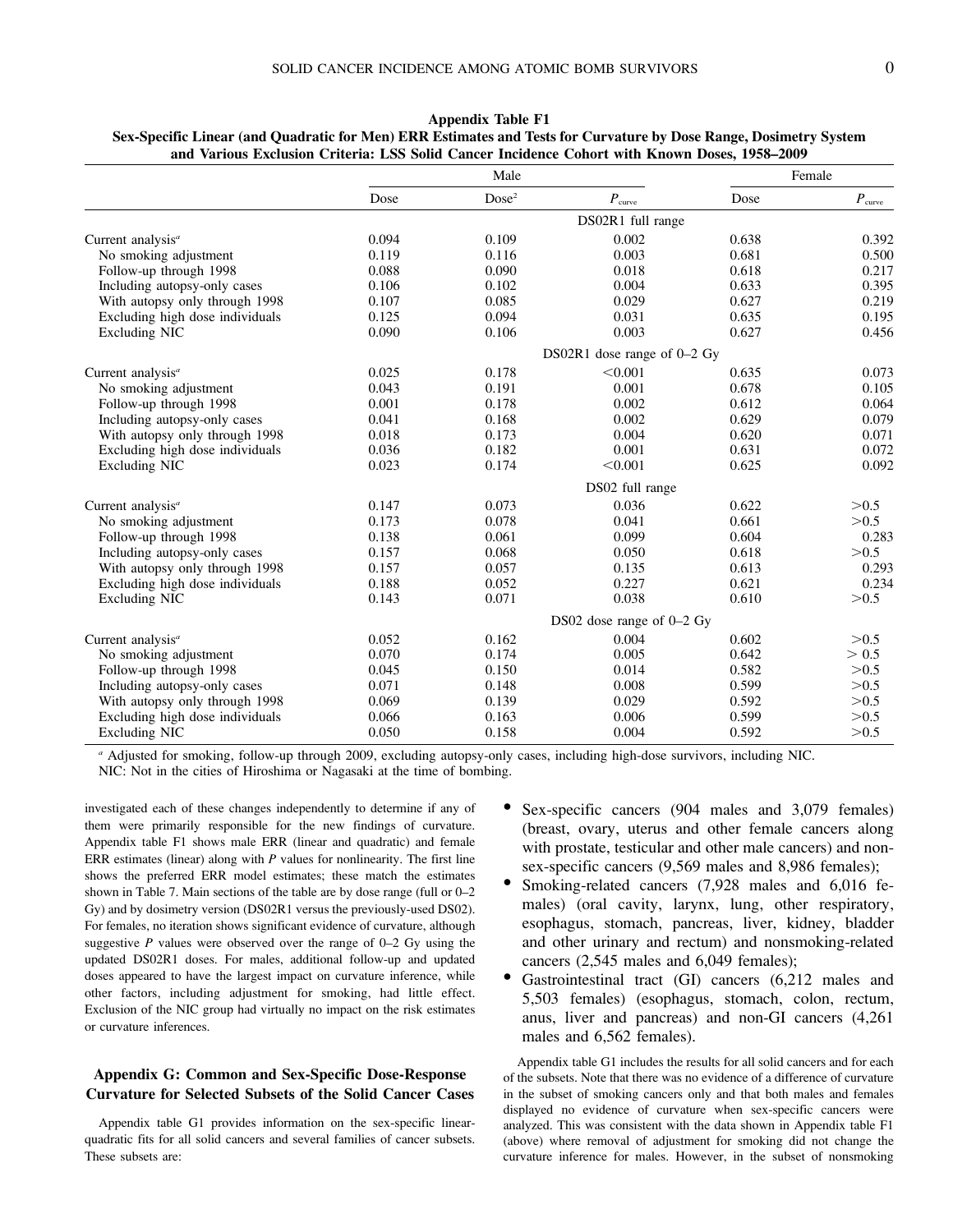|                           | Common <sup>a</sup> |                    | Sex difference <sup><math>b</math></sup> | Males             |                                     |                    | Females    |                        |                    |
|---------------------------|---------------------|--------------------|------------------------------------------|-------------------|-------------------------------------|--------------------|------------|------------------------|--------------------|
| Outcome                   | Curvature           | $P_{\text{curve}}$ | $P_{\textit{diff}}$                      | Linear $\epsilon$ | Ouadratic <sup><math>d</math></sup> | $P_{\text{curve}}$ | Linear $c$ | Quadratic <sup>d</sup> | $P_{\text{curve}}$ |
| <b>Full Range</b>         |                     |                    |                                          |                   |                                     |                    |            |                        |                    |
| All solid                 | 0.22                | 0.034              | 0.02                                     | 0.09              | 0.11                                | 0.002              | 0.57       | 0.05                   | 0.39               |
| Sex-specific cancers only | $-0.17$             | 0.14               | > 0.5                                    | 0.77              | $-0.17$                             | 0.22               | 0.83       | $-0.13$                | 0.22               |
| Non-sex-specific cancers  | 0.51                | 0.001              | 0.02                                     | 0.03              | 0.13                                | < 0.001            | 0.50       | 0.11                   | 0.11               |
| Nonsmoking cancers        | 0.16                | 0.18               | 0.02                                     | 0.21              | 0.26                                | 0.008              | 0.59       | 0.01                   | >0.50              |
| Smoking cancers only      | 0.35                | 0.07               | 0.43                                     | 0.08              | 0.07                                | 0.09               | 0.53       | 0.13                   | 0.22               |
| Non-GI cancers            | 0.14                | 0.20               | 0.04                                     | 0.13              | 0.15                                | 0.02               | 0.72       | 0.03                   | > 0.50             |
| GI cancers only           | 0.46                | 0.07               | 0.29                                     | 0.08              | 0.11                                | 0.04               | 0.38       | 0.08                   | 0.41               |
| Radiation dose $<$ 2 Gy   |                     |                    |                                          |                   |                                     |                    |            |                        |                    |
| All solid                 | 0.54                | 0.002              | 0.03                                     | 0.02              | 0.18                                | < 0.001            | 0.48       | 0.14                   | 0.07               |
| Sex-specific cancers only | $-0.12$             | 0.48               | > 0.5                                    | 0.74              | $-0.13$                             | >0.5               | 0.79       | $-0.08$                | > 0.5              |
| Non-sex-specific cancers  | 1.2                 | < 0.001            | > 0.5                                    | $-0.02$           | 0.19                                | < 0.001            | 0.38       | 0.23                   | 0.01               |
| Nonsmoking cancers        | 0.31                | 0.09               | 0.05                                     | 0.11              | 0.35                                | 0.01               | 0.54       | 0.05                   | > 0.5              |
| Smoking cancers only      | 1.06                | 0.005              | 0.39                                     | 0.02              | 0.14                                | 0.04               | 0.38       | 0.28                   | 0.04               |
| Non-GI cancers            | 0.50                | 0.008              | 0.19                                     | $-0.01$           | 0.31                                | < 0.001            | 0.63       | 0.12                   | 0.24               |
| GI cancers only           | 0.71                | 0.08               | > 0.5                                    | 0.09              | 0.09                                | 0.27               | 0.28       | 0.18                   | 0.16               |

Appendix Table G1 Sex-Specific Linear-Quadratic ERR Dose-Response Model Parameter Estimates for All Solid Cancers and Various Cancer Subsets: LSS Solid Cancer Incidence Cohort with Known Doses, 1958–2009

<sup>a</sup> Quadratic-to-linear coefficient ratio in an ERR dose-response model that allows the linear coefficient to depend on sex but constrains the curvature to be equal for males and females.

 $\Delta^b$  P value of a test of the hypothesis of equal curvature in males and females.

<sup>c</sup> Linear dose coefficient in a linear-quadratic ERR model with dose in units of weighted colon dose in Gy.

<sup>d</sup> Quadratic dose coefficient in a linear-quadratic ERR model with dose in units of weighted colon dose in Gy.

cancers, only males showed evidence of curvature ( $P = 0.008$  for males and  $P > 0.50$  in females). The risks for smoking were not significant when the subset of nonsmoking cancers was analyzed.

range, there is evidence of curvature among females in both the ERR and EAR models.

Non-sex-specific cancers. Differences in sex-specific curvature were pronounced for the sex-specific vs. non-sex-specific cancer groups shown in appendix table G1. There was no indication of curvature among sexspecific cancers ( $P > 0.5$ ) for either males ( $P = 0.22$ ) or females ( $P =$ 0.22). However, for non-sex-specific cancers (i.e., cancers that occur in both men and women) as a group, there was a strong indication of upward curvature ( $P = 0.02$ ) that appeared to be largely driven by the male dose response ( $P < 0.001$ ) with a suggestion of upward curvature for women ( $P$  $= 0.11$ .

Appendix table G2 provides more detail on the ERR and EAR doseresponse estimates for non-sex-specific cancers in males and females as well as point estimates of the risks at 1 Gy and 0.1 Gy (after exposure at age 30 years with attained age of 70 years). The evidence of upward curvature in the dose response for both males and females is stronger when focus is placed on the 0–2 Gy dose range. Over the restricted 0–2 Gy dose ACKNOWLEDGMENTS

We thank the LSS cohort members for their longstanding cooperation. We also thank Drs. Donald Pierce, Ethel Gilbert, Mark Little, Roy Shore and the anonymous reviewers for their valuable comments and suggestions, as well as the support from the Hiroshima and Nagasaki cancer registries. The Radiation Effects Research Foundation (RERF), Hiroshima and Nagasaki, Japan is a public interest foundation funded by the Japanese Ministry of Health, Labour and Welfare (MHLW) and the U.S. Department of Energy (DOE). The research was also funded in part through DOE award DE-HS0000031 to the National Academy of Sciences and contract HHSN261201400009C through the U.S. National Cancer Institute (NCI), with additional support from the Division of Cancer Epidemiology and Genetics in the NCI Intramural Research Program. This publication was supported by RERF Research Protocols 1-75 and 18-61.

Appendix Table G2 ERR and EAR Dose-Response Model Parameter Estimates for Non-Sex-Specific Solid Cancers by Sex Using all Doses and the 0–2 Gy Dose Range: LSS Solid Cancer Incidence Cohort with Known Doses, 1958–2009

|                        | $\bullet$<br>$\circ$          |                                         |                      |                                       |                                         |
|------------------------|-------------------------------|-----------------------------------------|----------------------|---------------------------------------|-----------------------------------------|
| Model<br>(dose range)  | Linear<br>$(95\% \text{ CI})$ | <b>Ouadratic</b><br>$(95\% \text{ CI})$ | Curvature<br>P value | Risk at 1 Gy<br>$(95\% \text{ CI})^a$ | Risk at 0.1 Gy<br>$(95\% \text{ CI})^a$ |
| Male                   |                               |                                         |                      |                                       |                                         |
| ERR (all doses)        | $0.027$ (<-0.03 to 0.10)      | $0.13$ (0.06 to 0.22)                   | < 0.001              | $0.16$ (0.08 to 0.23)                 | $0.004$ (-0.005 to 0.01)                |
| ERR $(0-2 \text{ Gy})$ | $-0.023$ (< $-0.03$ to 0.11)  | 0.18 (0.09 to $>0.25$ )                 | < 0.001              | $0.16$ (0.09 to 0.23)                 | $-0.0004$ ( $-0.01$ to 0.01)            |
| EAR (all doses)        | 6.1 $(-14 \text{ to } 29)$    | $25.7(12 \text{ to } 42)$               | < 0.001              | $31.8(18 \text{ to } 45)$             | $0.86$ (-0.96 to 2.7)                   |
| EAR $(0-2 \text{ Gy})$ | $-4.2$ (< $-17$ to 21)        | 36.3 (17 to 58)                         | < 0.001              | $32.1(19 \text{ to } 45)$             | $-0.06$ (-2.0 to 1.9)                   |
| Female                 |                               |                                         |                      |                                       |                                         |
| ERR (all doses)        | $0.50$ $(0.29$ to $0.73)$     | $0.11$ (-0.02 to 0.26)                  | 0.11                 | $0.61$ (0.47 to 0.75)                 | $0.051$ (0.03 to 0.07)                  |
| ERR $(0-2 \text{ Gy})$ | $0.38$ (0.16 to 0.63)         | $0.23$ (0.04 to 0.42)                   | 0.01                 | $0.61$ (0.47 to 0.76)                 | $0.04$ (0.02 to 0.06)                   |
| EAR (all doses)        | $31.3(18 \text{ to } 46)$     | 7.3 $(-1.5 \text{ to } 17)$             | 0.11                 | 38.7 (29.6 to 47.7)                   | $3.2$ (1.9 to 4.8)                      |
| EAR $(0-2 \text{ Gy})$ | $24.0(10 \text{ to } 40)$     | 14.9 $(3.0 \text{ to } 28)$             | 0.01                 | $38.9(30 \text{ to } 48)$             | $2.5$ (1.2 to 4.0)                      |
|                        |                               |                                         |                      |                                       |                                         |

<sup>a</sup> Wald bounds.